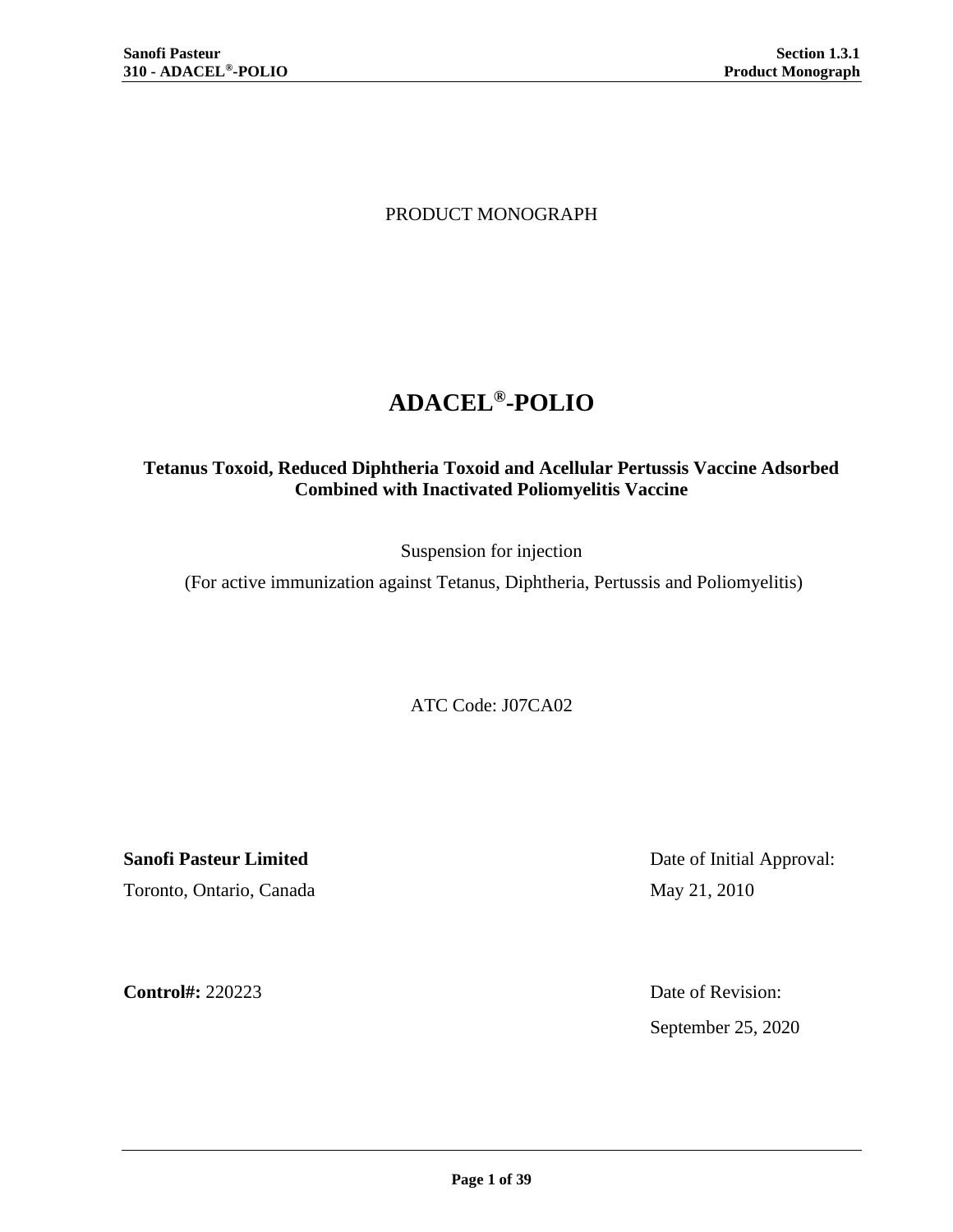# **Table of Contents**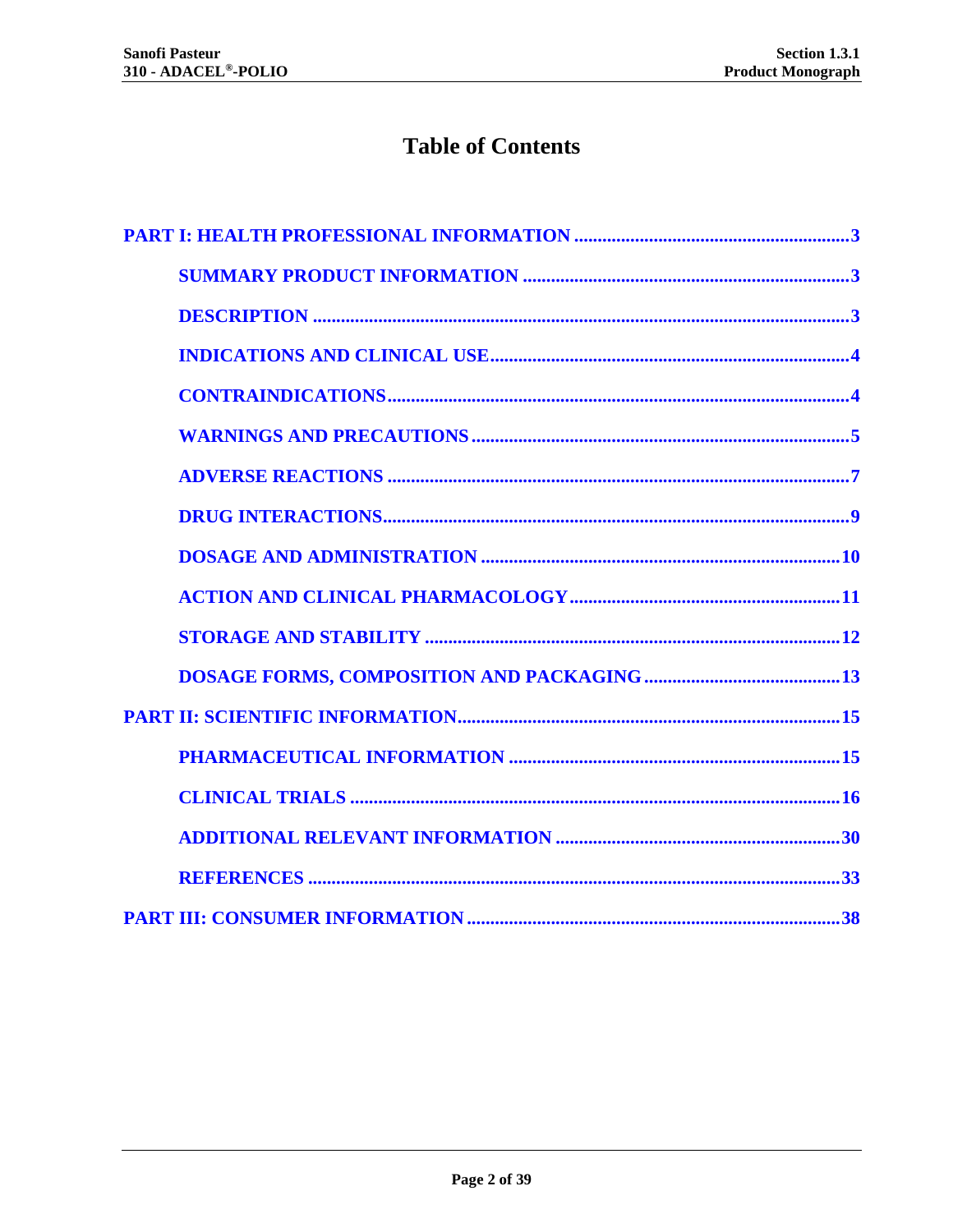# **ADACEL® -POLIO**

# <span id="page-2-0"></span>**Tetanus Toxoid, Reduced Diphtheria Toxoid and Acellular Pertussis Vaccine Adsorbed Combined with Inactivated Poliomyelitis Vaccine**

# **PART I: HEALTH PROFESSIONAL INFORMATION**

## <span id="page-2-1"></span>**SUMMARY PRODUCT INFORMATION**

#### **Route of Administration**

Intramuscular injection

#### **Dosage Form / Strength**

Suspension for injection

Each 0.5 mL dose is formulated to contain:

#### **Active Ingredients**

Tetanus toxoid, reduced diphtheria toxoid, acellular pertussis antigens [pertussis toxoid (PT), filamentous haemagglutinin (FHA), pertactin (PRN), fimbriae types 2 and 3 (FIM)], and inactivated poliomyelitis vaccine [type 1 (Mahoney), type 2 (MEF-1) and type 3 (Saukett)].

#### **Clinically Relevant Non-medicinal Ingredients**

Excipients: Aluminum phosphate (adjuvant), 2-phenoxyethanol, polysorbate 80.

Manufacturing process residuals: Bovine serum albumin, formaldehyde, glutaraldehyde, streptomycin, neomycin and polymyxin B are present in trace amounts.

<span id="page-2-2"></span>For a complete listing see [DOSAGE FORMS, COMPOSITION AND PACKAGING](#page-12-0) section.

#### **DESCRIPTION**

ADACEL®-POLIO [Tetanus Toxoid, Reduced Diphtheria Toxoid and Acellular Pertussis Vaccine Adsorbed Combined with Inactivated Poliomyelitis Vaccine] is a sterile, uniform, cloudy, white suspension of tetanus and diphtheria toxoids and acellular pertussis vaccine adsorbed separately on aluminum phosphate, combined with inactivated poliomyelitis vaccine (vero cell origin) types 1, 2 and 3, and suspended in water for injection. The acellular pertussis vaccine is composed of five purified pertussis antigens (PT, FHA, PRN and FIM).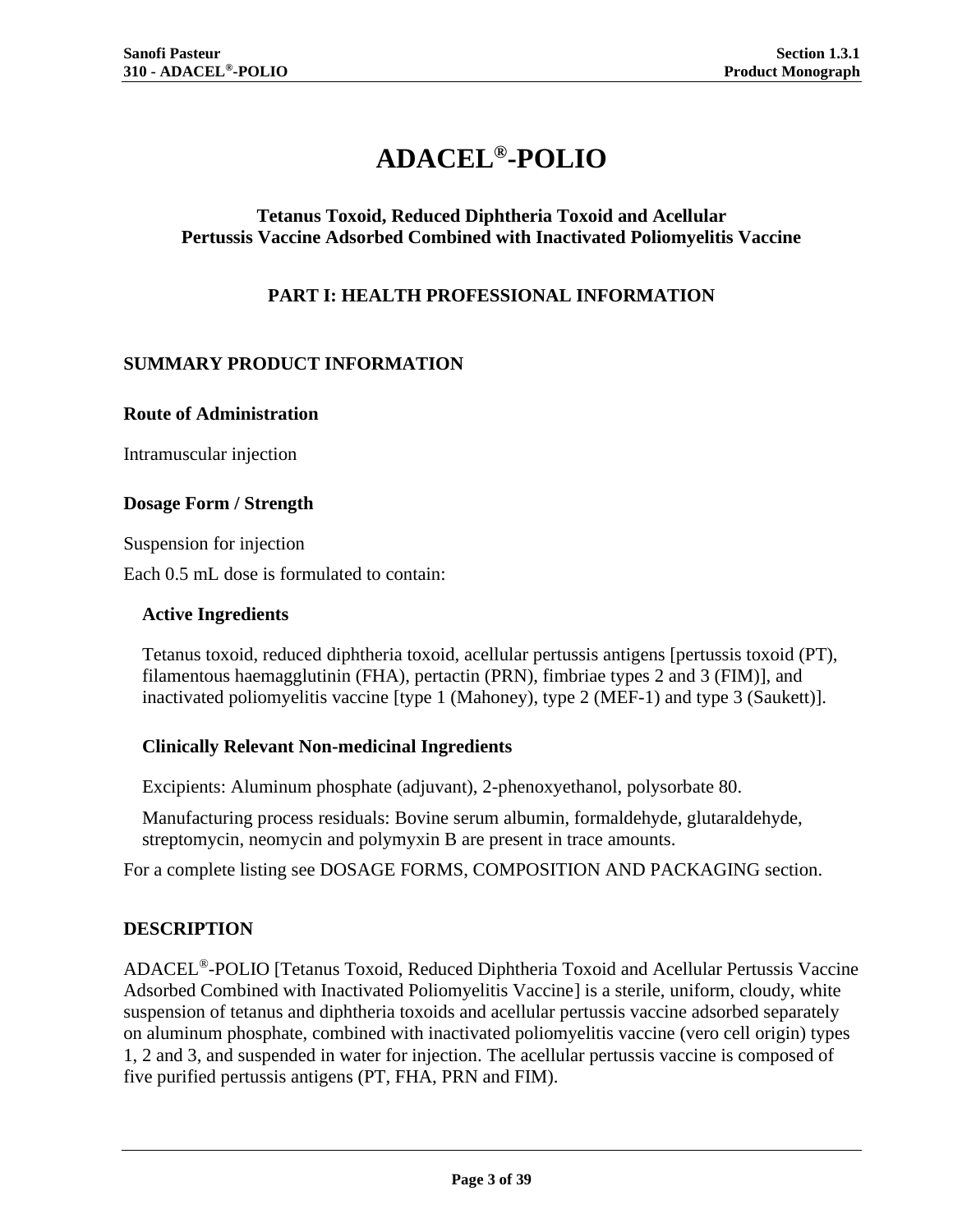# <span id="page-3-0"></span>**INDICATIONS AND CLINICAL USE**

ADACEL®-POLIO is indicated for:

Active booster immunization for the prevention of tetanus, diphtheria, pertussis (whooping cough) and poliomyelitis in persons 4 years of age and above.

Vaccination during pregnancy for passive immunization against pertussis disease in young infants. (See [DOSAGE AND ADMINISTRATION,](#page-9-0) [Pregnant Women,](#page-5-0) and Immunogenicity in Pregnancy**.**)

In children 4 to 6 years of age, ADACEL<sup>®</sup>-POLIO may be considered as an alternative for the fifth dose of diphtheria, tetanus, acellular pertussis and inactivated poliomyelitis vaccine (DTaP-IPV).

Persons who have had tetanus, diphtheria or pertussis should still be immunized since these clinical infections do not always confer immunity. [\(1\)](#page-32-1) Human Immunodeficiency Virus (HIV) infected persons, both asymptomatic and symptomatic, should be immunized against tetanus, diphtheria and pertussis according to standard schedules. [\(1\)](#page-32-1)

ADACEL®-POLIO is not to be used for the treatment of disease caused by *Bordetella pertussis, Corynebacterium diphtheriae, Clostridium tetani* or poliomyelitis infections.

#### **Pediatrics**

ADACEL ®-POLIO has been used in clinical studies in children as young as 3 years of age. [\(2\)](#page-32-2)

#### **Geriatrics**

ADACEL<sup>®</sup>-POLIO has been used in clinical studies in persons up to 91 years of age. [\(3\)](#page-32-3).

#### **Tetanus Prophylaxis in Wound Management**

The need for active immunization with a tetanus toxoid-containing preparation (such as Td Adsorbed vaccine, ADACEL<sup>®</sup> or ADACEL<sup>®</sup>-POLIO) with or without passive immunization with Tetanus Immune Globulin, depends on both the condition of the wound and the patient's vaccination history. [\(1\)](#page-32-1) (See [DOSAGE AND ADMINISTRATION.](#page-9-0))

#### <span id="page-3-1"></span>**CONTRAINDICATIONS**

#### **Hypersensitivity**

Known systemic hypersensitivity reaction to any component of ADACEL®-POLIO or a lifethreatening reaction after previous administration of the vaccine or a vaccine containing one or more of the same components are contraindications to vaccination. (See [SUMMARY PRODUCT](#page-2-1)  [INFORMATION](#page-2-1).) Because of uncertainty as to which component of the vaccine may be responsible, none of the components should be administered. Alternatively, such persons may be referred to an allergist for evaluation if further immunizations are considered. [\(1\)](#page-32-1)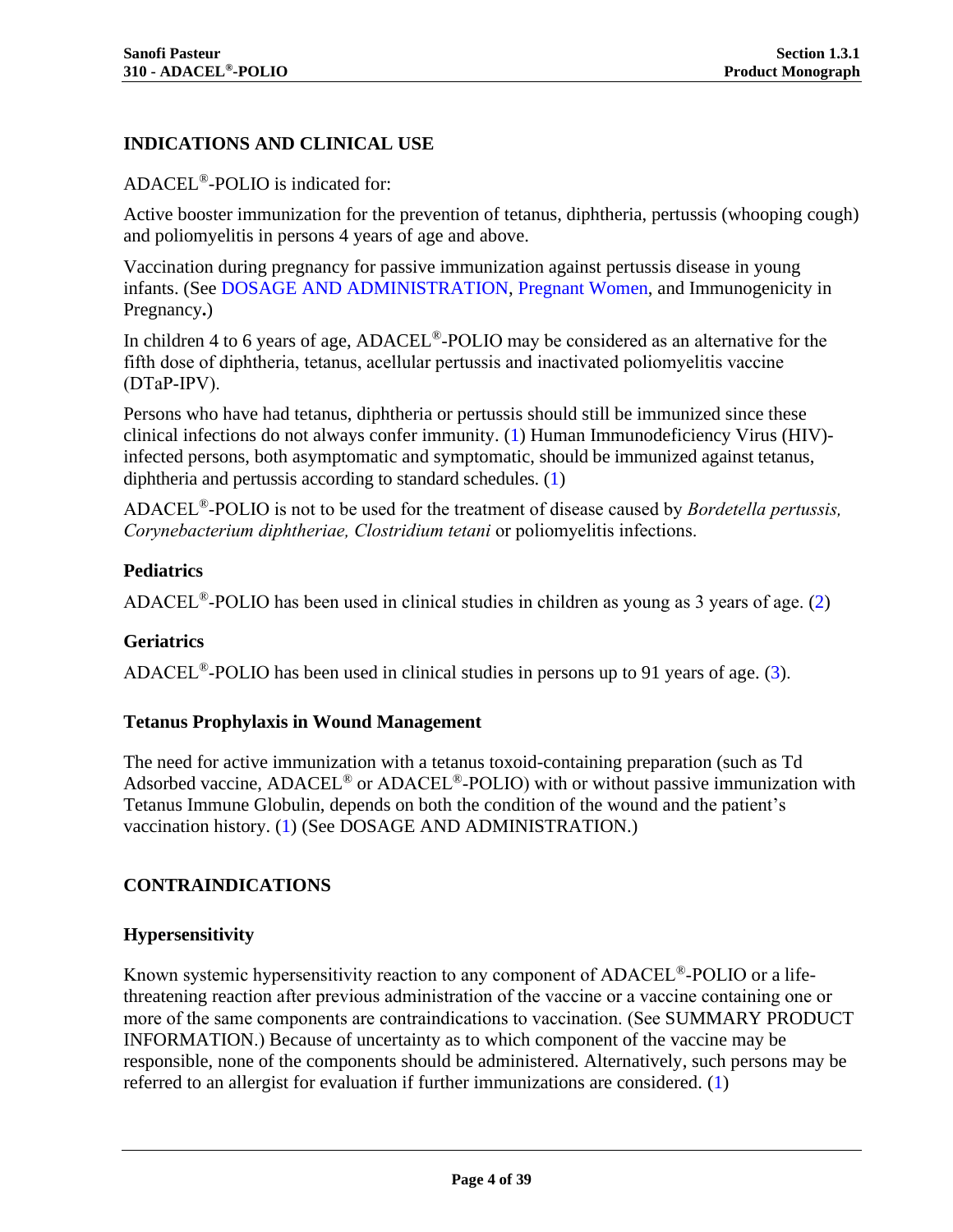# **Acute Neurological Disorders**

Encephalopathy (e.g., coma, decreased level of consciousness, prolonged seizures) within 7 days of a previous dose of a pertussis-containing vaccine that is not attributable to another identifiable cause is a contraindication to administration of any pertussis-containing vaccine, [\(4\)](#page-32-4) including ADACEL®-POLIO.

## <span id="page-4-0"></span>**WARNINGS AND PRECAUTIONS**

#### **General**

Before administration of ADACEL<sup>®</sup>-POLIO, health-care providers should inform the recipient or parent or guardian of the recipient of the benefits and risks of immunization, inquire about the recent health status of the patient to be immunized, review the patient's history concerning possible hypersensitivity to the vaccine or similar vaccine, previous immunization history, the presence of any contraindications to immunization and comply with any local requirements regarding information to be provided to the patient/guardian before immunization.

It is extremely important that the recipient, parent or guardian be questioned concerning any signs or symptoms of an adverse reaction after a previous dose of vaccine. (See [CONTRAINDICATIONS](#page-3-1) and [ADVERSE REACTIONS.](#page-6-0))

The rates and severity of adverse events in recipients of tetanus toxoid are influenced by the number of prior doses and level of pre-existing antitoxins. [\(1\)](#page-32-1)

Syncope (fainting) has been reported following vaccination with ADACEL<sup>®</sup>-POLIO. Procedures should be in place to prevent falling injury and manage syncopal reactions.

As with any vaccine,  $ADACEL^{\circledast}$ -POLIO may not protect 100% of vaccinated persons.

**Administration Route Related Precautions:** Do not administer ADACEL®-POLIO by intravascular injection: ensure that the needle does not penetrate a blood vessel.

Intradermal or subcutaneous routes of administration are not to be utilized.

ADACEL®-POLIO should not be administered into the buttocks.

**Febrile and Acute Disease:** Vaccination should be postponed in cases of an acute or febrile disease. [\(4\)](#page-32-4) However, a disease with low-grade fever should not usually be a reason to postpone vaccination.

#### **Hematologic**

Because any intramuscular injection can cause an injection site hematoma in persons with any bleeding disorders, such as haemophilia or thrombocytopenia, or in persons on anticoagulant therapy, intramuscular injections with ADACEL®-POLIO should not be administered to such persons unless the potential benefits outweigh the risk of administration. If the decision is made to administer any product by intramuscular injection to such persons, it should be given with caution, with steps taken to avoid the risk of hematoma formation following injection.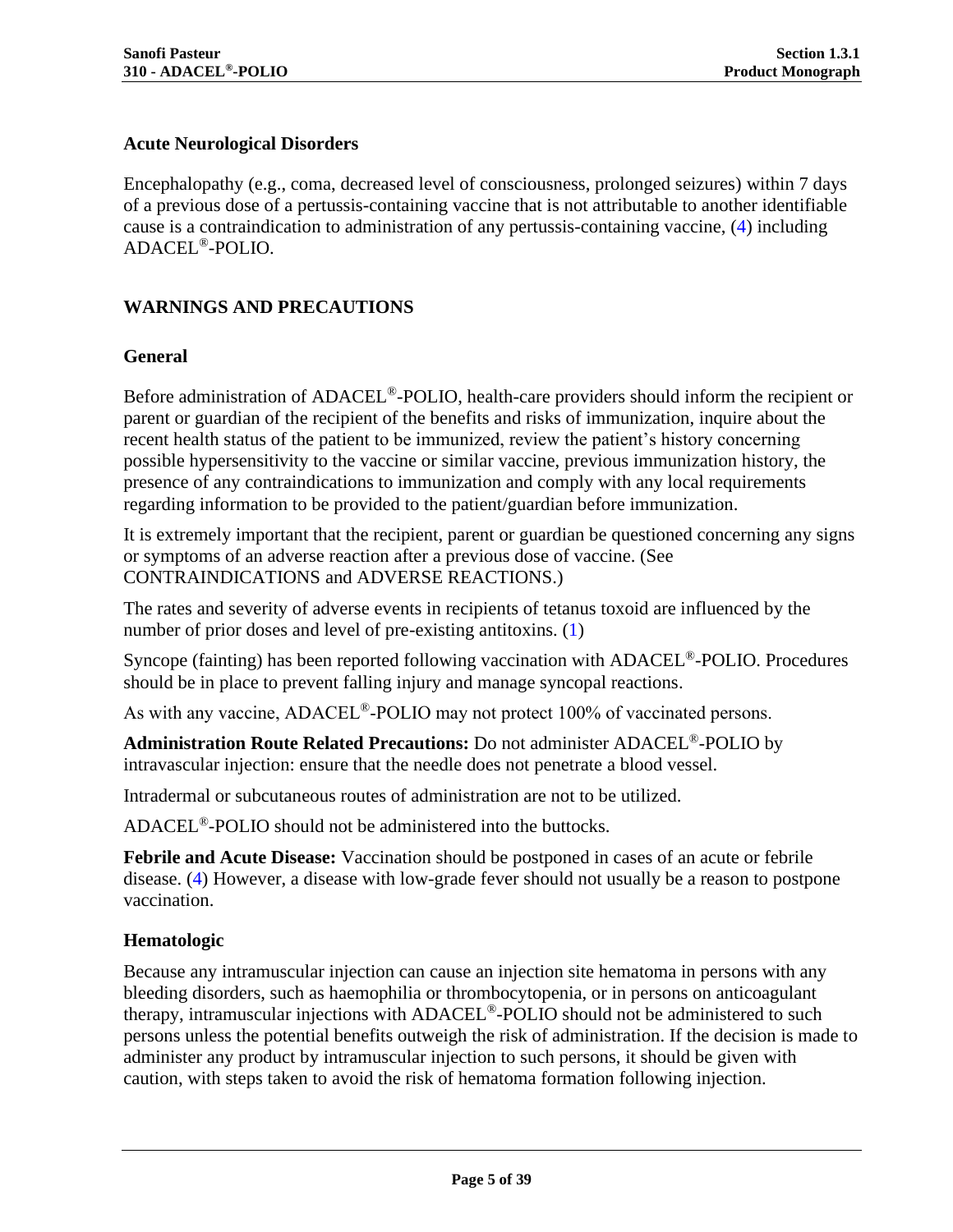# **Immune**

The possibility of allergic reactions in persons sensitive to components of the vaccine should be evaluated. Hypersensitivity reactions may occur following the use of ADACEL<sup>®</sup>-POLIO even in persons with no prior history of hypersensitivity to the product components.

As with all other products, epinephrine hydrochloride solution (1:1,000) and other appropriate agents should be available for immediate use in case an anaphylactic or acute hypersensitivity reaction occurs. [\(1\)](#page-32-1) Health-care providers should be familiar with current recommendations for the initial management of anaphylaxis in non-hospital settings, including proper airway management. [\(1\)](#page-32-1) For instructions on recognition and treatment of anaphylactic reactions, see the current edition of the Canadian Immunization Guide or visit the Health Canada website.

Immunocompromised persons (whether from disease or treatment) may not achieve the expected immune response. If possible, consideration should be given to delaying vaccination until after the completion of any immunosuppressive treatment. [\(1\)](#page-32-1) Nevertheless, vaccination of persons with chronic immunodeficiency, such as HIV infection, is recommended even if the immune response might be limited. [\(4\)](#page-32-4)

# **Neurologic**

ADACEL®-POLIO should not be administered to individuals with progressive neurological disorder, uncontrolled epilepsy, or progressive encephalopathy until a treatment regimen has been established and the condition has stabilized.  $(5)(6)$  $(5)(6)$ 

If Guillain-Barré syndrome has occurred within 6 weeks of receipt of prior vaccine containing tetanus toxoid, the decision to give ADACEL®-POLIO or any vaccine containing tetanus toxoid should be based on careful consideration of the potential benefits and possible risks. [\(4\)](#page-32-4) [\(7\)](#page-32-7)

# *Special Populations*

# <span id="page-5-0"></span>**Pregnant Women**

ADACEL<sup>®</sup>-POLIO and ADACEL<sup>®</sup> vaccination during pregnancy for passive immunization against pertussis in early infancy has been evaluated in published studies. Safety data from 4 randomized controlled trials (outcomes for 310 pregnancies) [\(8\)](#page-32-8) [\(9\)](#page-32-9) [\(10\)](#page-32-10) [\(11\)](#page-32-11) and 6 observational studies (outcomes for  $125,356$  pregnancies)  $(12)$   $(13)$   $(14)$   $(15)$   $(16)$   $(17)$  of women who received ADACEL®-POLIO or ADACEL® during pregnancy (the majority in the 3rd trimester) have shown no vaccine-related adverse effect on pregnancy or on the health of the fetus/newborn child. These studies support the administration of ADACEL<sup>®</sup>-POLIO during pregnancy. (See CLINICAL TRIALS: Immunogenicity in Pregnancy).

# **Nursing Women**

The effect of administration of ADACEL<sup>®</sup>-POLIO during lactation has not been assessed. As  $ADACEL<sup>®</sup>-POLIO$  is inactivated, any risk to the mother or the infant is improbable. However, the effect on breast-fed infants of the administration of ADACEL<sup>®</sup>-POLIO to their mothers has not been studied. The risks and benefits of vaccination should be assessed before making the decision to immunize a nursing woman.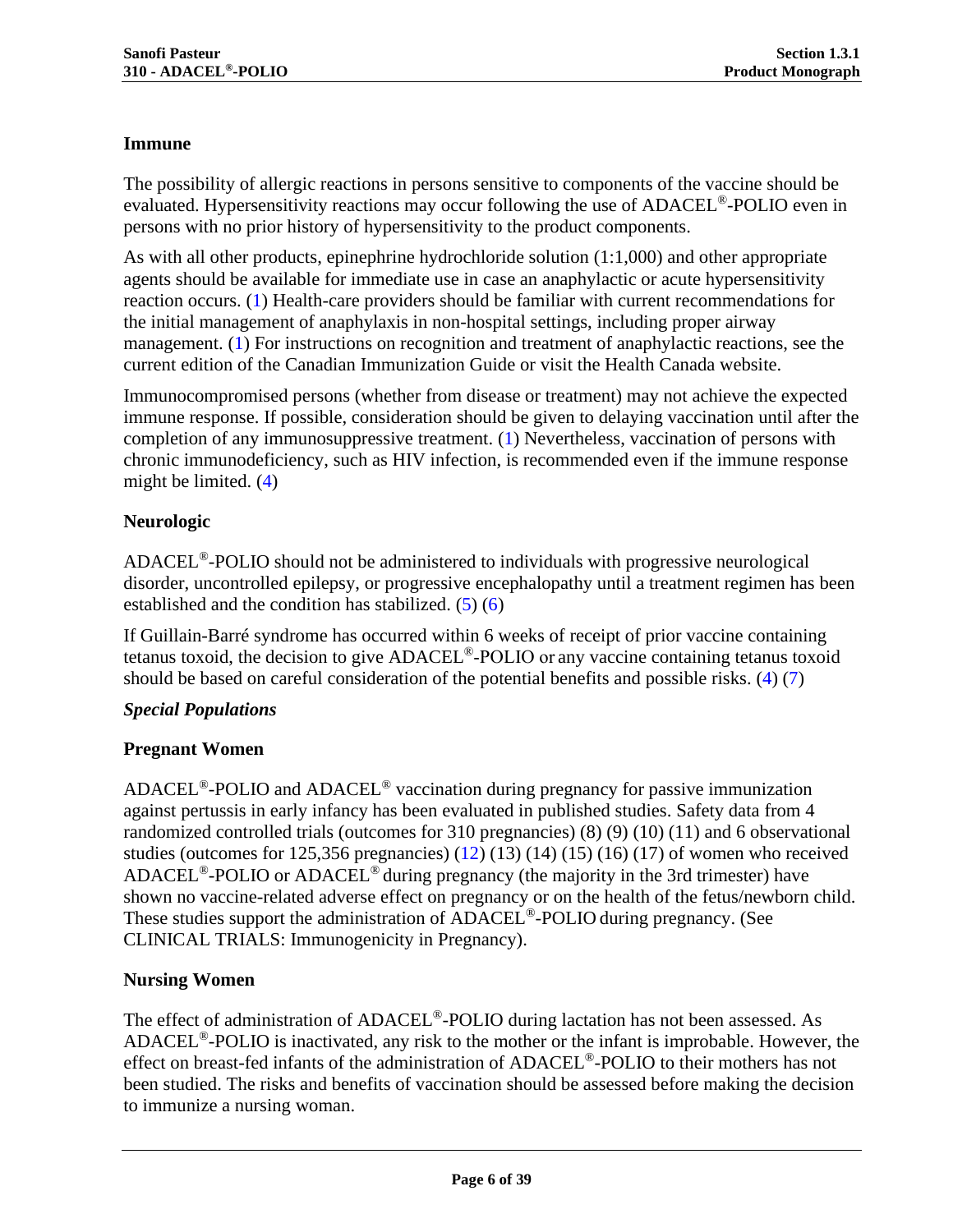# <span id="page-6-0"></span>**ADVERSE REACTIONS**

#### **Clinical Trial Adverse Drug Reactions**

Because clinical trials are conducted under widely varying conditions, adverse reaction rates observed in the clinical trials of a vaccine cannot be directly compared to rates in the clinical trials of another vaccine and may not reflect rates observed in practice. The adverse reaction information from clinical trials does, however, provide a basis for identifying the adverse events that appear to be related to vaccine use and for approximating rates of those events.

The safety of ADACEL<sup>®</sup>-POLIO has been evaluated in a total of 1,636 participants who received a single dose of ADACEL®-POLIO in 7 clinical trials (644 children 3 to 7 years of age, 992 adolescents and adults 11 to 60 years of age). [\(2\)](#page-32-2) [\(18\)](#page-32-13) [\(19\)](#page-33-3) [\(20\)](#page-33-4) [\(21\)](#page-33-5) [\(22\)](#page-33-6) [\(23\)](#page-33-7) [\(24\)](#page-33-8) [\(25\)](#page-33-9) Pain was the most common injection site reaction in all age groups. Most injection site reactions occurred within 3 days following vaccination. The most frequent systemic reaction was headache in adolescents and adults and tiredness in children. These reactions were usually transient and of mild to moderate intensity.

[Table 1](#page-7-0) presents the frequencies of the solicited injection site and systemic adverse events reported in 3 UK clinical trials in which children previously primed with 3 doses of PEDIACEL® [Diphtheria and Tetanus Toxoids and Acellular Pertussis Vaccine Adsorbed Combined with Inactivated Poliomyelitis Vaccine and Haemophilus b Conjugate Vaccine (Tetanus Protein – Conjugate)] or a whole-cell pertussis combination vaccine, received a pre-school booster dose of ADACEL<sup>®</sup>-POLIO at 3 to 5 years of age. In addition, adverse events of irritability (7.3%), injection site bruising (3.3%), injection site pruritus (2.7%) and dermatitis (1.3%) were reported within 7 days of vaccination in two of these studies.  $(2)$   $(18)$   $(19)$ 

In clinical trials in children ADACEL®-POLIO showed a comparable safety profile to that of ADACEL® [Tetanus Toxoid, Reduced Diphtheria Toxoid and Acellular Pertussis Vaccine Adsorbed]. Therefore, the safety of ADACEL<sup>®</sup>-POLIO, in particular for use as a 4 to 6 years-old booster dose is further supported by a study conducted with  $ADACEL^{\circledcirc}$  in 298 children. [\(26\)](#page-33-10) [\(27\)](#page-33-11)

The frequency of the solicited injection site and systemic adverse events reported in a Canadian clinical trial in adolescents and adults are also presented in [Table 1.](#page-7-0)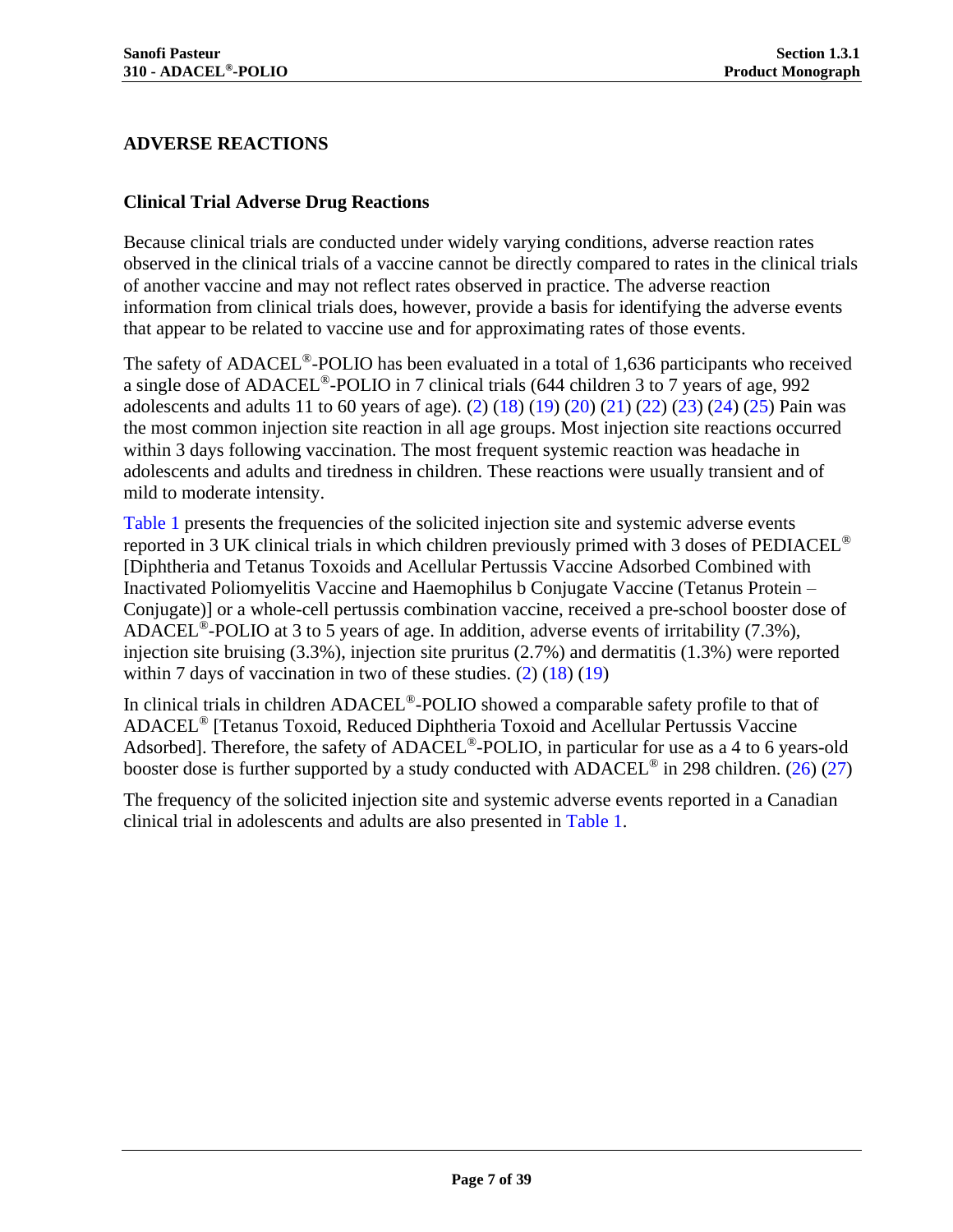<span id="page-7-0"></span>

| Table 1: Frequency (%) of Solicited Reactions Observed in Clinical Trials in Children,    |
|-------------------------------------------------------------------------------------------|
| Adolescents and Adults, Following a Single Booster Dose of ADACEL <sup>®</sup> -POLIO (2) |
| (18)(20)(23)(24)                                                                          |

<span id="page-7-1"></span>

|                                 | <b>Children</b>                     | <b>Adolescents</b>                                | <b>Adults</b>                                     |
|---------------------------------|-------------------------------------|---------------------------------------------------|---------------------------------------------------|
| <b>Solicited Reactions</b>      | 3 to 5 Years of Age*<br>$(N = 307)$ | 12 to 18 Years of Age <sup>+</sup><br>$(N = 350)$ | 19 to 60 Years of Age <sup>+</sup><br>$(N = 366)$ |
| <b>Injection Site Reactions</b> |                                     |                                                   |                                                   |
| Pain                            | $46.5 - 71.3$                       | 88.3                                              | 86.3                                              |
| Swelling                        | $20.4 - 34.0$                       | 21.2                                              | 16.7                                              |
| Redness                         | $35.7 - 48.7$                       | 17.5                                              | 23.0                                              |
| <b>Systemic Reactions</b>       |                                     |                                                   |                                                   |
| Fever <sup>‡</sup>              | $7.0 - 12.7$                        | 14.2                                              | 2.7                                               |
| Headache                        | N.S.                                | 41.3                                              | 37.7                                              |
| Nausea                          | N.S.                                | 17.5                                              | 14.5                                              |
| Diarrhea                        | $7.6 - 10.0$                        | 5.4                                               | 15.8                                              |
| Vomiting                        | $2.5 - 6.7$                         | 3.2                                               | 2.5                                               |
| Body Ache                       | N.S.                                | 26.1                                              | 24.0                                              |
| Sore or Swollen Joints          | 1.3                                 | 11.2                                              | 11.2                                              |
| Tiredness                       | $35.7 - 52.7$                       | 37.2                                              | 29.8                                              |
| Chills                          | N.S.                                | 17.5                                              | 11.2                                              |
| Rash                            | $7.0 - 8.7$                         | N.S.                                              | N.S.                                              |

\* Adverse reactions reported within 7 days of vaccination. Range of frequencies across 3 UK studies.

† Adverse reactions reported within 14 days of vaccination.

‡ Fever was defined as temperature ≥37.5°C in children, ≥38.0°C in adolescents and adults. Fever was solicited up to 7 days post-vaccination in children, up to 72 hours in adolescents and adults.

N.S.: Not solicited.

#### **Post-market Adverse Drug Reactions**

The following additional adverse events have been spontaneously reported during the postmarketing use of ADACEL®-POLIO. Because these events are reported voluntarily from a population of uncertain size, it is not possible to reliably estimate their frequency or establish a causal relationship to vaccine exposure.

#### **Blood and Lymphatic Disorders**

Lymphadenopathy

#### **Immune System Disorders**

Anaphylactic reactions, such as urticaria, face edema and dyspnea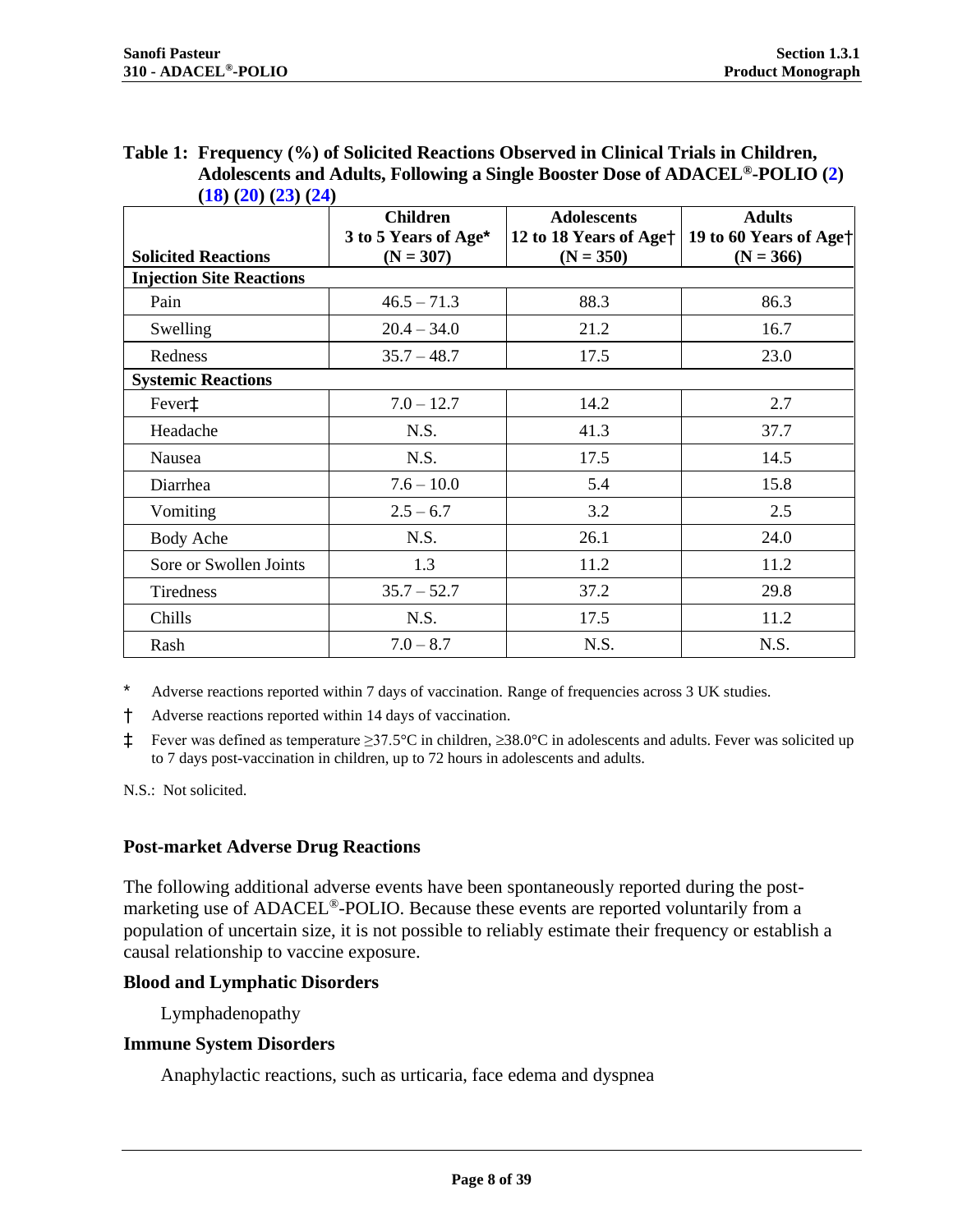#### **Nervous System Disorders**

Convulsions, vasovagal syncope, Guillain-Barré syndrome, facial palsy, myelitis, brachial neuritis, transient paresthesia/hypoesthesia of vaccinated limb, dizziness

#### **Musculoskeletal and Connective Tissue Disorders**

Pain in vaccinated limb

#### **Gastro intestinal disorders**

Abdominal pain

#### **General Disorders and Administration Site Conditions**

Extensive limb swelling, which may extend from the injection site beyond one or both joints and is frequently associated with erythema, and sometimes with blisters, has been reported following administration of ADACEL®-POLIO. The majority of these reactions appeared within 48 hours of vaccination and spontaneously resolved over an average of 4 days without sequelae. The risk appears to be dependent on the number of prior doses of d/DTaP vaccine, with a greater risk following the  $4<sup>th</sup>$  and  $5<sup>th</sup>$  doses.

Malaise, pallor, injection site induration

# <span id="page-8-0"></span>**DRUG INTERACTIONS**

#### **Vaccine-Drug Interactions**

Immunosuppressive treatments may interfere with the development of the expected immune response. (See [WARNINGS AND PRECAUTIONS.](#page-4-0))

#### **Concomitant Vaccine Administration**

ADACEL<sup>®</sup>-POLIO may be administered concurrently with a dose of hepatitis B vaccine. [\(25\)](#page-33-9) Supportive data from a study conducted with  $ADACEL^\circledast$  suggests that  $ADACEL^\circledast$ -POLIO may be used concomitantly with trivalent influenza vaccine. [\(28\)](#page-33-12) ADACEL<sup>®</sup>-POLIO has been safely administered concomitantly with measles-mumps-rubella vaccine in non-controlled clinical studies in children 3 to 5 years of age. [\(19\)](#page-33-3) Data are not available on concomitant use of ADACEL®-POLIO and varicella vaccine.

Administering the most widely used live and inactivated vaccines during the same patient visit has produced seroconversion rates and rates of adverse reactions similar to those observed when the vaccines are administered separately. [\(1\)](#page-32-1) Vaccines administered concomitantly should be given using separate syringes at separate sites. [\(1\)](#page-32-1) Simultaneous administration is suggested, particularly when there is concern that a person may not return for subsequent vaccination.

ADACEL<sup>®</sup>-POLIO should not be mixed in the same syringe with other parenterals.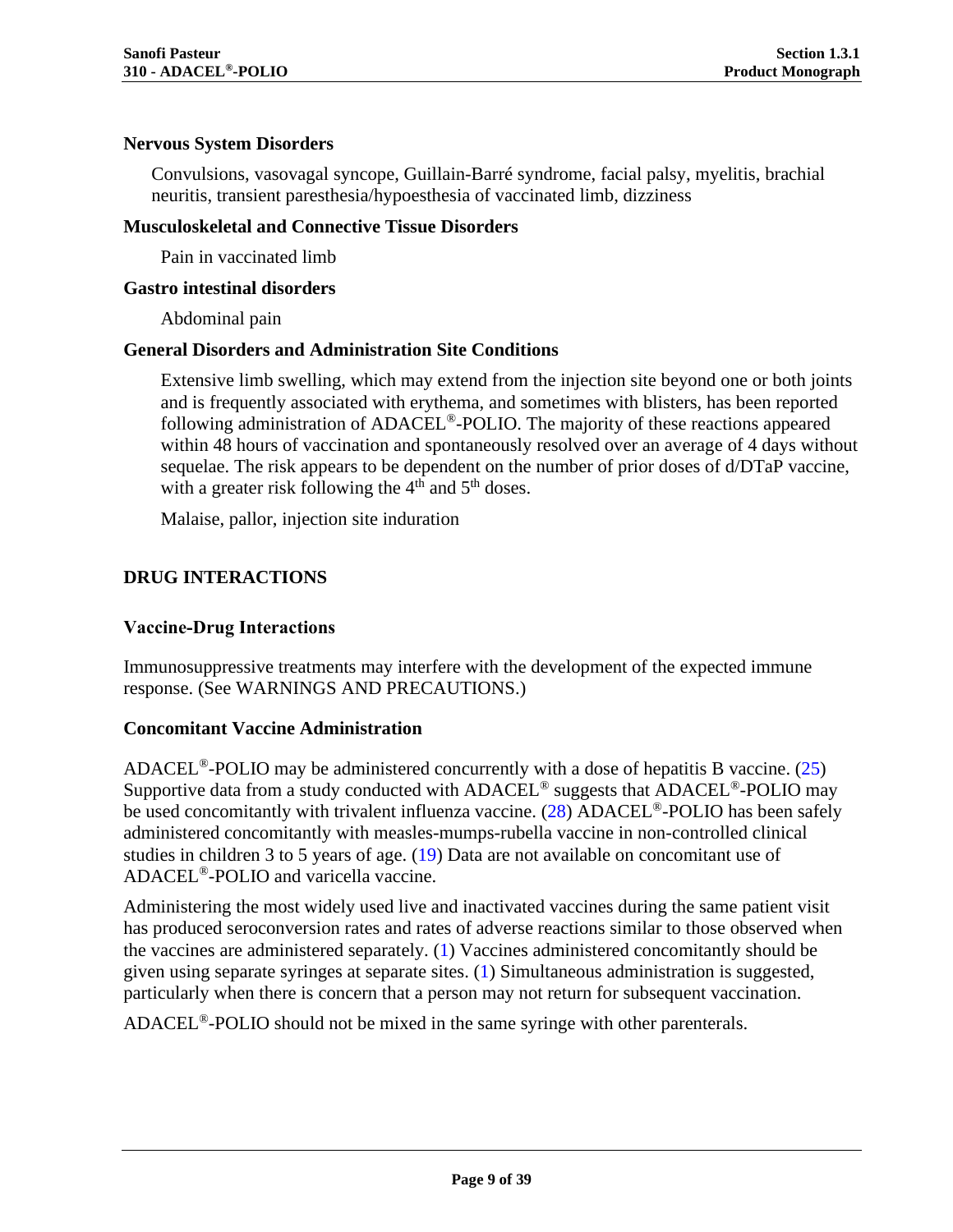## <span id="page-9-0"></span>**DOSAGE AND ADMINISTRATION**

#### **Recommended Dose**

ADACEL<sup>®</sup>-POLIO should be administered as a single injection of 1 dose (0.5 mL) by the intramuscular route. The preferred site is the deltoid muscle.

Fractional doses (doses <0.5 mL) should not be given. The effect of fractional doses on safety and efficacy has not been determined.

If ADACEL®-POLIO is administered to a pregnant woman, it should ideally be done during the third trimester of pregnancy or according to recommendations from the National Advisory Committee on Immunization (NACI) (29).

Health-care professionals should also refer to the National Advisory Committee on Immunization (NACI) recommendations for tetanus prophylaxis in routine wound management shown in Table 2.

<span id="page-9-3"></span><span id="page-9-1"></span>

|                                                                   | <b>Clean, minor wounds</b> |                  | All other wounds |             |
|-------------------------------------------------------------------|----------------------------|------------------|------------------|-------------|
|                                                                   |                            | TIG <sup>+</sup> |                  | <b>TIG+</b> |
| <b>History of Tetanus Immunization</b>                            | Td*                        | (Human)          | *hT              | (Human)     |
| Uncertain or <3 doses of an<br>immunization series <sup>±</sup>   | Yes                        | N <sub>0</sub>   | Yes              | Yes         |
| $\geq$ 3 doses received in an<br>immunization series <sup>‡</sup> | No§                        | No               | $No**$           | Not1        |

<span id="page-9-2"></span>**Table 2: NACI Recommended Use of Immunizing Agents in Wound Management [\(1\)](#page-32-1)**

Adult-type tetanus and diphtheria toxoid.

- † Tetanus immune globulin, given at a separate site from the Td.
- ‡ Primary immunization is at least 3 doses at age appropriate intervals.
- § Yes, if >10 years since last booster.
- Yes, if  $>5$  years since last booster.
- †† Yes, if persons are known to have a significant humoral immune deficiency state (e.g., HIV, agammaglobulinemia) since immune response to tetanus toxoid may be suboptimal.

A thorough attempt must be made to determine whether a patient has completed primary immunization. Persons who have completed primary immunization against tetanus and who sustain wounds that are minor and uncontaminated, should receive a booster dose of a tetanus toxoid-containing preparation if they have not received tetanus toxoid within the preceding 10 years. For tetanus-prone wounds (e.g., wounds contaminated with dirt, feces, soil and saliva, puncture wounds, avulsions and wounds resulting from missiles, crushing, burns or frostbite), a booster is appropriate if the patient has not received a tetanus toxoid-containing preparation within the preceding  $5$  years.  $(1)$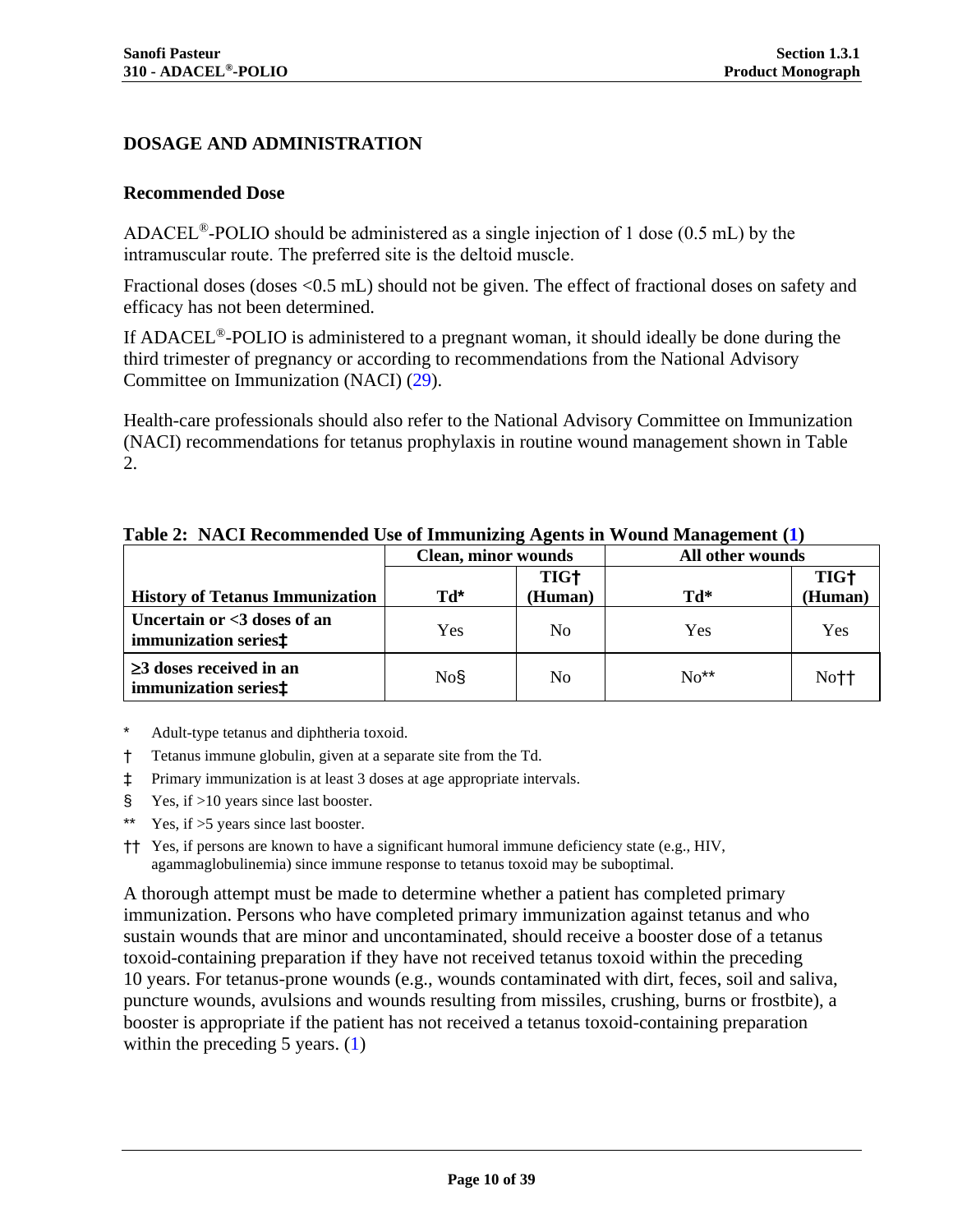For adults who have not previously received a dose of acellular pertussis vaccine, a single tetanusdiphtheria (Td) booster dose should be replaced by a combined tetanus-diphtheria-acellular pertussis vaccine (Tdap). [\(1\)](#page-32-1)

#### **Administration**

Inspect for extraneous particulate matter and/or discolouration before use. (See [DESCRIPTION.](#page-2-2)) If these conditions exist, the product should be discarded.

**Shake the vial or syringe well** until a uniform, cloudy, suspension results. When administering a dose from a stoppered vial, do not remove either the stopper or the metal seal holding it in place. Use a separate sterile needle and syringe, or a sterile disposable unit for each individual patient to prevent disease transmission. Needles should not be recapped but should be disposed of according to biohazard waste guidelines.

Before injection, the skin over the site to be injected should be cleansed with a suitable germicide. Administer the total volume of 0.5 mL **intramuscularly** (IM). The preferred site of injection is the deltoid muscle.

Give the patient a permanent personal immunization record. In addition, it is essential that the physician or nurse record the immunization history in the permanent medical record of each patient. This permanent office record should contain the name of the vaccine, date given, dose, manufacturer and lot number.

#### **Overdosage**

<span id="page-10-0"></span>For management of a suspected drug overdose, contact your regional Poison Control Centre.

# **ACTION AND CLINICAL PHARMACOLOGY**

**Tetanus and Diphtheria:** Protection against disease attributable to *C. tetani* is due to the development of neutralizing antibodies to tetanus toxin. A serum tetanus antitoxin level of at least 0.01 IU/mL, measured by neutralization assay, is considered the minimum protective level. [\(4\)](#page-32-4) [\(30\)](#page-33-13) One month after a single booster dose of ADACEL®-POLIO, seroprotective tetanus antitoxin levels were achieved in 100% of adults and adolescents, and 100% of children 3.5 to 4.1 years of age.

Protection against disease attributable to *C. diphtheriae* is due to the development of neutralizing antibodies to diphtheria toxin. A serum diphtheria antitoxin level of 0.01 IU/mL is the lowest level giving some degree of protection. Antitoxin levels of at least 0.1 IU/mL are generally regarded as protective for diphtheria. [\(31\)](#page-33-14) 83.8% of adults, 97.1% of adolescents and at least 97.6% of children 3.5 to 4.1 years of age achieved a seroprotective antitoxin level of 0.1 IU/mL against diphtheria.  $(20)$   $(23)$   $(24)$ 

**Pertussis:** Pertussis (whooping cough) is a respiratory disease caused by *B. pertussis*. This Gramnegative coccobacillus produces a variety of biologically active components, though their role in either the pathogenesis of, or immunity to, pertussis has not been clearly defined. The mechanism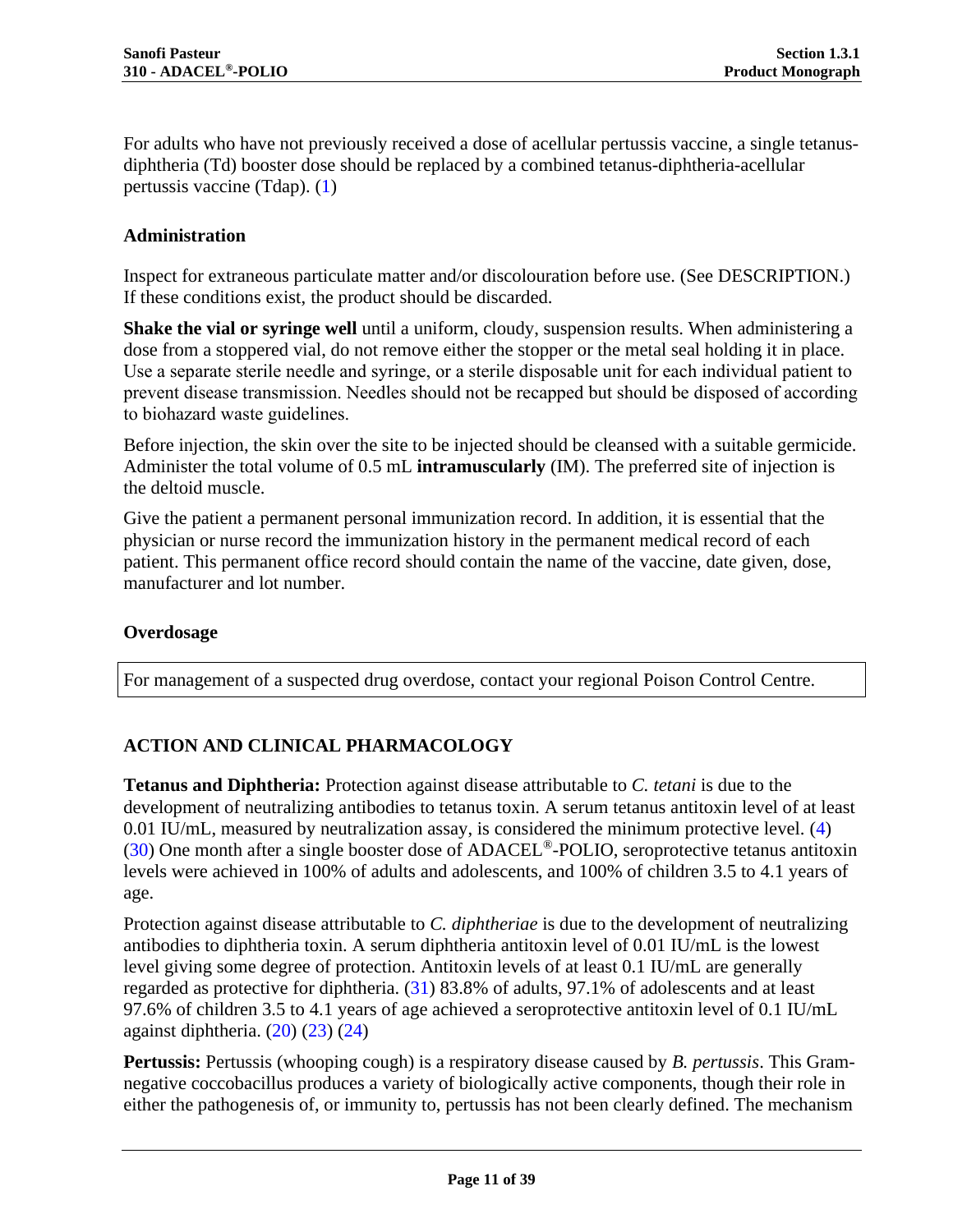of protection from *B. pertussis* disease is not well understood. However, in a clinical trial in Sweden (Sweden I Efficacy Trial) using TRIPACEL<sup>®</sup> [Diphtheria and Tetanus Toxoids and Acellular Pertussis Vaccine Adsorbed], the same pertussis components as present in ADACEL®- POLIO (i.e., PT, FHA, PRN and FIM) have been shown to prevent pertussis in infants with a protective efficacy of 85.2% using the World Health Organization (WHO) case definition ( $\geq$ 21 consecutive days of paroxysmal cough with culture or serologic confirmation or epidemiological link to a confirmed case). In the same study, the protective efficacy against mild disease was 77.9%. [\(32\)](#page-34-0)

Minimum serum antibody levels to specific pertussis vaccine components that confer protection against the development of clinical pertussis have not been established. Nevertheless, a number of studies have demonstrated a correlation between the presence of serum antibody responses to pertussis vaccine components and protection against clinical disease. The acellular pertussis formulations of ADACEL<sup>®</sup>-POLIO and ADACEL<sup>®</sup> compared to TRIPACEL<sup>®</sup> differ only in the amount of PT (2.5 μg in ADACEL<sup>®</sup>-POLIO and ADACEL<sup>®</sup> versus 10 μg in TRIPACEL<sup>®</sup>) and the amount of diphtheria toxoid (2 Lf in ADACEL®-POLIO and ADACEL® versus 15 Lf in TRIPACEL<sup>®</sup>). Furthermore, the IPV antigens present in ADACEL<sup>®</sup>- POLIO are not included in the formulation of TRIPACEL<sup>®</sup>.

The efficacy of ADACEL<sup>®</sup>-POLIO is based on a comparison of pertussis antibody levels achieved in ADACEL<sup>®</sup>-POLIO recipients with those measured with  $TRIPACE<sup>®</sup>$  in the Sweden I Efficacy Trial. [\(33\)](#page-34-1) In particular, ADACEL<sup>®</sup>-POLIO was demonstrated, both in children and in adolescents and adults, to elicit antibody levels against pertussis antigens, which were consistently higher than those found to be protective in the Sweden I Efficacy Trial. [\(20\)](#page-33-4) [\(23\)](#page-33-7) [\(24\)](#page-33-8) In addition, in a clinical study with ADACEL<sup>®</sup> among Canadian 4 to 6 year-olds, it was demonstrated that, in the context of the Canadian immunization schedule, the pertussis antigens formulation of ADACEL<sup>®</sup>-POLIO also elicited serum antibody levels that were consistently higher than those measured in the Sweden I Efficacy Trial.  $(26)$   $(27)$ 

**Poliomyelitis:** Inactivated poliomyelitis vaccine induces the production of detectable levels of neutralizing antibodies against each type of poliovirus. The detection of type-specific neutralizing antibodies has been correlated with protection. [\(34\)](#page-34-2) In all clinical trials, 99.0% to 100% of vaccinees in all age groups achieved seroprotective levels  $(\geq 1:8$  dilution) of anti-poliovirus antibodies for all three types.  $(2)$   $(18)$   $(19)$   $(20)$   $(23)$   $(24)$ 

# <span id="page-11-0"></span>**STORAGE AND STABILITY**

Store at 2° to 8°C (35° to 46°F). **Do not freeze**. Discard product if exposed to freezing ( $\leq 0$ °C). ADACEL<sup>®</sup>-POLIO has been shown to remain stable at temperatures above  $8^{\circ}$ C and up to 25 $^{\circ}$ C, for a maximum of 3 days (72 hours). These data are not recommendations for shipping or storage, but may guide decision for use in case of temporary temperature excursions.

Do not use after expiration date.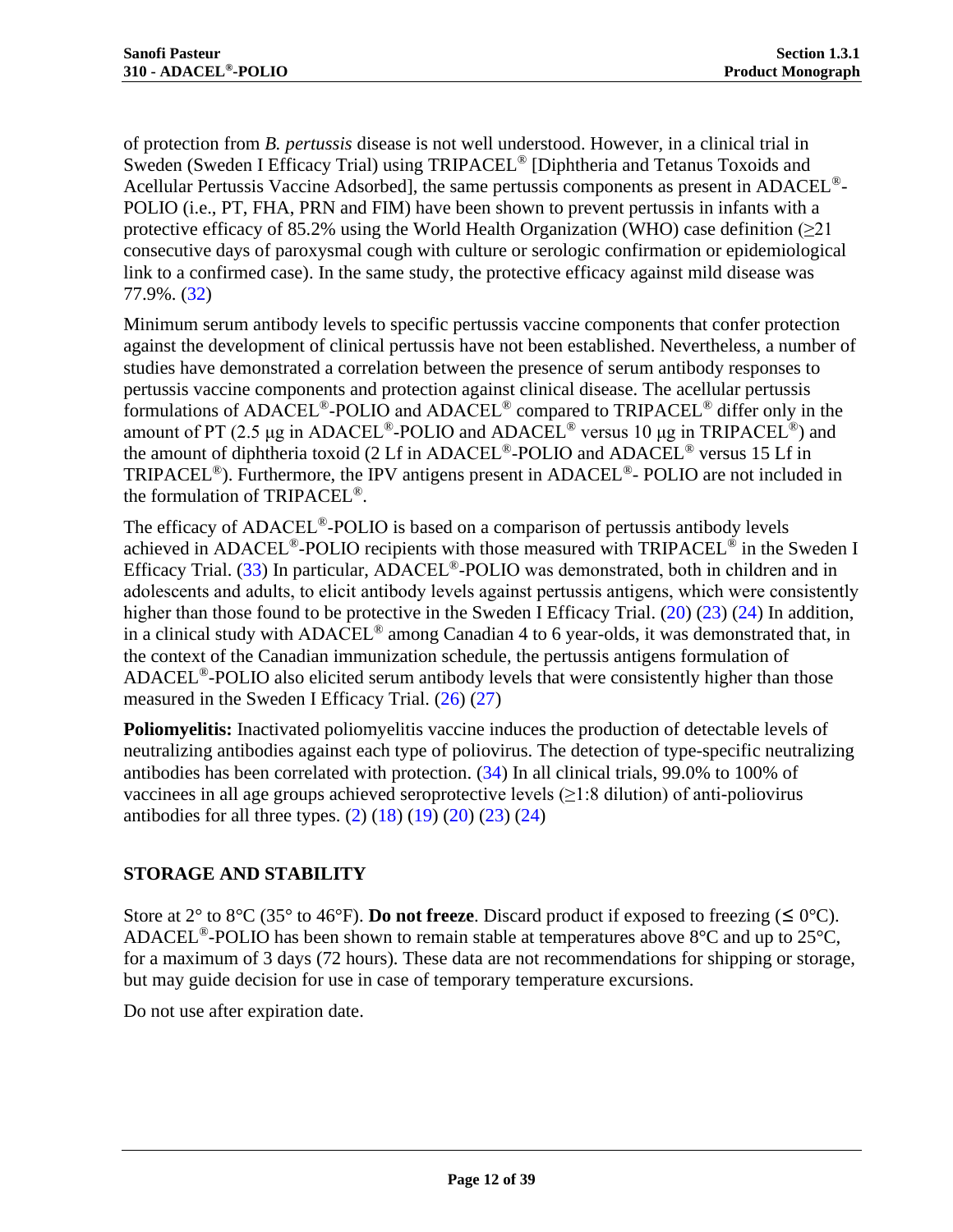# <span id="page-12-0"></span>**DOSAGE FORMS, COMPOSITION AND PACKAGING**

# **Dosage Forms**

ADACEL ®-POLIO is supplied as a sterile, uniform, cloudy, white suspension in a vial or prefilled syringe.

# **Composition**

Each dose (0.5 mL) is formulated to contain:

| 5 <sub>Lf</sub>                 |
|---------------------------------|
| 2 <sub>Lf</sub>                 |
|                                 |
| $2.5 \mu$ g                     |
| $5 \mu$ g                       |
| $3 \mu g$                       |
| $5 \mu g$                       |
|                                 |
| 40 D-antigen units <sup>*</sup> |
| 8 D-antigen units*              |
| 32 D-antigen units*             |
|                                 |

\* or the equivalent antigen quantity, determined by suitable immunochemical method

# **Other Ingredients**

Excipients:

| Aluminum Phosphate (adjuvant) | $1.5 \text{ mg}$ |
|-------------------------------|------------------|
| 2-phenoxyethanol              | $0.6\%$ v/v      |
| Polysorbate 80                | $5\ \mu$ g       |
| Water for Injection           | q.s. $0.5$ mL    |

Manufacturing Process Residuals:

Bovine serum albumin, formaldehyde, glutaraldehyde, streptomycin, neomycin and polymyxin B are present in trace amounts.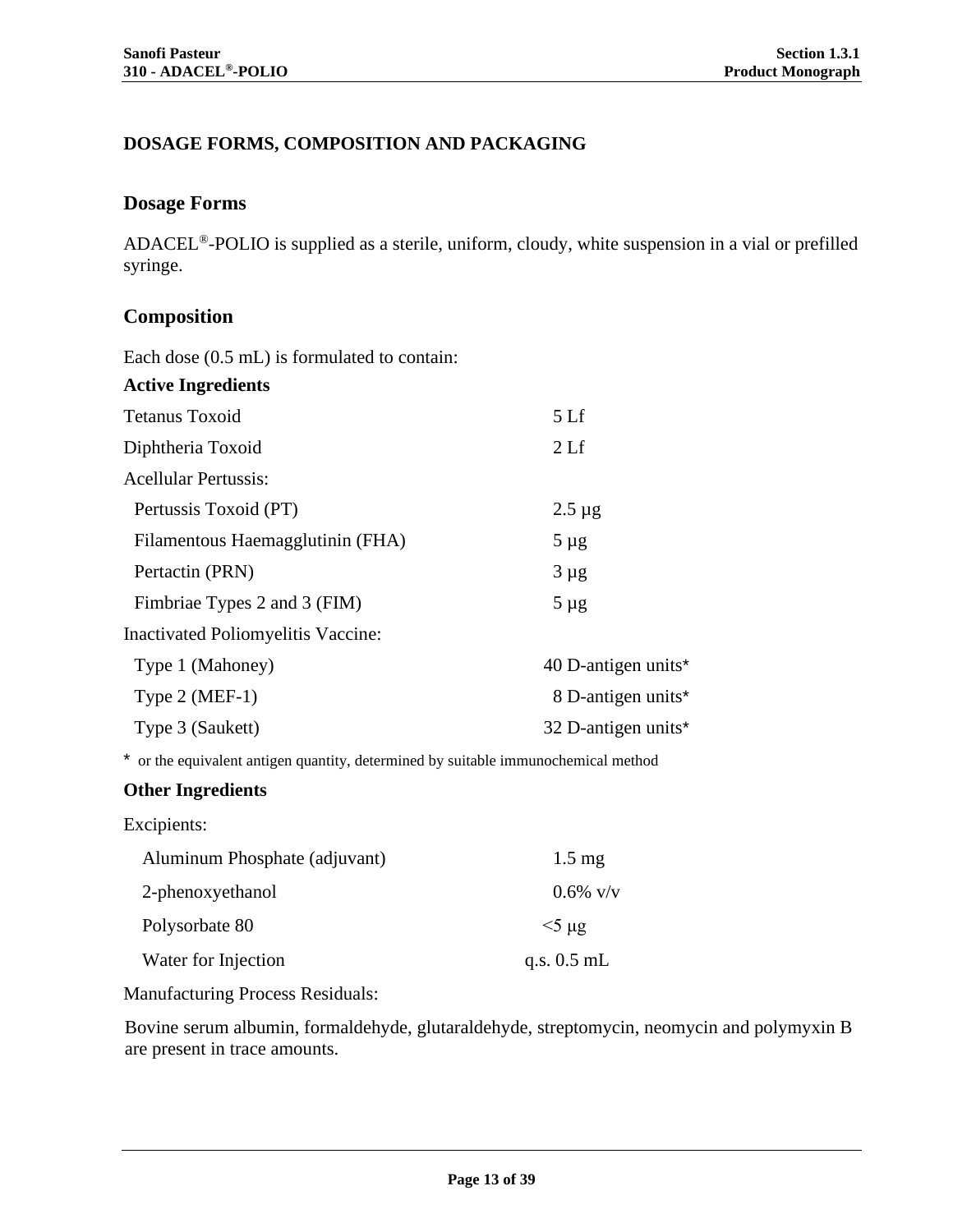# **Packaging**

ADACEL<sup>®</sup>-POLIO is supplied in 0.5 mL single dose vials or prefilled syringes.

The vials and syringes are made of USP Type 1 glass. The container closure system for all presentations of ADACEL®-POLIO is free of latex (natural rubber).

ADACEL®-POLIO may be available in packages of:

1 single dose vial

5 single dose vials

10 single dose vials

1 single dose syringe without attached needle and with or without 2 separate needles (1 x 25G x 16 mm, and 1 x 23G x 25 mm)

10 single dose syringes without attached needles and with or without 2 separate needles (5 x 25G x 16 mm, and 5 x 23G x 25 mm)

20 single dose syringes without attached needles

Vaccine Information Service: 1-888-621-1146.

Full product monograph available on request or visit us at www.sanofi.ca

Product information as of June 2020.

Manufactured and distributed by:

**Sanofi Pasteur Limited** Toronto, Ontario, Canada

Fabricated by: **Sanofi Pasteur SA** Lyon, France

R6-0620 Canada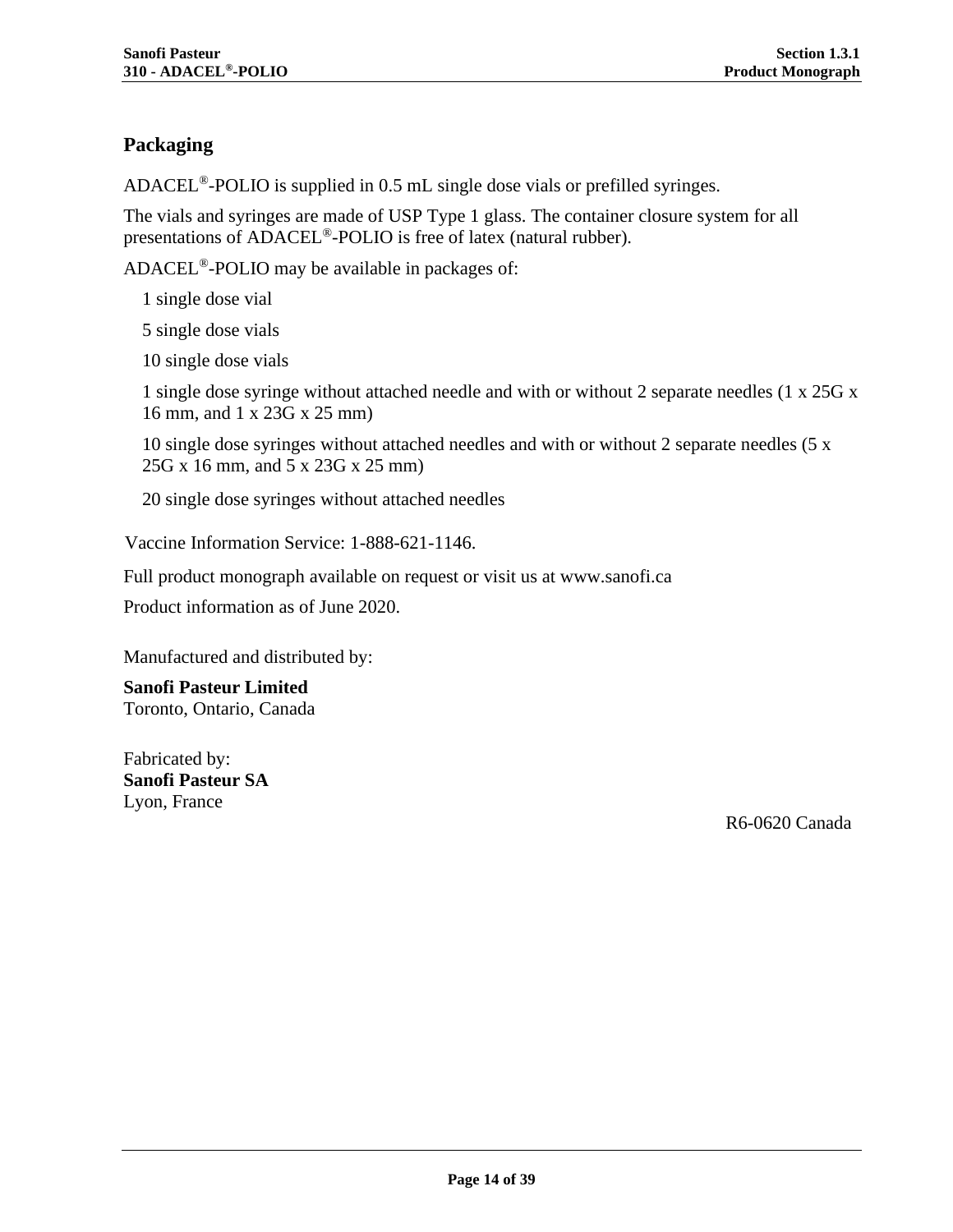# **PART II: SCIENTIFIC INFORMATION**

#### <span id="page-14-1"></span><span id="page-14-0"></span>**PHARMACEUTICAL INFORMATION**

#### **Drug Substance**

Proper name: Tetanus Toxoid, Reduced Diphtheria Toxoid and Acellular Pertussis Vaccine Adsorbed Combined with Inactivated Poliomyelitis Vaccine (Tdap-IPV)

#### **Product Characteristics**

ADACEL®-POLIO is a sterile, uniform, cloudy, white suspension of tetanus and diphtheria toxoids and acellular pertussis vaccine adsorbed separately on aluminum phosphate and combined with inactivated poliomyelitis vaccine (vero cell origin) types 1, 2 and 3, and suspended in water for injection. Acellular pertussis vaccine is composed of five purified pertussis antigens (PT, FHA, PRN and FIM).

*C. diphtheriae* is grown in modified Mueller's growth medium. [\(46\)](#page-34-3) After purification by ammonium sulphate fractionation, diphtheria toxin is detoxified with formaldehyde and diafiltered. *C. tetani* is grown in modified Mueller-Miller casamino acid medium without beef heart infusion. [\(47\)](#page-34-4) Tetanus toxin is detoxified with formaldehyde and purified by ammonium sulphate fractionation and diafiltration. Diphtheria and tetanus toxoids are individually adsorbed onto aluminum phosphate.

The 5 acellular pertussis vaccine components are obtained from *B. pertussis* cultures grown in Stainer-Scholte medium [\(48\)](#page-34-5) modified by the addition of casamino acids and dimethyl-betacyclodextrin. Pertussis toxoid (PT), filamentous haemagglutinin (FHA) and pertactin (PRN) are isolated separately from the supernatant culture medium. Fimbriae types 2 and 3 (FIM) are extracted from the bacterial cells. These antigens are purified by sequential filtration, saltprecipitation, ultrafiltration and chromatography. PT is detoxified with glutaraldehyde and FHA is treated with formaldehyde and the residual aldehydes are removed by diafiltration. The individual antigens are adsorbed onto aluminum phosphate.

The adsorbed diphtheria, tetanus and acellular pertussis components are combined with aluminum phosphate (as adjuvant), 2-phenoxyethanol and water for injection, to formulate the Tdap concentrate.

Inactivated poliomyelitis vaccine (IPV) is a highly purified, inactivated poliovirus vaccine including three types of poliovirus: Type 1 (Mahoney), Type 2 (MEF-1) and Type 3 (Saukett). Each of the three strains of poliovirus is individually grown in vero cells, which are cultivated on microcarriers. The single virus harvest is concentrated and purified, then inactivated with formaldehyde to produce the type 1, 2 or 3 monovalent. Monovalents of each type are then combined in appropriate quantities to produce a trivalent concentrate.

The Tdap concentrate is combined with IPV, aluminum phosphate (as adjuvant), 2-phenoxyethanol and water for injection containing polysorbate 80.

When tested in guinea pigs, the tetanus component induces at least 20 IU and the diphtheria component induces at least 2 IU per single dose. The potency of the acellular pertussis vaccine components is verified by the antibody response of immunized mice to PT, FHA, PRN and FIM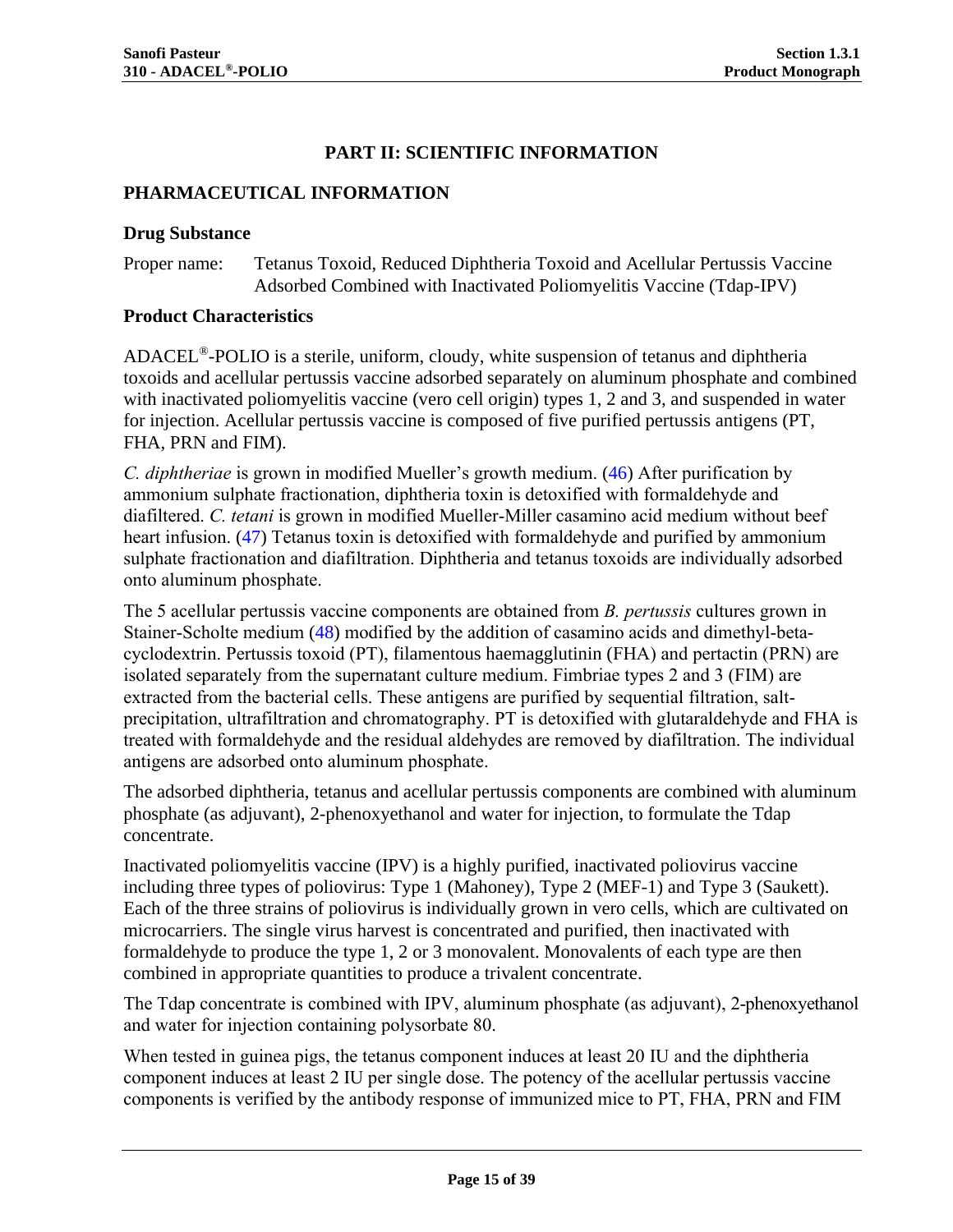as measured by enzyme-linked immunosorbent assay. The content in IPV components is verified by ELISA determination of D antigen content for each of the 3 types of IPV.

# <span id="page-15-0"></span>**CLINICAL TRIALS**

Four clinical trials, conducted in Canada and the United Kingdom, provide the clinical basis for the licensure of ADACEL®-POLIO in Canada. (See [Table 3\)](#page-15-1) In addition, clinical trial Td508, conducted with ADACEL<sup>®</sup> in Canadian children 4 to 6 years of age, further supports the safety and immunogenicity of ADACEL®-POLIO in the context of the Canadian immunization schedule.

#### **Study demographics and trial design**

| <b>Study</b>                    | <b>Study Design</b>                                                                                                         | Dosage and<br>Route of<br>Administration | <b>ADACEL<sup>®</sup>-POLIO</b><br><b>Recipients</b><br>$(N = ITT^*)$ | <b>Mean Age</b><br>(Range)     | Gender                                              |
|---------------------------------|-----------------------------------------------------------------------------------------------------------------------------|------------------------------------------|-----------------------------------------------------------------------|--------------------------------|-----------------------------------------------------|
| U01-A5I-302<br>Part III<br>(20) | Randomized, open-label<br>trial.                                                                                            | $0.5$ mL<br>I.M.                         | Children<br>$(N = 157)$                                               | 3.7 years<br>$(3.5-4.1)$       | Males<br>$(N = 85)$<br>Females<br>$(N = 72)$        |
| U01-Td5I-303<br>(18)(19)        | Randomized, controlled,<br>open-label, comparative<br>trial with ADACEL®<br>used as control.                                | $0.5$ mL<br>I.M.                         | Children<br>$(N = 100)$                                               | 4.0 years<br>$(3.5-5.0)$       | Males<br>$(N = 47)$<br>Females<br>$(N = 53)$        |
| U02-Td5I-402<br>(2) (19)        | Single-arm, open-label<br>trial.                                                                                            | $0.5$ mL<br>I.M.                         | Children<br>$(N = 50)$                                                | 3.2 years<br>$(3.0-3.4)$       | <b>Males</b><br>$(N = 27)$<br>Females<br>$(N = 23)$ |
| <b>TD9707</b><br>(23)(24)       | Randomized, controlled,<br>single-blind, multicentre<br>comparative trial with<br>Td-IPV and ADACEL®<br>used as controls in | $0.5$ mL                                 | Adolescents<br>$(N = 350)$                                            | 14.0 years<br>$(12.0 - 18.97)$ | Males<br>$(N = 177)$<br>Females<br>$(N = 173)$      |
|                                 | adolescents and adults,<br>respectively.                                                                                    | I.M.                                     | Adults<br>$(N = 366)$                                                 | 38.2 years<br>$(19.4 - 65.2)$  | Males<br>$(N = 111)$<br>Females<br>$(N = 255)$      |

#### <span id="page-15-1"></span>**Table 3: Summary of Demographics and Study Design of the Trials with ADACEL®-POLIO**

\* "Intent-to-Treat" (ITT) population includes all randomized participants who received ADACEL®-POLIO and were included in safety analyses.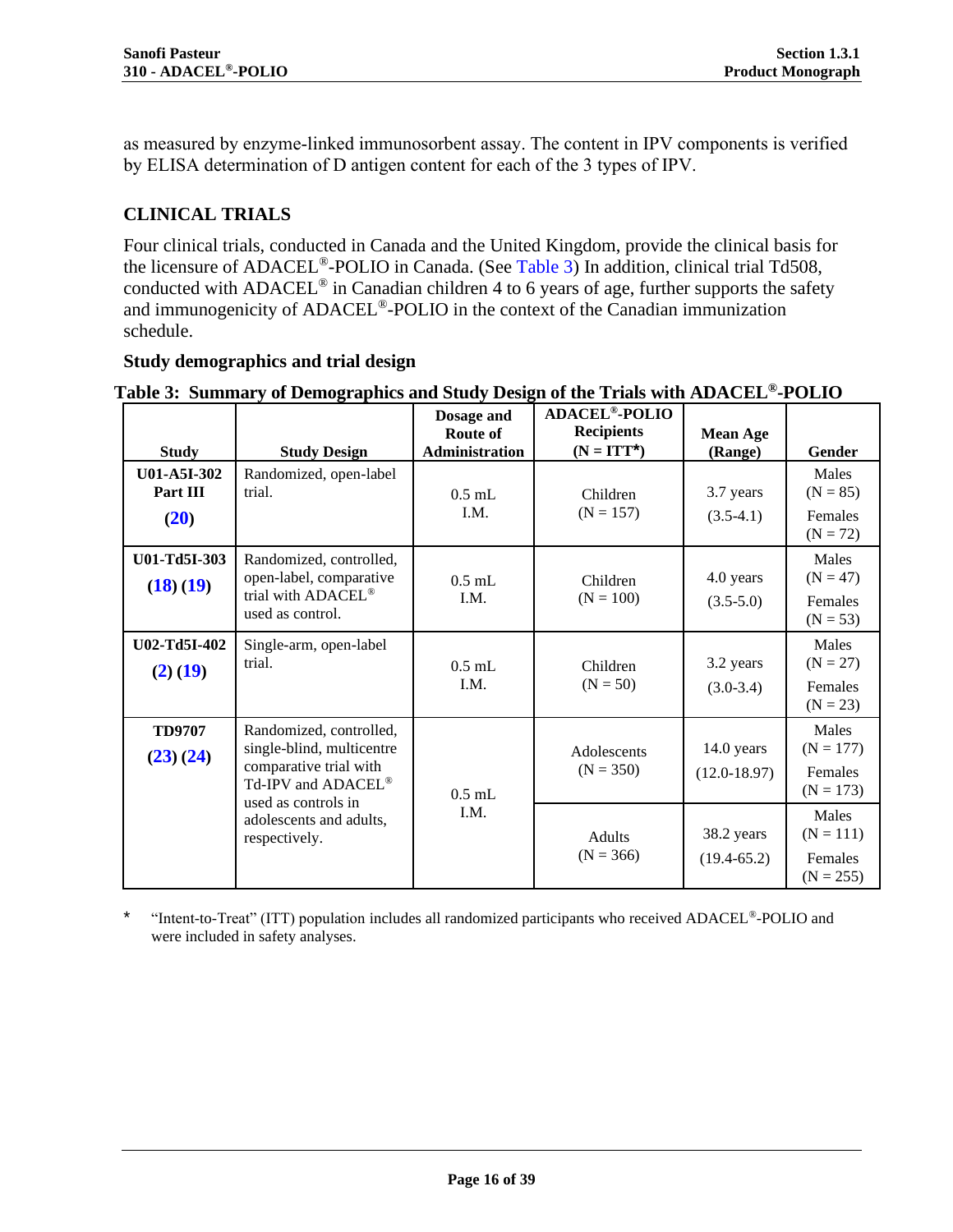| <b>Study</b>             | <b>Study Design</b>                                                                                                     | Dosage and<br>Route of<br>Administration | <b>Study Population</b><br>$(N = ITT)^*$ | <b>Mean Age</b><br>(Range) | Gender                                         |
|--------------------------|-------------------------------------------------------------------------------------------------------------------------|------------------------------------------|------------------------------------------|----------------------------|------------------------------------------------|
| <b>Td508</b><br>(26)(27) | Randomized, controlled,<br>modified double-blind,<br>multicentre comparative<br>trial with DTaP-IPV used<br>as control. | $0.5$ mL<br>I.M.                         | Children<br>$(N = 298)$                  | 4.6 years<br>$(4.0 - 6.6)$ | Males<br>$(N = 144)$<br>Females<br>$(N = 154)$ |

|  |  |  | Table 4: Summary of Demographics and Study Design of Supportive Trial with ADACEL $^\circ$ |
|--|--|--|--------------------------------------------------------------------------------------------|
|  |  |  |                                                                                            |

\* "Intent-to-Treat" (ITT) population includes all randomized participants who received ADACEL® and were included in safety analyses.

#### <span id="page-16-0"></span>**Safety of ADACEL®-POLIO in Children 3 Years of Age and Above**

Data from three studies conducted in the United Kingdom in children 3.0 to 5.0 years of age, further supported by a study of ADACEL<sup>®</sup> conducted in Canada in children 4.0 to 6.0 years of age, constitute the pivotal database supporting the safety of ADACEL®-POLIO as a pre-school booster of diphtheria, tetanus, acellular pertussis and poliomyelitis vaccine.

In study U01-A5I-302 conducted in the United Kingdom according to the British immunization schedule, 158 children 3.5 to 4.1 years of age, previously primed with PEDIACEL<sup>®a</sup> (N = 81) or DTwP vaccine used to reconstitute Hib vaccine administered concomitantly with OPV ( $N = 77$ ), as well as meningococcal C conjugate (MenC) vaccine, at 2, 3, and 4 months of age, received the locally recommended pre-school booster dose of ADACEL®-POLIO concomitantly with measles, mumps, rubella (MMR) vaccine.  $(20)$  In this study, solicited adverse events following administration of ADACEL®-POLIO were monitored daily for 7 days post-vaccination using diaries. Unsolicited and serious adverse events were monitored up to 42 days post-vaccination. [Table 5](#page-17-0) presents the frequencies and severity of solicited injection site and systemic adverse reactions reported in study U01-A5I-302 within 7 days of the administration of ADACEL®- POLIO. This study demonstrated that, when administered to children primed with PEDIACEL®, ADACEL®-POLIO was safe and well tolerated, based on both frequency and severity of adverse reactions, in comparison to the safety profile observed with both ADACEL®-POLIO and ADACEL® in other studies in similar age groups, as reported below.

a Sanofi Pasteur Limited – PEDIACEL® [Diphtheria and Tetanus Toxoids and Acellular Pertussis Vaccine Adsorbed Combined with Inactivated Poliomyelitis Vaccine and Haemophilus b Conjugate Vaccine (Tetanus Protein Conjugate).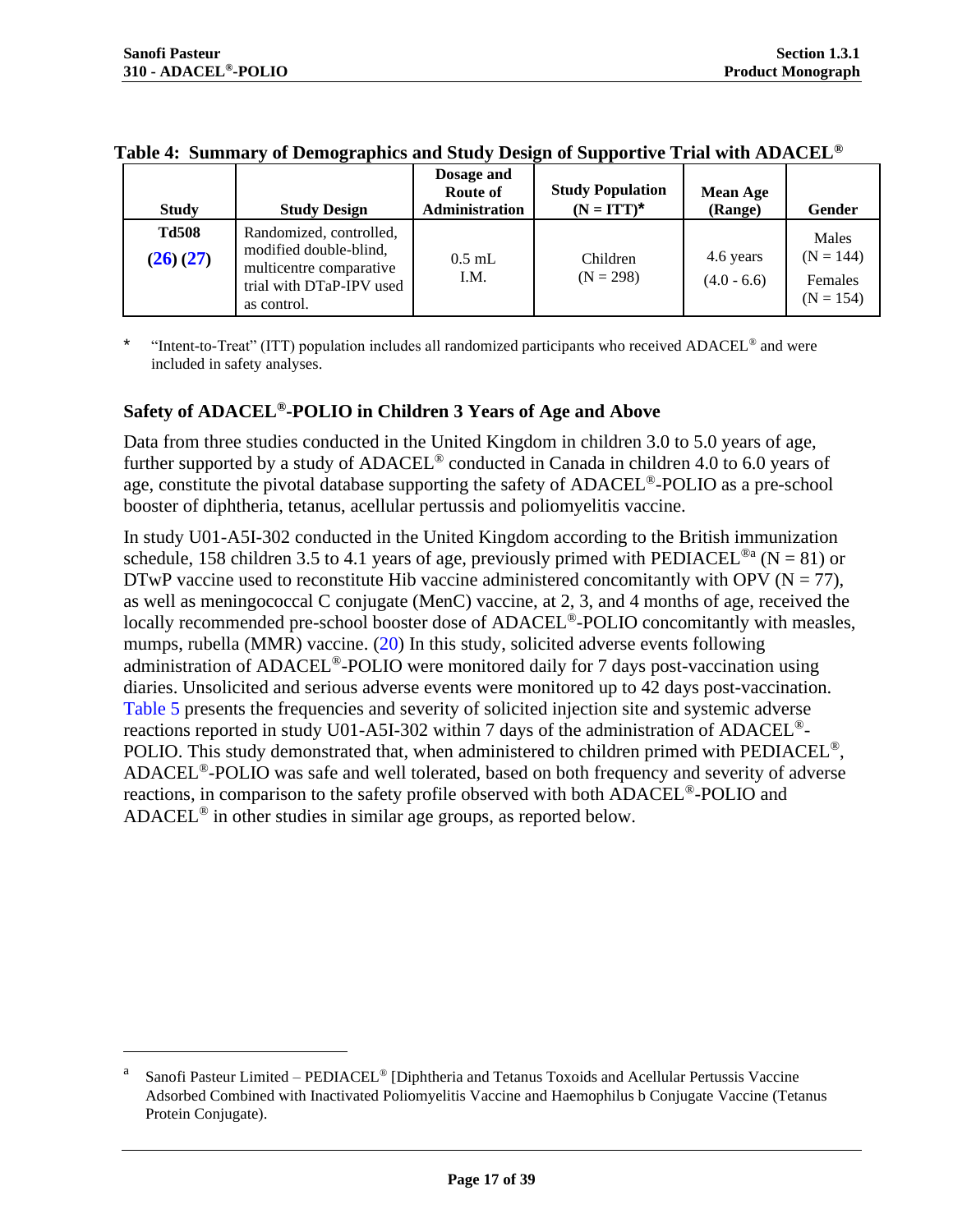<span id="page-17-1"></span>

| <b>Solicited Reactions</b>      |                               | Children 3.5 to 4.1 years of age<br>$(N = 157)$ |
|---------------------------------|-------------------------------|-------------------------------------------------|
| <b>Injection Site Reactions</b> |                               |                                                 |
| Pain                            | Any                           | 46.5                                            |
|                                 | Severe*                       | 1.3                                             |
|                                 | Any                           | 20.4                                            |
| <b>Swelling</b>                 | Severe $(\geq)35$ mm)         | 5.7                                             |
|                                 | Any                           | 35.7                                            |
| <b>Redness</b>                  | Severe $( \geq 35$ mm)        | 12.7                                            |
| <b>Systemic Reactions</b>       |                               |                                                 |
|                                 | Any $( \geq 37.5^{\circ}C)$   | 7.0                                             |
| Fever                           | Severe $(\geq 39.0^{\circ}C)$ | 1.9                                             |
| <b>Diarrhea</b>                 | Any                           | 7.6                                             |
|                                 | Any                           | 2.5                                             |
| <b>Vomiting</b>                 | Severe†                       | 0.6                                             |
| Rash                            | Any                           | 7.0                                             |
|                                 | Any                           | 1.3                                             |
| <b>Swollen Joints</b>           | Severe*                       | 0.0                                             |
|                                 | Any                           | 35.7                                            |
| <b>Tiredness</b>                | Severe*                       | 1.3                                             |

## <span id="page-17-0"></span>**Table 5: Frequency (%) of Solicited Adverse Reactions Observed in Clinical Trial U01-A5I-302 in Children 3.5 to 4.1 Years of Age, 0 to 7 Days Following a Single Dose of ADACEL®-POLIO [\(20\)](#page-33-4)**

Severe: incapacitating, unable to perform usual activities, may have or did require medical care or absenteeism

† Severe: more than 5 times

In UK study U01-Td5I-303, among participants 3.5 to 5.0 years of age previously primed with 3 doses of diphtheria, tetanus and whole-cell pertussis pediatric vaccine (DTwP) and MenC vaccine at 2, 3, and 4 months of age, 100 participants received a single dose of ADACEL®- POLIO concomitantly with MMR vaccine and were compared to 100 participants who received a single dose of ADACEL<sup>®</sup> concomitantly with OPV and MMR vaccine. In study U02-Td5I-402, 50 participants 3.0 to 3.5 years of age previously primed with 3 doses each of DTwP and MenC vaccines at 2, 3, and 4 months of age received a single dose of ADACEL®-POLIO concomitantly with MMR vaccine.  $(2)$  [\(18\)](#page-32-13) [\(19\)](#page-33-3) In both studies, solicited adverse events were monitored daily for 7 days post-vaccination using diaries; unsolicited and serious adverse events were monitored up to 42 days post-vaccination. [Table 6](#page-18-0) presents the frequencies, and severity, of solicited adverse events reported 7 days after a single dose of ADACEL<sup>®</sup>-POLIO in children 3.0 to 5.0 years of age in these two studies separately, in comparison with those reported in U01-Td5I-303 after immunization with ADACEL<sup>®</sup> + OPV. In these two studies, the safety profile of ADACEL<sup>®</sup>-POLIO, both in frequency and severity of adverse reactions, was shown to be very similar to that of ADACEL® when given in children 3.0 to 5.0 years of age as a pre-school booster.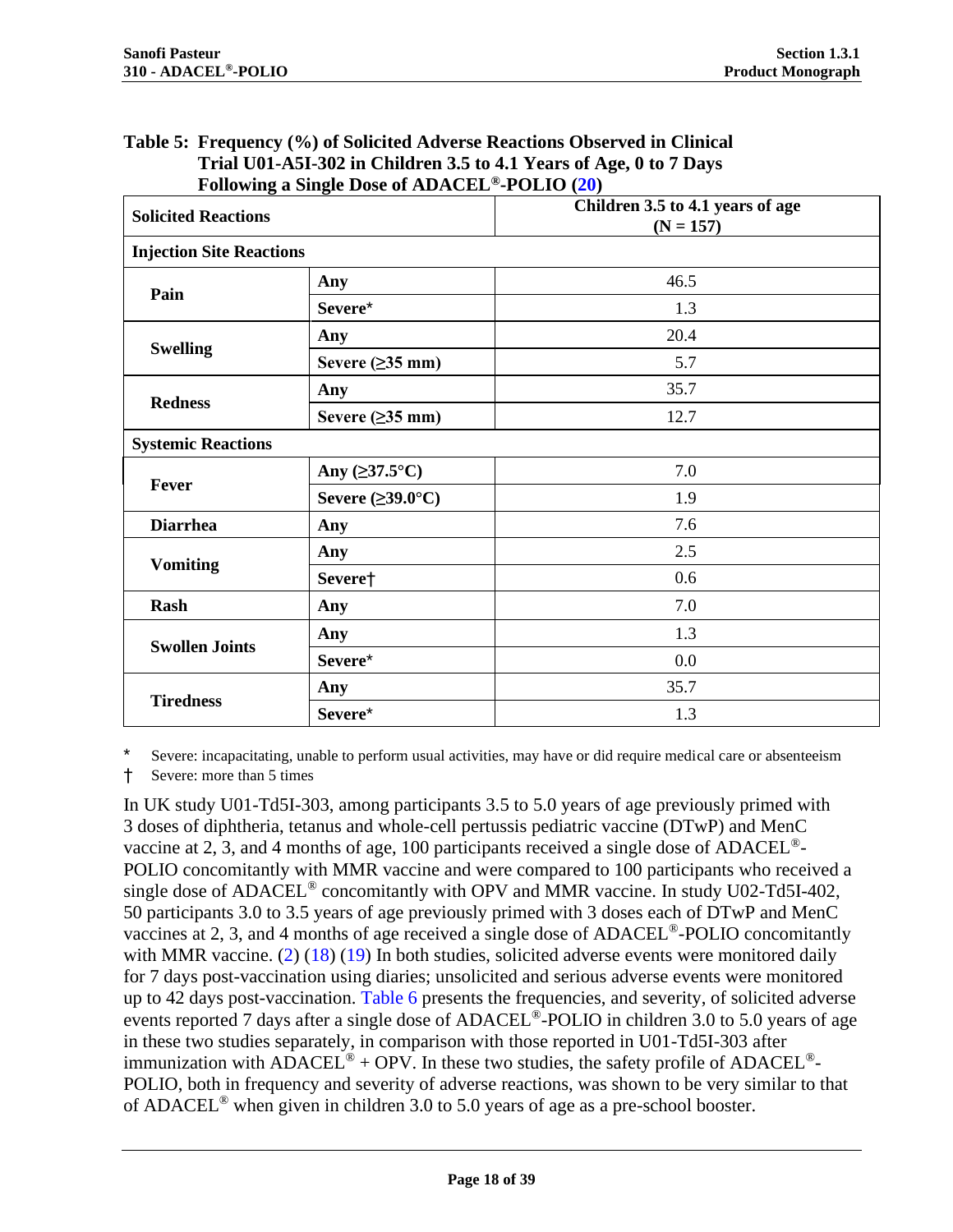<span id="page-18-0"></span>

| Table 6: Frequency (%) of Adverse Reactions Observed in Children 3.0 to                |
|----------------------------------------------------------------------------------------|
| 5.0 Years of Age, 0 to 7 Days Following a Single Dose of ADACEL <sup>®</sup> -POLIO or |
| $ADACEL^{\circ} + OPV (2) (18) (19)$                                                   |

<span id="page-18-1"></span>

| <b>Adverse Reactions</b>        |                               | U02-Td5I-402<br>3.0 to 3.5<br><b>Years of Age</b> | U01-Td5I-303<br>3.5 to 5.0 Years of Age        |                                       |
|---------------------------------|-------------------------------|---------------------------------------------------|------------------------------------------------|---------------------------------------|
|                                 |                               | <b>ADACEL<sup>®</sup>-POLIO</b><br>$(N = 50)$     | <b>ADACEL<sup>®</sup>-POLIO</b><br>$(N = 100)$ | $ADACEL^{\circ} + OPV$<br>$(N = 100)$ |
| <b>Injection Site Reactions</b> |                               |                                                   |                                                |                                       |
| Pain                            | Any                           | 70.0                                              | 72.0                                           | 71.0                                  |
|                                 | Severe*                       | 0.0                                               | 1.0                                            | 1.0                                   |
|                                 | Any                           | 28.0                                              | 37.0                                           | 40.0                                  |
| <b>Swelling</b>                 | Severe $( \geq 35$ mm)        | 8.0                                               | 17.0                                           | 13.0                                  |
| <b>Erythema</b>                 | Any                           | 52.0                                              | 47.0                                           | 61.0                                  |
|                                 | Severe $(\geq)35$ mm)         | 28.0                                              | 27.0                                           | 34.0                                  |
|                                 | Any                           | 4.0                                               | 3.0                                            | 6.0                                   |
| <b>Bruising</b>                 | Severe*                       | 0.0                                               | 0.0                                            | 0.0                                   |
| <b>Pruritus</b>                 | Any                           | 0.0                                               | 4.0                                            | 3.0                                   |
|                                 | Severe*                       | 0.0                                               | 0.0                                            | 0.0                                   |
| <b>Systemic Reactions</b>       |                               |                                                   |                                                |                                       |
|                                 | Any $( \geq 37.5^{\circ}C)$   | 8.0                                               | 15.0                                           | 13.0                                  |
| Fever                           | Severe $(\geq 39.0^{\circ}C)$ | 0.0                                               | 2.0                                            | 2.0                                   |
| <b>Diarrhea</b>                 | Any                           | 10.0                                              | 10.0                                           | 12.0                                  |
|                                 | Any                           | 4.0                                               | 8.0                                            | 5.0                                   |
| <b>Vomiting</b>                 | Severe†                       | 0.0                                               | 0.0                                            | 0.0                                   |
| <b>Rash</b>                     | Any                           | 6.0                                               | 10.0                                           | 21.0                                  |
| Sore or                         | Any                           | 2.0                                               | 1.0                                            | 3.0                                   |
| <b>Swollen Joints</b>           | Severe*                       | 0.0                                               | 0.0                                            | 0.0                                   |
|                                 | Any                           | 60.0                                              | 49.0                                           | 49.0                                  |
| <b>Tiredness</b>                | Severe*                       | 2.0                                               | 1.0                                            | 1.0                                   |
| <b>Dermatitis</b>               | Any                           | 2.0                                               | 1.0                                            | 0.0                                   |
|                                 | Severe*                       | 0.0                                               | 0.0                                            | 0.0                                   |
|                                 | Any                           | 14.0                                              | 4.0                                            | 7.0                                   |
| <b>Irritability</b>             | Severe*                       | 0.0                                               | 0.0                                            | 0.0                                   |

\* Severe: incapacitating, unable to perform usual activities, may have or did require medical care or absenteeism

† Severe: more than 5 times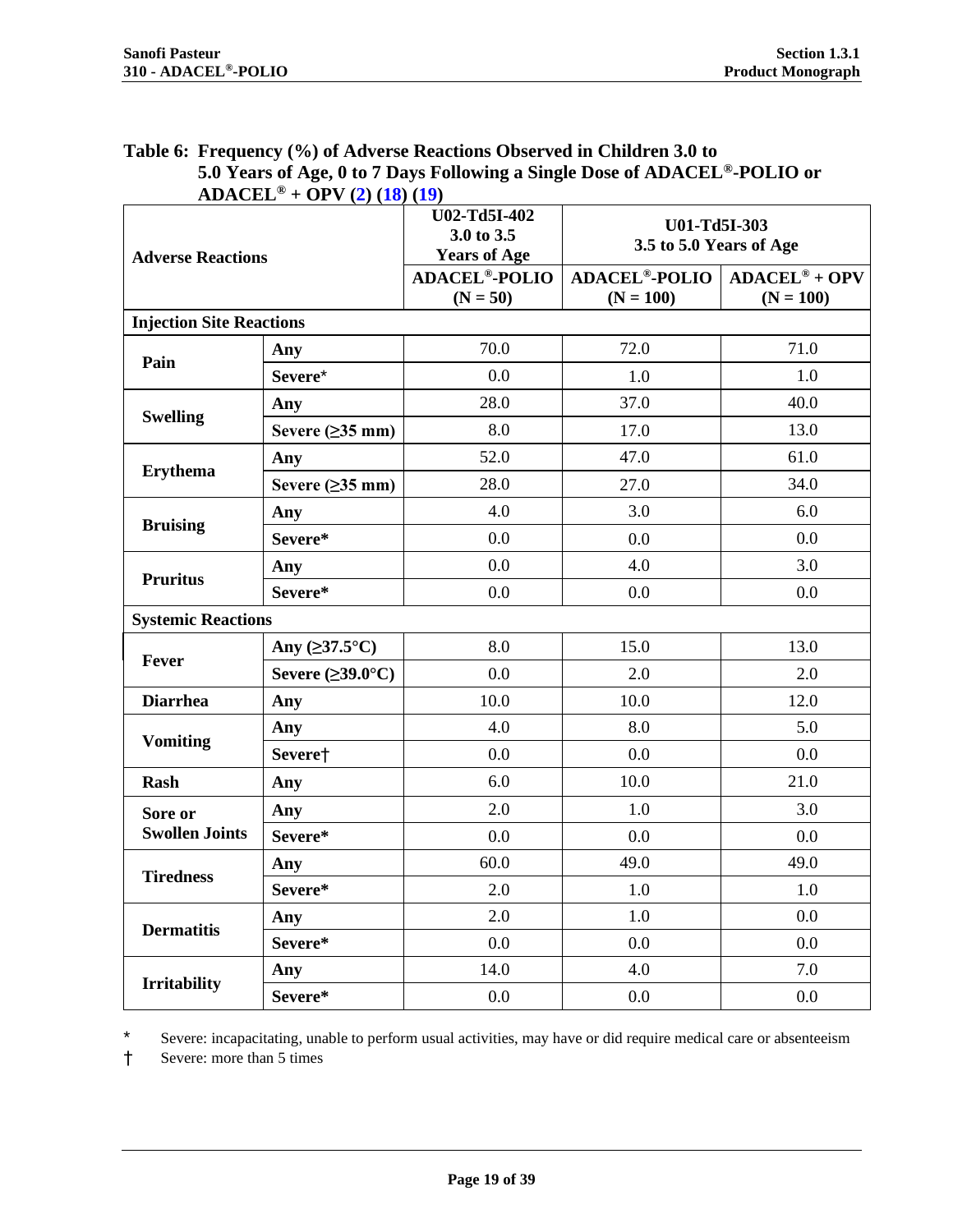Clinical trial Td508 was conducted in children 4 to 6 years of age, who had previously been immunized with PENTACEL<sup>®a</sup>, the Canadian standard of care for infant immunization at the time (1997-2007). 590 children were randomized and received a single dose of either QUADRACEL<sup>®b</sup>  $(N = 292)$ , or ADACEL<sup>®</sup> concomitantly with IPV  $(N = 298)$ . [\(26\)](#page-33-10) [\(27\)](#page-33-11) Solicited local and systemic reactions were monitored for 14 days post-vaccination using a diary card. Participants were monitored for 28 - 42 days for unsolicited adverse events, visits to an emergency room, unexpected visits to an office physician, hospitalization and serious adverse events. [Table 7](#page-20-0) presents the frequency and severity of solicited adverse events reported within 14 days following administration of ADACEL<sup>®</sup> + IPV or QUADRACEL<sup>®</sup> in study Td508. There were no reports of whole-limb swelling in either vaccine group. The rates of solicited local reactions and fever were significantly lower in ADACEL<sup>®</sup> recipients compared to those who received QUADRACEL<sup>®</sup>. The rates of erythema, swelling, pain and fever following the administration of ADACEL<sup>®</sup> were shown to be non-inferior to those observed after QUADRACEL<sup>®</sup>. Except for fever, the observed rates for the systemic adverse events were comparable between the two vaccines. ADACEL<sup>®</sup>-POLIO contains the same Tdap formulation (in antigens and concentrations) as ADACEL<sup>®</sup>. Comparative studies of the two products in the UK have demonstrated that they have similar safety profiles. Therefore, the demonstrated improved safety profile of ADACEL® compared to QUADRACEL® in study Td508 supports the safety of ADACEL®-POLIO as a 4 - 6 year-old pre-school booster, within the Canadian immunization schedule.

a Sanofi Pasteur Limited – PENTACEL® [Haemophilus b Conjugate Vaccine (Tetanus Protein Conjugate) Reconstituted with Diphtheria and Tetanus Toxoids and Acellular Pertussis Vaccine Adsorbed Combined with Inactivated Poliomyelitis Vaccine].

b Sanofi Pasteur Limited - QUADRACEL® [Diphtheria and Tetanus Toxoids and Acellular Pertussis Vaccine Adsorbed Combined with Inactivated Poliomyelitis Vaccine].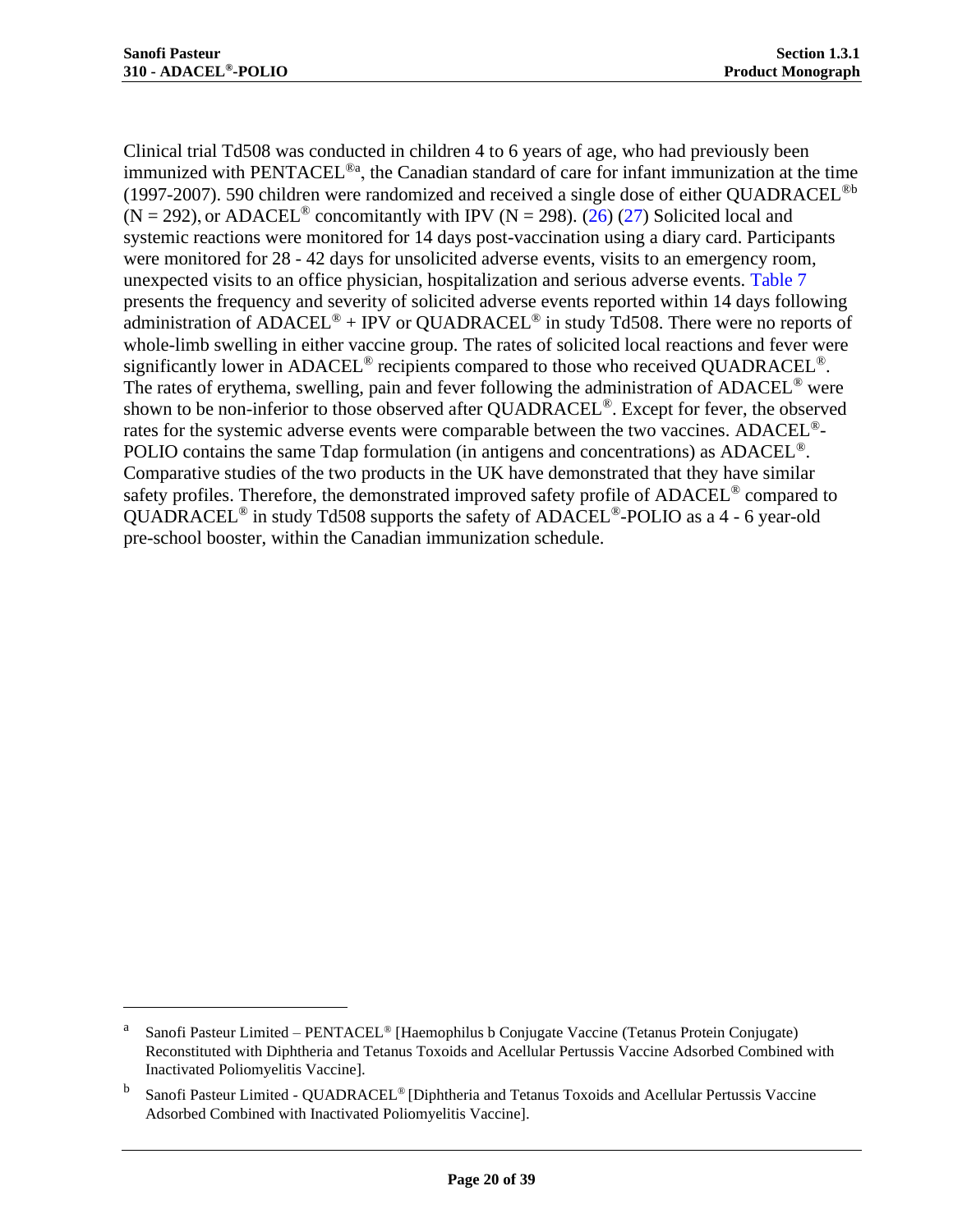#### <span id="page-20-0"></span>**Table 7: Frequency (%) of Solicited Adverse Events Reported in Clinical Trial Td508 in Children 4 to 6 Years of Age, 0 to 14 Days Following a Single Dose of ADACEL® + IPV or QUADRACEL® ([32](#page-34-0)) ([33](#page-34-1))**

<span id="page-20-1"></span>

| <b>Solicited Reactions</b>      | <b>Severity</b> | <b>ADACEL®</b><br>$(N = 298)$ | <b>QUADRACEL®</b><br>$(N = 290)$ |  |
|---------------------------------|-----------------|-------------------------------|----------------------------------|--|
| <b>Injection Site Reactions</b> |                 |                               |                                  |  |
|                                 | Any             | 39.6                          | 67.2                             |  |
| Pain                            | Severe*         | 0.3                           | 1.0                              |  |
|                                 | Any             | 24.2                          | 33.8                             |  |
| <b>Swelling</b>                 | $\geq$ 35 mm    | 10.1                          | 17.2                             |  |
|                                 | Any             | 34.6                          | 51.7                             |  |
| <b>Erythema</b>                 | $\geq$ 35 mm    | 11.7                          | 29.0                             |  |
| <b>Systemic Reactions</b>       |                 |                               |                                  |  |
| Headache                        | Any             | 16.4                          | 16.9                             |  |
|                                 | Severe*         | 0.0                           | 0.7                              |  |
| <b>Body Ache or</b>             | Any             | 6.4                           | 8.3                              |  |
| <b>Muscle Weakness</b>          | Severe*         | 0.0                           | 0.7                              |  |
|                                 | Any             | 31.5                          | 36.6                             |  |
| <b>Tiredness</b>                | Severe*         | 0.3                           | 3.1                              |  |
|                                 | Any             | 7.1                           | 10.0                             |  |
| <b>Chills</b>                   | Severe*         | 0.0                           | 0.3                              |  |
|                                 | Any             | 9.4                           | 10.0                             |  |
| <b>Nausea</b>                   | Severe*         | 0.0                           | 0.3                              |  |
| Sore or                         | Any             | 4.0                           | 4.5                              |  |
| <b>Swollen Joints</b>           | Severe*         | 0.0                           | 0.0                              |  |
|                                 | Any             | 14.4                          | 9.7                              |  |
| <b>Diarrhea</b>                 | Severe*         | 0.7                           | 0.7                              |  |
|                                 | Any             | 5.4                           | 8.3                              |  |
| <b>Lymph Node Swelling</b>      | Severe*         | 0.0                           | 0.0                              |  |
|                                 | $\geq$ 38.0°C   | 8.7                           | 16.9                             |  |
| Fever                           | $\geq$ 39.5°C   | 1.7                           | 1.4                              |  |
|                                 | Any             | 8.1                           | 10.0                             |  |
| <b>Vomiting</b>                 | Severe*         | 1.3                           | 0.0                              |  |
| <b>Rash</b>                     | Any             | 8.4                           | 14.1                             |  |
|                                 | Any             | 21.5                          | 22.1                             |  |
| Anorexia                        | Severe*         | 0.7                           | 2.1                              |  |

\* Incapacitating, prevented the performance of usual activities, may have/or did necessitate medical care or absenteeism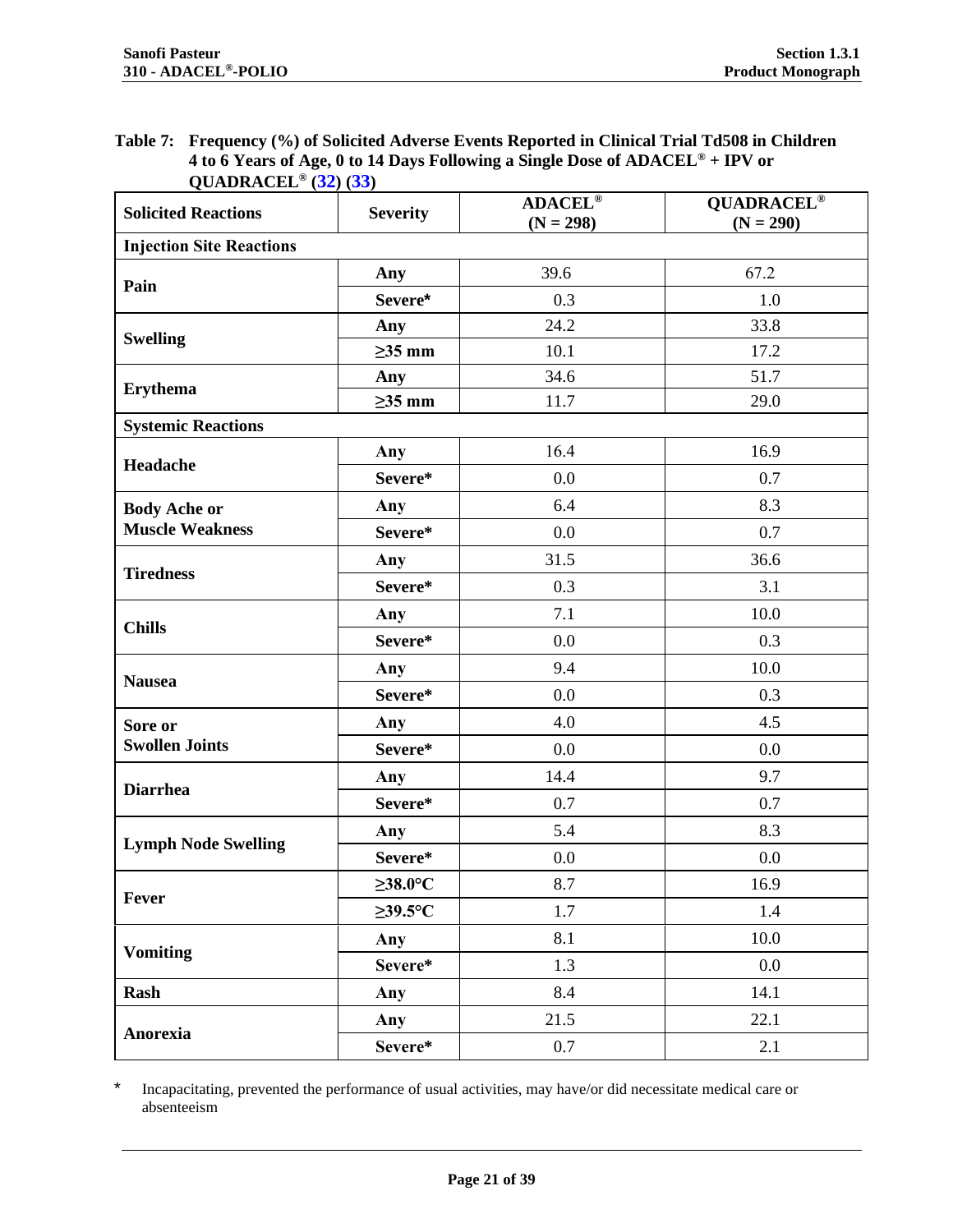## **Safety of ADACEL®-POLIO in Adolescents and Adults**

In clinical trial TD9707, a total of 1214 Canadian individuals were randomized to ten treatment groups. Among adolescents 12 to 18 years of age, 351 received a single dose of ADACEL<sup>®</sup>-POLIO, and 117 received a single dose of Td-IPV vaccine, followed by a dose of acellular pertussis vaccine one month later. Among adults 19 to 60 years of age, 372 received a single dose of ADACEL®-POLIO, and 126 received a single dose of ADACEL®, followed by a dose of IPV one month later. [\(23\)](#page-33-7) [\(24\)](#page-33-8) The safety profile was assessed by monitoring solicited, unsolicited and serious adverse events at 24 and 72 hours, and at 14 - 15 days post-vaccination. The frequency and severity of solicited adverse events reported after a single dose of ADACEL<sup>®</sup>-POLIO compared to Td-IPV vaccine in adolescents and to  $ADACEL^{\circledast}$  in adults are presented in [Table 8](#page-22-0) and [Table 9,](#page-23-0) respectively. Except for an increased frequency in mild fever, the frequency and severity of solicited adverse reactions reported within 14 days of administration of a booster dose of ADACEL®-POLIO were comparable to those reported after Td-IPV vaccine. Similarly, the frequency and severity of solicited adverse events reported by adults within 14 days after administration of ADACEL<sup>®</sup>-POLIO were comparable or lower than after ADACEL<sup>®</sup>. These results support the safety of ADACEL®-POLIO administered as a booster in adolescents and adults, when an additional poliomyelitis vaccination is recommended.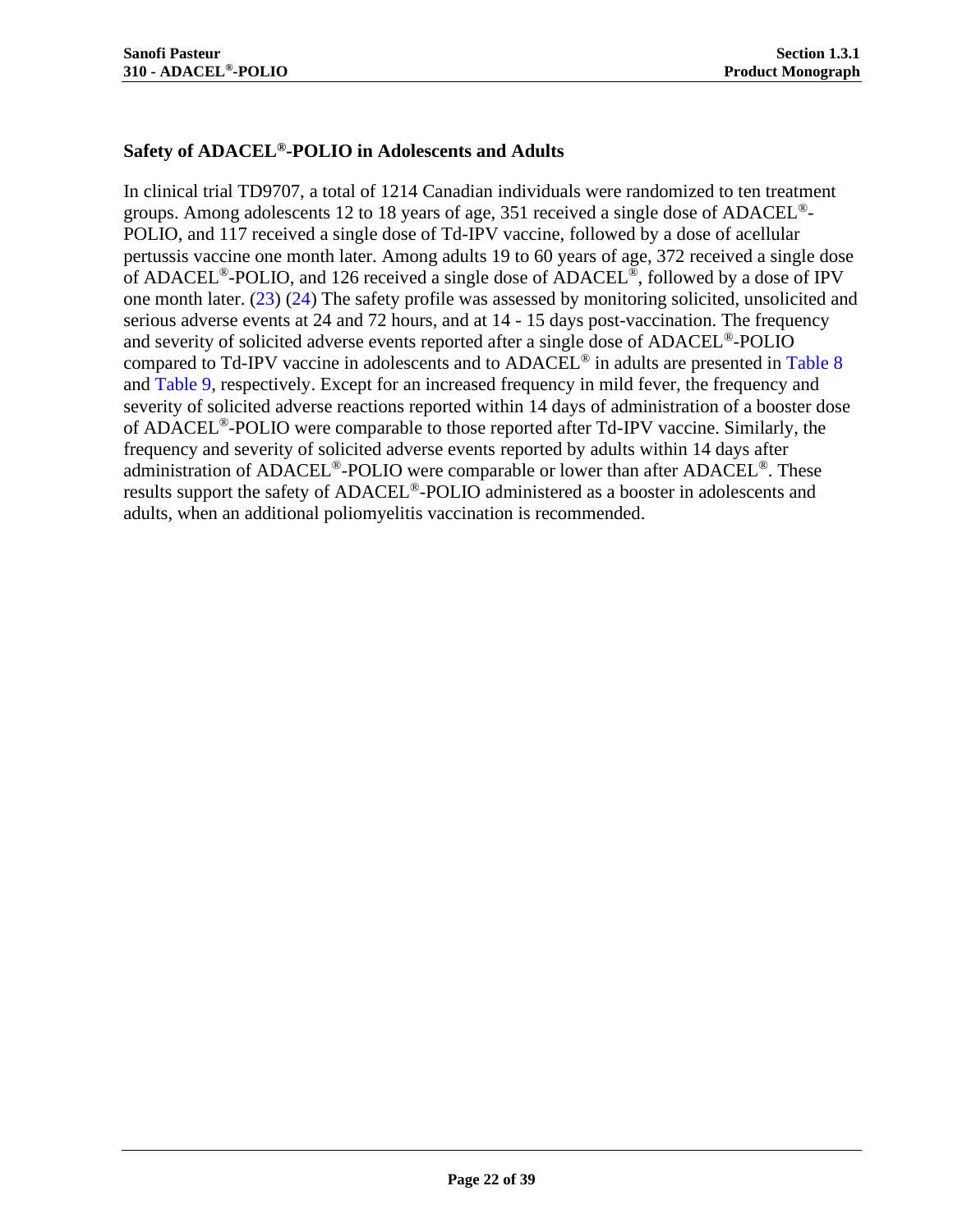<span id="page-22-1"></span>

| <b>ADACEL<sup>®</sup>-POLIO</b> or Td-IPV Vaccine (23)<br><b>Solicited Reactions</b><br><b>Injection Site Reactions</b><br>Any<br>Pain<br>Severe*<br>Any<br><b>Swelling</b><br>Severe $(\geq)$ 35 mm)<br>Any<br><b>Redness</b><br>Severe $(\geq)35$ mm)<br><b>Systemic Reactions</b><br>Any $( \geq 38.0^{\circ} \text{C})$<br>Fever +<br>Severe $(\geq 40.5^{\circ}C)$<br>Any | <b>ADACEL<sup>®</sup>-POLIO</b><br>$(N = 350)$ | <b>Td-IPV Vaccine</b> |
|--------------------------------------------------------------------------------------------------------------------------------------------------------------------------------------------------------------------------------------------------------------------------------------------------------------------------------------------------------------------------------|------------------------------------------------|-----------------------|
|                                                                                                                                                                                                                                                                                                                                                                                |                                                | $(N = 116)$           |
|                                                                                                                                                                                                                                                                                                                                                                                |                                                |                       |
|                                                                                                                                                                                                                                                                                                                                                                                | 88.3                                           | 93.1                  |
|                                                                                                                                                                                                                                                                                                                                                                                | 1.7                                            | 0.9                   |
|                                                                                                                                                                                                                                                                                                                                                                                | 21.2                                           | 21.6                  |
|                                                                                                                                                                                                                                                                                                                                                                                | 11.2                                           | 7.8                   |
|                                                                                                                                                                                                                                                                                                                                                                                | 17.5                                           | 17.2                  |
|                                                                                                                                                                                                                                                                                                                                                                                | 2.6                                            | 2.6                   |
|                                                                                                                                                                                                                                                                                                                                                                                |                                                |                       |
|                                                                                                                                                                                                                                                                                                                                                                                | 14.2                                           | 4.3                   |
|                                                                                                                                                                                                                                                                                                                                                                                | 0.3                                            | 0.0                   |
|                                                                                                                                                                                                                                                                                                                                                                                | 41.3                                           | 37.1                  |
| Headache<br>Severe <sup>*</sup>                                                                                                                                                                                                                                                                                                                                                | 1.4                                            | 0.9                   |
| Any                                                                                                                                                                                                                                                                                                                                                                            | 17.5                                           | 13.8                  |
| <b>Nausea</b><br>Severe <sup>*</sup>                                                                                                                                                                                                                                                                                                                                           | 0.3                                            | 0.9                   |
| Any<br><b>Diarrhea</b>                                                                                                                                                                                                                                                                                                                                                         | 5.4                                            | 7.8                   |
| Severe <sup>*</sup>                                                                                                                                                                                                                                                                                                                                                            | 0.0                                            | 0.0                   |
| Any<br><b>Vomiting</b>                                                                                                                                                                                                                                                                                                                                                         | 3.2                                            | 2.6                   |
| Severe*                                                                                                                                                                                                                                                                                                                                                                        | 0.0                                            | 0.0                   |
| Any<br><b>Body Ache</b>                                                                                                                                                                                                                                                                                                                                                        | 26.1                                           | 20.7                  |
| Severe*                                                                                                                                                                                                                                                                                                                                                                        | 0.3                                            | 0.9                   |
| Any<br><b>Sore or Swollen</b>                                                                                                                                                                                                                                                                                                                                                  | 11.2                                           | 12.1                  |
| <b>Joints</b><br>Severe*                                                                                                                                                                                                                                                                                                                                                       | 0.0                                            | 0.0                   |
| Any                                                                                                                                                                                                                                                                                                                                                                            | 37.2                                           | 28.4                  |
| <b>Tiredness</b><br>Severe*                                                                                                                                                                                                                                                                                                                                                    | 0.6                                            | 0.0                   |
| Any<br><b>Chills</b>                                                                                                                                                                                                                                                                                                                                                           | 17.5                                           |                       |
| Severe*                                                                                                                                                                                                                                                                                                                                                                        |                                                | 16.4                  |

# <span id="page-22-0"></span>**Table 8: Frequency (%) of Solicited Adverse Reactions Observed in Clinical**

\* Severe: incapacitating, unable to perform usual activities. Required medical care or absenteeism from school or work.

† Fever was solicited up to 72 hours post-vaccination.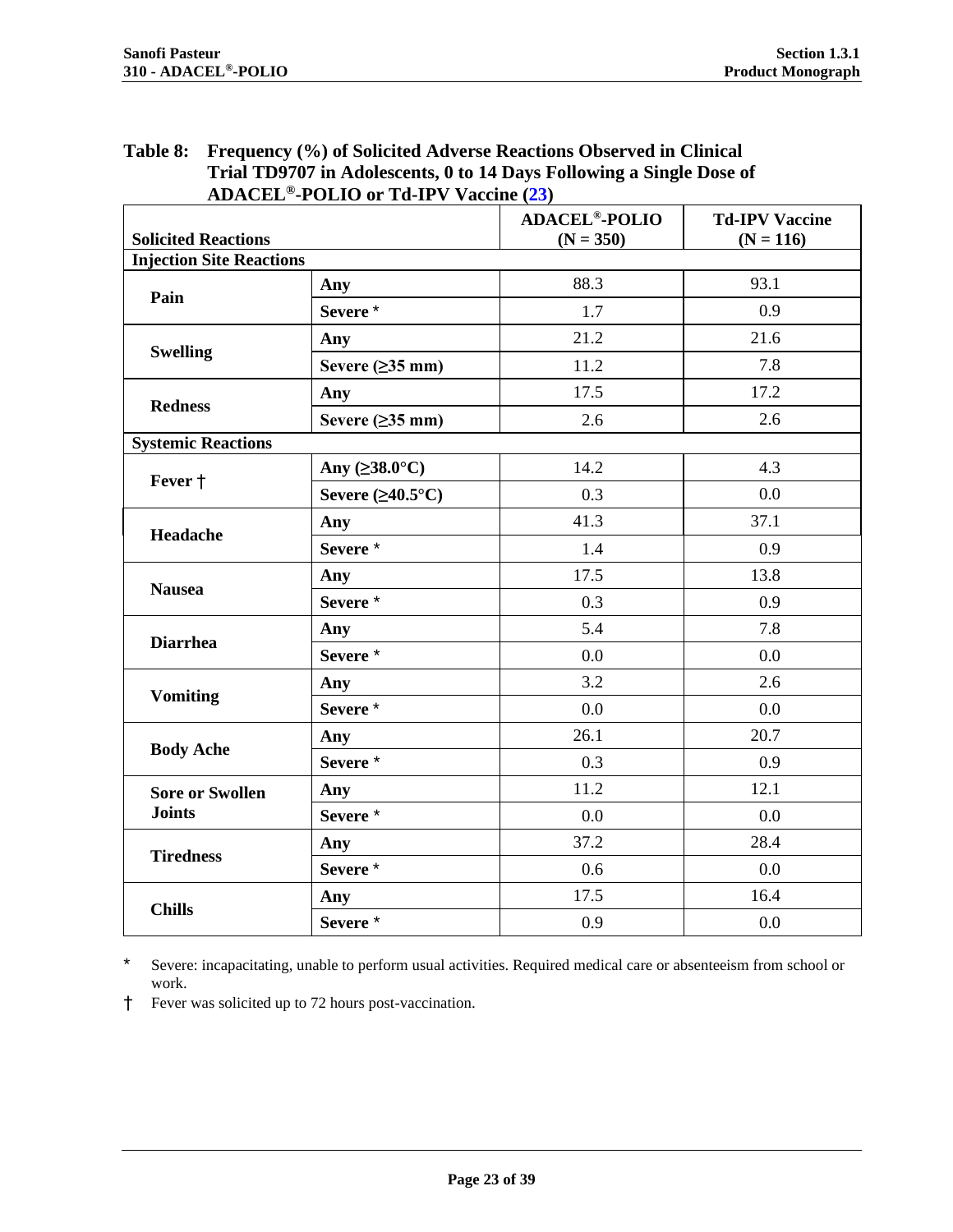<span id="page-23-1"></span>

| Trial TD9707 in Adults, 0 to 14 Days Following a Single Dose of<br><b>ADACEL<sup>®</sup>-POLIO</b> or ADACEL <sup>®</sup> (23) |                                     |                                                |                               |  |
|--------------------------------------------------------------------------------------------------------------------------------|-------------------------------------|------------------------------------------------|-------------------------------|--|
| <b>Solicited Reactions</b>                                                                                                     |                                     | <b>ADACEL<sup>®</sup>-POLIO</b><br>$(N = 366)$ | <b>ADACEL®</b><br>$(N = 116)$ |  |
| <b>Injection Site Reactions</b>                                                                                                |                                     |                                                |                               |  |
| Pain                                                                                                                           | Any                                 | 86.3                                           | 87.9                          |  |
|                                                                                                                                | Severe*                             | 0.5                                            | 0.8                           |  |
| <b>Swelling</b>                                                                                                                | Any                                 | 16.7                                           | 10.5                          |  |
|                                                                                                                                | Severe $(\geq)35$ mm)               | 8.2                                            | 4.0                           |  |
| <b>Redness</b>                                                                                                                 | Any                                 | 23.0                                           | 26.6                          |  |
|                                                                                                                                | Severe $(\geq)$ 35 mm)              | 4.1                                            | 7.3                           |  |
| <b>Systemic Reactions</b>                                                                                                      |                                     |                                                |                               |  |
| Fever $\dagger$                                                                                                                | Any $( \geq 38.0^{\circ} \text{C})$ | 2.7                                            | 4.8                           |  |
|                                                                                                                                | Severe $(\geq 40.5^{\circ}C)$       | 0.0                                            | 0.0                           |  |
| Headache                                                                                                                       | Any                                 | 37.7                                           | 41.1                          |  |
|                                                                                                                                | Severe*                             | 3.3                                            | 6.5                           |  |
| <b>Nausea</b>                                                                                                                  | Any                                 | 14.5                                           | 12.1                          |  |
|                                                                                                                                | Severe*                             | 0.8                                            | 1.6                           |  |
| <b>Diarrhea</b>                                                                                                                | Any                                 | 15.8                                           | 13.7                          |  |
|                                                                                                                                | Severe*                             | 0.8                                            | 0.0                           |  |
| <b>Vomiting</b>                                                                                                                | Any                                 | 2.5                                            | 1.6                           |  |
|                                                                                                                                | Severe*                             | 0.5                                            | 0.0                           |  |
| <b>Body Ache</b>                                                                                                               | Any                                 | 24.0                                           | 29.8                          |  |
|                                                                                                                                | Severe*                             | 0.8                                            | 2.4                           |  |
| <b>Sore or Swollen</b>                                                                                                         | Any                                 | 11.2                                           | 15.3                          |  |
| <b>Joints</b>                                                                                                                  | Severe*                             | 0.3                                            | 0.8                           |  |
| <b>Tiredness</b>                                                                                                               | Any                                 | 29.8                                           | 29.0                          |  |
|                                                                                                                                | Severe*                             | 1.9                                            | 4.0                           |  |
| <b>Chills</b>                                                                                                                  | Any                                 | 11.2                                           | 14.5                          |  |
|                                                                                                                                | Severe*                             | 0.3                                            | 1.6                           |  |

# <span id="page-23-0"></span>**Table 9: Frequency (%) of Solicited Adverse Reactions Observed in Clinical**

\* Severe: incapacitating, unable to perform usual activities. Required medical care or absenteeism from school or work.

† Fever was solicited up to 72 hours post-vaccination.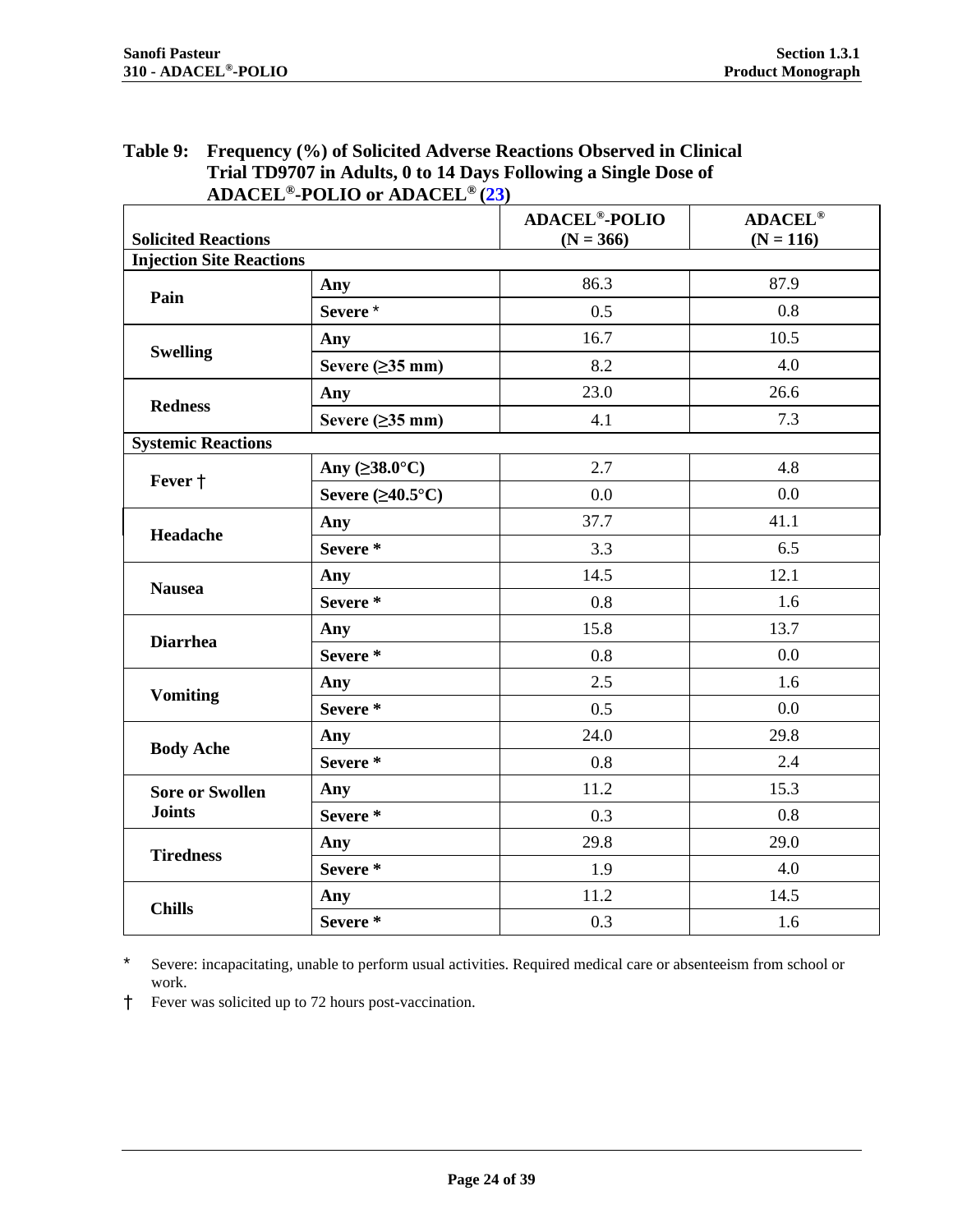## **Immunogenicity of ADACEL®-POLIO in Children**

The Canadian immunization schedule recommends an infant series during the first 2 years of life using PEDIACEL<sup>®</sup>, the current standard of care in Canada. This infant series should be followed by a booster dose of tetanus, diphtheria, acellular pertussis and poliomyelitis vaccine be given to children at school entry (4 to 6 years of age) to ensure a continued protection against these diseases through childhood until they receive a further booster as teenagers.

As previously described (see [Safety of ADACEL®-POLIO in Children 3 Years of Age and](#page-16-0)  [Above\)](#page-16-0), in study U01-A5I-302, 158 children 3.5 to 4.1 years of age received a booster dose of ADACEL<sup>®</sup>-POLIO concomitantly with MMR vaccine.  $(20)$  Serum antibody levels were measured on sera collected 28 days post-vaccination with ADACEL<sup>®</sup>-POLIO. [Table 10](#page-25-0) presents the pooled immunogenicity results for children 3.5 to 4.1 years of age immunized with ADACEL®-POLIO, independent of the vaccine used for the primary series. For all antigens, the increase in antibody levels demonstrated a strong response to the booster dose of ADACEL®- POLIO. Although these children had not received a booster dose of diphtheria, tetanus, pertussis and poliomyelitis-containing vaccine in their second year of life, as would be recommended for Canadian children, almost all participants achieved seroprotective antibody levels for diphtheria, tetanus and poliomyelitis. The Geometric Mean Titres (GMT) observed for pertussis were also consistently higher than those found to be protective in the Sweden I Efficacy Trial (i.e., 49.8 EU/mL for anti-PT antibodies, 33.3 EU/mL for anti-FHA antibodies, 352.4 EU/mL for anti-FIM antibodies and 116.7 EU/mL for anti-PRN antibodies). [\(32\)](#page-34-0)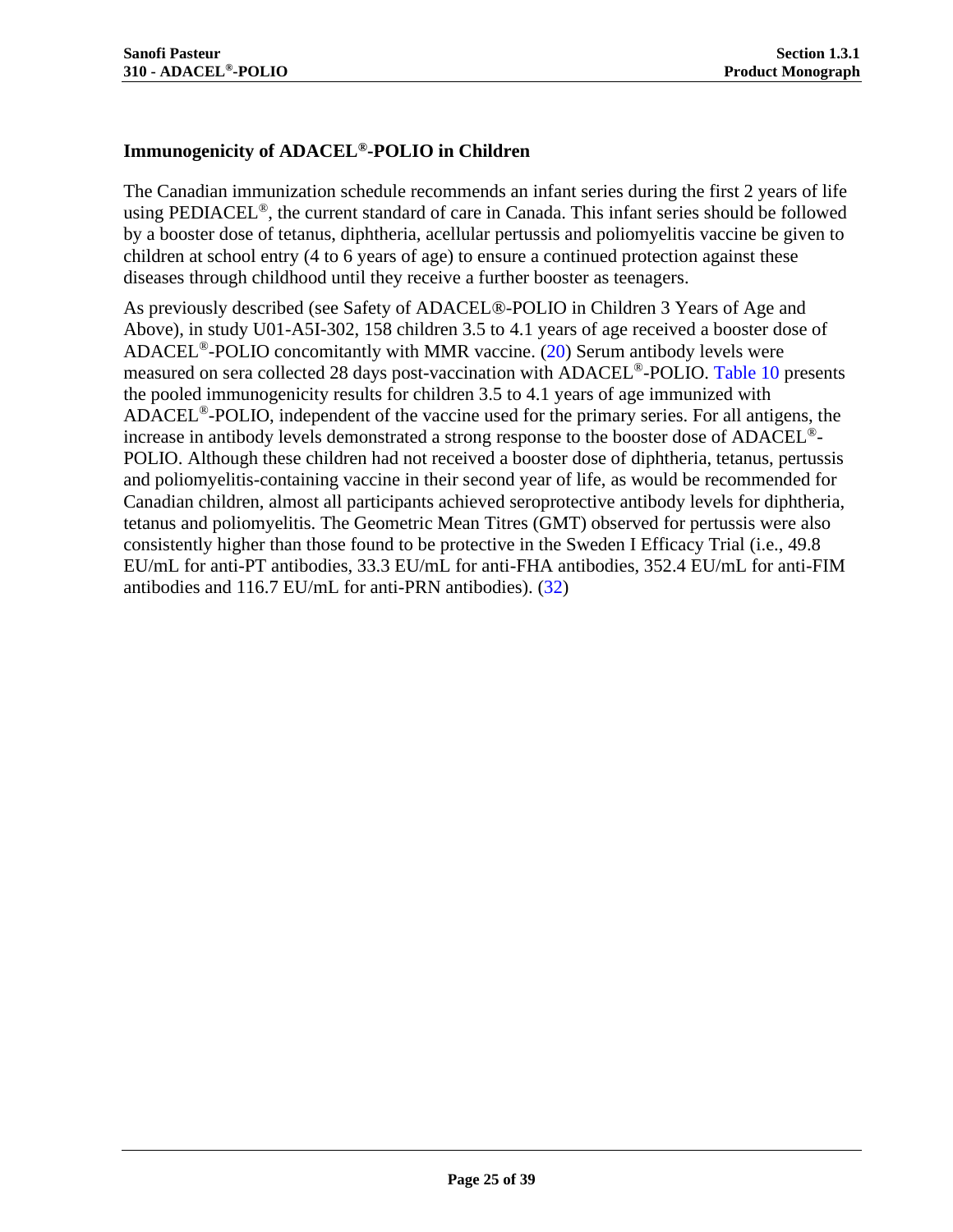<span id="page-25-0"></span>

| Table 10: Antibody Responses Observed Prior To and One Month Following a Dose            |
|------------------------------------------------------------------------------------------|
| of ADACEL <sup>®</sup> -POLIO in Clinical Trial U01-A5I-302 in Children 3.5 to 4.1 Years |
| of Age $(20)$                                                                            |

| Antigen          |            | Criteria            | <b>Pre Booster Dose</b><br>$(N = 126 - 131)$ | <b>Post Booster Dose</b><br>$(N = 127 - 132)$ |  |
|------------------|------------|---------------------|----------------------------------------------|-----------------------------------------------|--|
| Diphtheria       |            | $\geq 0.1$ IU/mL    | 23.8%                                        | 97.6%                                         |  |
| <b>Tetanus</b>   |            | $\geq 0.1$ IU/mL    | 84.0%                                        | 100.0%                                        |  |
|                  | <b>PT</b>  | <b>GMT</b> (EU/mL)  | 5.0                                          | 128.1                                         |  |
| <b>Pertussis</b> | <b>FHA</b> | <b>GMT</b> (EU/mL)  | 7.5                                          | 110.5                                         |  |
|                  | <b>PRN</b> | <b>GMT</b> (EU/mL)  | $4.6^{\circ}$                                | 142.3                                         |  |
|                  | <b>FIM</b> | <b>GMT</b> (EU/mL)  | 13.8                                         | 789.5                                         |  |
|                  | Type 1     | $\geq$ 1:8 dilution | 91.5%                                        | 100.0%                                        |  |
| <b>IPV</b>       | Type 2     | $\geq$ 1:8 dilution | 91.5%                                        | 100.0%                                        |  |
|                  | Type 3     | $\geq$ 1:8 dilution | 93.8%                                        | 99.2%                                         |  |

The demonstrated immunogenicity of ADACEL<sup>®</sup> in Canadian clinical trial Td508 (see Safety of [ADACEL®-POLIO in Children 3 Years of Age and Above\)](#page-16-0) further supports the use of Sanofi Pasteur Limited's Tdap formulations, including ADACEL<sup>®</sup>-POLIO, for the NACI-recommended booster dose at 4 to 6 years of age. [\(26\)](#page-33-10) [\(27\)](#page-33-11) The diphtheria and tetanus post-vaccination seroprotection rates following vaccination with ADACEL<sup>®</sup> were shown to be non-inferior to those obtained with QUADRACEL®. 100% of vaccinees achieved diphtheria and tetanus antitoxin levels  $\geq 0.1$  IU/mL (see [Table 11\)](#page-26-0). Post-vaccination GMTs for diphtheria were lower in the ADACEL® group compared to the QUADRACEL® group, consistent with the lower diphtheria content in  $ADACEL^{\otimes}$ . GMTs for the pertussis antigens PT, FHA, PRN and FIM, at 1-month post-vaccination are presented in [Table 11.](#page-26-0) The GMTs and four-fold response rates were generally comparable between both vaccine groups, although anti-PT and anti-FHA were slightly higher in QUADRACEL<sup>®</sup> vaccinees, consistent with higher PT and FHA content of QUADRACEL®, while anti-PRN and anti-FIM were slightly higher in those who received ADACEL®. Pertussis antibody GMTs following ADACEL® were also consistently higher than those found to be protective in the Sweden I Efficacy Trial (i.e., 49.8 EU/mL for anti-PT antibodies, 33.3 EU/mL for anti-FHA antibodies, 352.4 EU/mL for anti-FIM antibodies and 116.7 EU/mL for anti-PRN antibodies). [\(32\)](#page-34-0)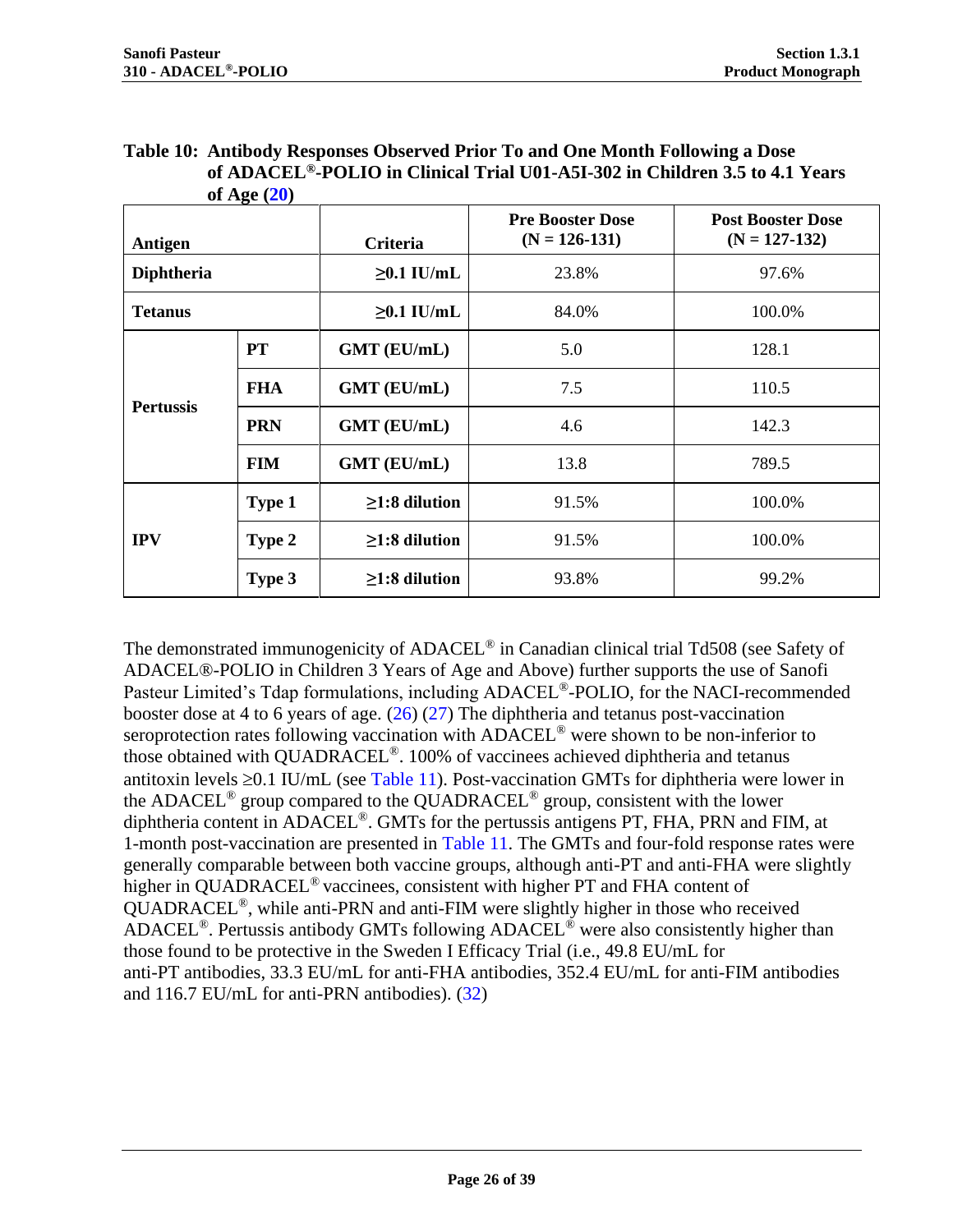|                   | QUADRACEL <sup>®</sup> in Clinical Trial Td508 in Children 4 to 6 Years of Age $(26)$ $(27)$ |                    |                                     |                                      |  |  |
|-------------------|----------------------------------------------------------------------------------------------|--------------------|-------------------------------------|--------------------------------------|--|--|
| Antigen           |                                                                                              | Criteria           | <b>ADACEL®</b><br>$(N = 259 - 265)$ | <b>QUADRACEL®</b><br>$(N = 248-254)$ |  |  |
| <b>Tetanus</b>    |                                                                                              | $\geq 0.1$ IU/mL   | 100%                                | 100%                                 |  |  |
| <b>Diphtheria</b> |                                                                                              | $\geq 0.1$ IU/mL   | 100%                                | 100%                                 |  |  |
|                   | <b>PT</b>                                                                                    | <b>GMT (EU/mL)</b> | 297.1                               | 331.1                                |  |  |
|                   | <b>FHA</b>                                                                                   | <b>GMT (EU/mL)</b> | 198.0                               | 258.1                                |  |  |
| <b>Pertussis</b>  |                                                                                              |                    |                                     |                                      |  |  |

**PRN GMT (EU/mL)** 303.8 243.1

**FIM GMT (EU/mL)** 1177.2 1737.6

<span id="page-26-0"></span>**Table 11: Antibody Responses Observed One Month Following a Dose of ADACEL® or** 

#### **Antibody Persistence in Children**

In clinical trial U01-Td5I-303 conducted in the United Kingdom, among participants 3.5 to 5 years of age previously primed with 3 doses of DTwP vaccine at 2, 3, and 4 months of age, 100 participants received a single dose of ADACEL®-POLIO concomitantly with MMR vaccine. [\(18\)](#page-32-13) [\(19\).](#page-33-3) A long-term serology follow-up study was later conducted on these children. The immunogenicity results 1 month, 1 year and 3 years following immunization with  $ADACEL^{\circledast}$ -POLIO are provided in [Table 12.](#page-27-0) Paired serum samples were obtained from 40 children at 1 year post-vaccination and from 47 children at 3 years post-vaccination. The robust responses against diphtheria, tetanus and polio (types 1, 2, and 3) achieved by the children one month postvaccination was sustained after 1 and 3 years, with 97.9 to 100.0% of children demonstrating seroprotective levels of the respective antibodies (diphtheria:  $\geq 0.01$  IU/mL; tetanus:  $\geq 0.01$  IU/mL; polio:  $\geq$ 1:8). The GMTs of antibodies against pertussis antigens in ADACEL<sup>®</sup>-POLIO 1 and 3 years post-vaccination remained higher than pre-vaccination levels, suggesting continued protection against pertussis disease. [\(36\)](#page-34-6)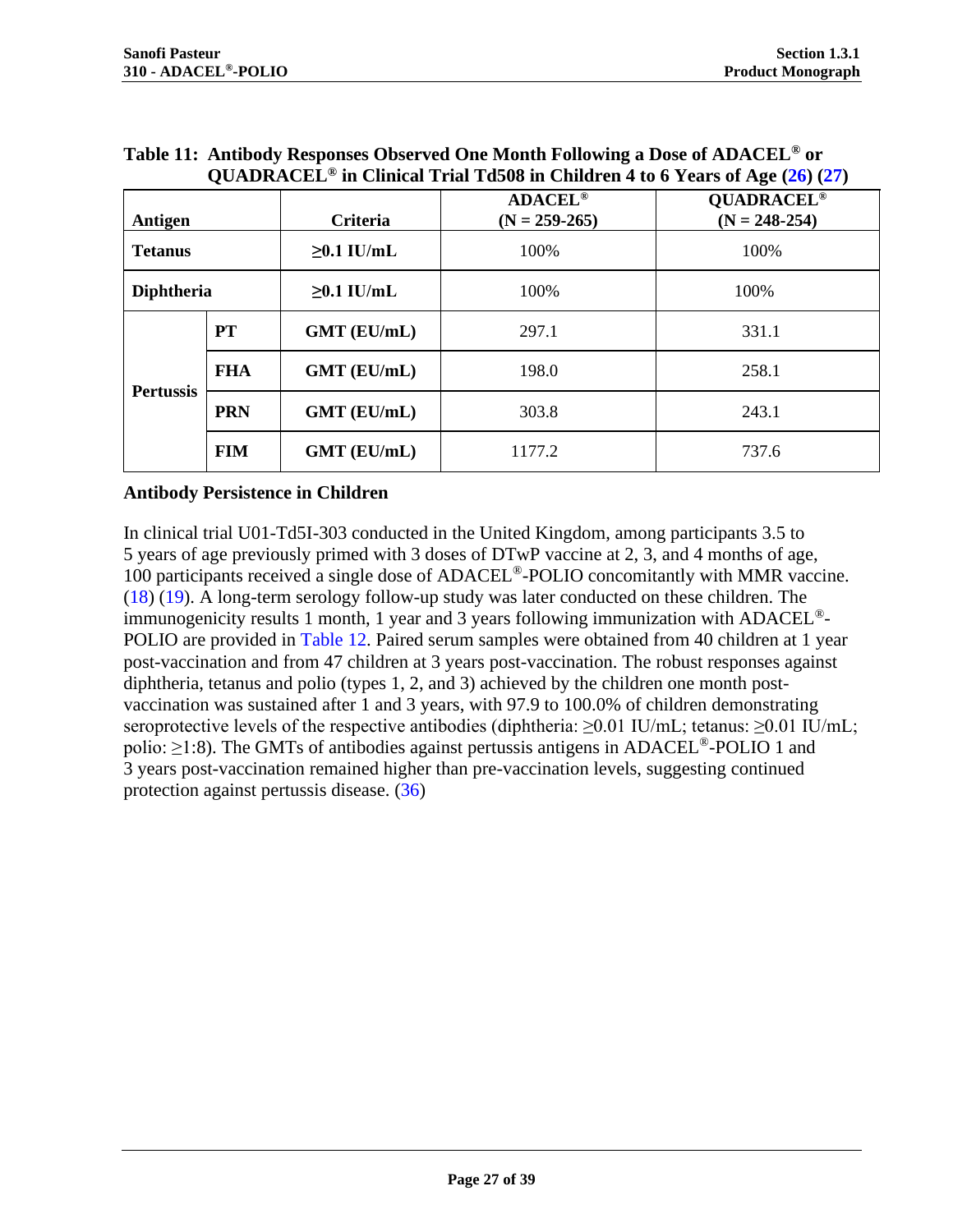<span id="page-27-0"></span>

| Table 12: Antibody Persistence Observed 1 and 3 Years After a Dose of ADACEL <sup>®</sup> - |
|---------------------------------------------------------------------------------------------|
| POLIO in Clinical Trial U01-Td5I-303 in Children 3.5 to 5.0 Years of Age at the             |
| <b>Time of Vaccination (36)</b>                                                             |

|                   |            |                     | 1 Month Post-<br><b>Vaccination</b> | 1 Year Post-<br><b>Vaccination</b> | <b>3 Years Post-</b><br><b>Vaccination</b> |
|-------------------|------------|---------------------|-------------------------------------|------------------------------------|--------------------------------------------|
| Antigen           |            | <b>Criteria</b>     | $(N = 99)$                          | $(N = 39-40)$                      | $(N = 46-47)$                              |
| <b>Diphtheria</b> |            | $\geq 0.01$ IU/mL   | 100.0%                              | 100.0%                             | 100.0%                                     |
| <b>Tetanus</b>    |            | $\geq 0.01$ IU/mL   | 100.0%                              | 100.0%                             | 100.0%                                     |
|                   | <b>PT</b>  | <b>GMT</b> (EU/mL)  | 161.4                               | 20.7                               | 6.1                                        |
|                   | <b>FHA</b> | <b>GMT</b> (EU/mL)  | 128.6                               | 22.8                               | 18.4                                       |
| <b>Pertussis</b>  | <b>PRN</b> | <b>GMT</b> (EU/mL)  | 240.4                               | 31.1                               | 18.6                                       |
|                   | <b>FIM</b> | <b>GMT</b> (EU/mL)  | 835.9                               | 77.6                               | 62.6                                       |
| <b>IPV</b>        | Type 1     | $\geq$ 1:8 dilution | 100.0%                              | 100.0%                             | 100.0%                                     |
|                   | Type 2     | $\geq$ 1:8 dilution | 100.0%                              | 100.0%                             | 100.0%                                     |
|                   | Type 3     | $\geq$ 1:8 dilution | 100.0%                              | 100.0%                             | 97.9%                                      |

#### **Immunogenicity of ADACEL®-POLIO in Adolescents and Adults**

Clinical trial TD9707 evaluated the immunogenicity of ADACEL®-POLIO in 351 adolescents 12 to18 years of age and in 372 adults 19 to 60 years of age. [\(23\)](#page-33-7) [\(24\)](#page-33-8) Immunogenicity analyses were conducted on sera collected 28 days post-vaccination with ADACEL<sup>®</sup>-POLIO. The immunogenicity of ADACEL®-POLIO in adolescents and adults is presented in [Table 13.](#page-28-0) In both age groups the responses to diphtheria, tetanus and poliomyelitis was strong, with high percentages of participants achieving seroprotective antibody levels. The response to pertussis antigens was consistent between the two age groups. The adolescents and adult participants achieved GMTs against PT, FHA, PRN and FIM, which were consistently higher than those found to be protective in the Sweden I Efficacy Trial (i.e., 49.8 EU/mL for anti-PT antibodies, 33.3 EU/mL for anti-FHA antibodies, 352.4 EU/mL for anti-FIM antibodies and 116.7 EU/mL for anti-PRN antibodies). [\(32\)](#page-34-0) [\(33\).](#page-34-1) In study TD9707, the immune response in adolescent recipients of ADACEL®-POLIO was compared to that of adolescents having received Td-IPV vaccine, and the immune response in adult recipients of ADACEL®-POLIO was compared to that of adults having received Td vaccine or ADACEL<sup>®</sup> + IPV vaccine. In both age groups, ADACEL<sup>®</sup>-POLIO demonstrated a comparable immunogenicity profile to that of the control vaccines.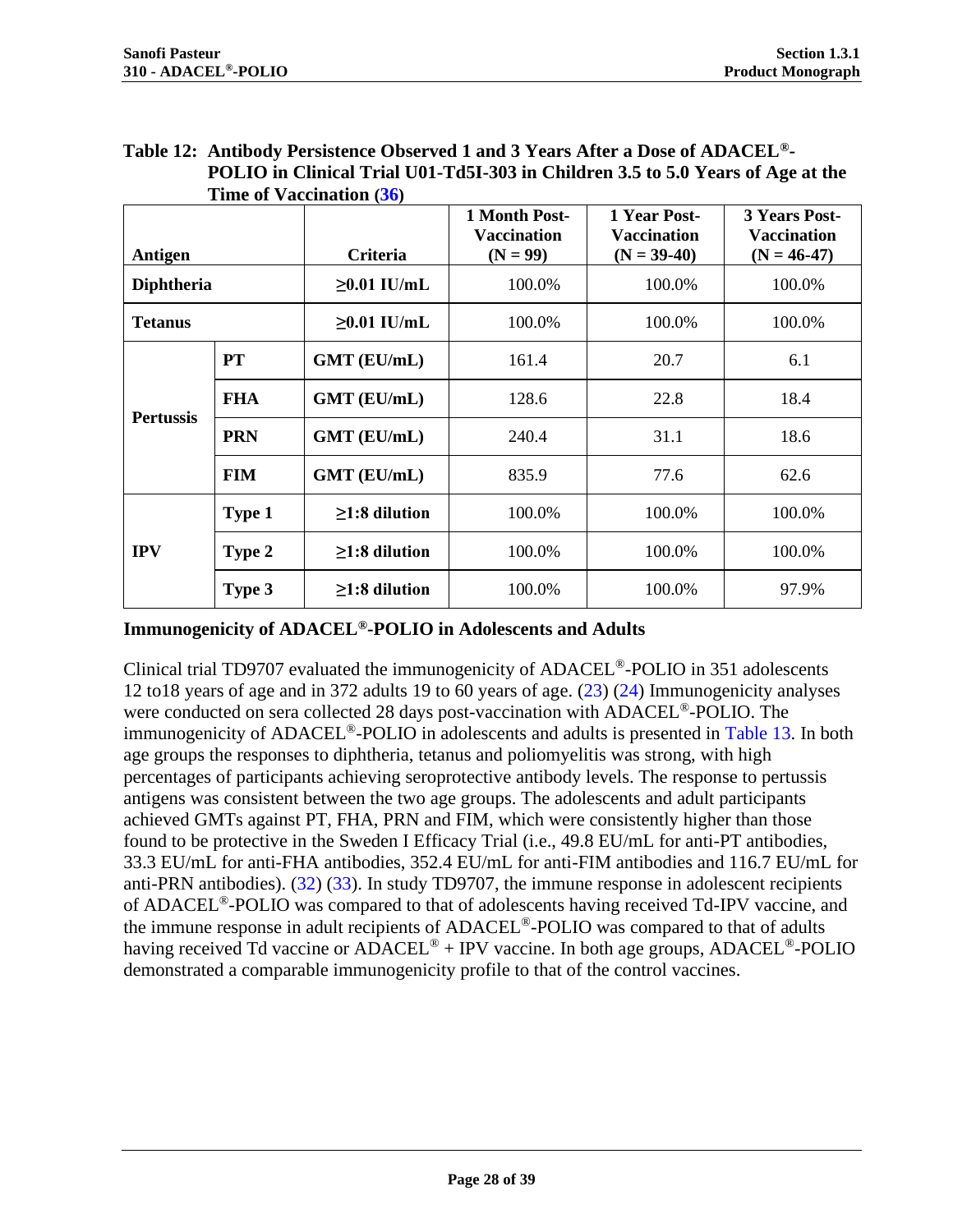| Antigen          |            | Criteria            | <b>Adolescents</b><br>$(N = 346 - 348)$ | <b>Adults</b><br>$(N = 361-364)$ |  |
|------------------|------------|---------------------|-----------------------------------------|----------------------------------|--|
| Diphtheria       |            | $\geq 0.01$ IU/mL   | 99.7%                                   | 96.2%                            |  |
|                  |            | $\geq 0.1$ IU/mL    | 97.1%                                   | 83.8%                            |  |
| <b>Tetanus</b>   |            | $\geq 0.01$ EU/mL   | 100.0%                                  | 100.0%                           |  |
|                  |            | $\geq 0.1$ EU/mL    | 100.0%                                  | 100.0%                           |  |
|                  | PT         | GMT(EU/mL)          | 172.4                                   | 114.5                            |  |
|                  | <b>FHA</b> | GMT(EU/mL)          | 243.0                                   | 229.0                            |  |
| <b>Pertussis</b> | <b>PRN</b> | GMT(EU/mL)          | 253.3                                   | 210.1                            |  |
|                  | <b>FIM</b> | GMT(EU/mL)          | 1199.1                                  | 633.3                            |  |
| <b>IPV</b>       | Type 1     | $\geq$ 1:8 dilution | 99.7%                                   | 100.0%                           |  |
|                  | Type 2     | $\geq$ 1:8 dilution | 100.0%                                  | 100.0%                           |  |
|                  | Type 3     | $\geq$ 1:8 dilution | 100.0%                                  | 100.0%                           |  |

<span id="page-28-0"></span>

| Table 13: Antibody Responses Observed One Month After a Dose of ADACEL®-POLIO in |
|----------------------------------------------------------------------------------|
| Adolescents and Adults in Clinical Trial TD9707 (23) (24)                        |

#### **Antibody Persistence in Adolescents and Adults**

A long-term serology follow-up study was conducted on adolescents (11 - 18 years of age at time of vaccination with ADACEL®-POLIO) and adults (19 - 60 years of age at time of vaccination with ADACEL<sup>®</sup>-POLIO), who had been immunized with a single booster dose of ADACEL<sup>®</sup>-POLIO in study TD9707. Serum samples were obtained from 118 adolescents and 136 adults at 3 years post-vaccination, and from 109 adolescents and 128 adults at 5 years post-vaccination. Both adolescent and adult recipients achieved robust immune responses that were sustained through to the 5-year time period for all antigens, the exception being diphtheria antibodies in the adult group in which a decline in antibodies was observed (See [Table 14](#page-29-1) ). For both adolescent and adult analyses of diphtheria and tetanus responses, seroprotection rates and GMT responses with ADACEL<sup>®</sup>-POLIO were similar to the responses in adolescents and adults who had received the then current standard-of-care vaccines for their age groups (Td-IPV and Td vaccines, respectively), used as comparators in study TD9707. GMTs for all pertussis antigens at 5-years remained at least 2-fold higher than pre-immunization levels, indicating a sustained long-term immune response for both adolescents and adults. For polio, the seroprotective levels  $(\geq 1:8)$  for each type (1, 2 and 3) were maintained for 98.2-100% of the adolescent groups and at 100% of the adult groups at the 5-year follow-up period. The long-term antibody profile observed in this study indicates that long-term protection against diphtheria, tetanus, and polio clinical disease is maintained for at least 5-years following administration of ADACEL®-POLIO in both adolescents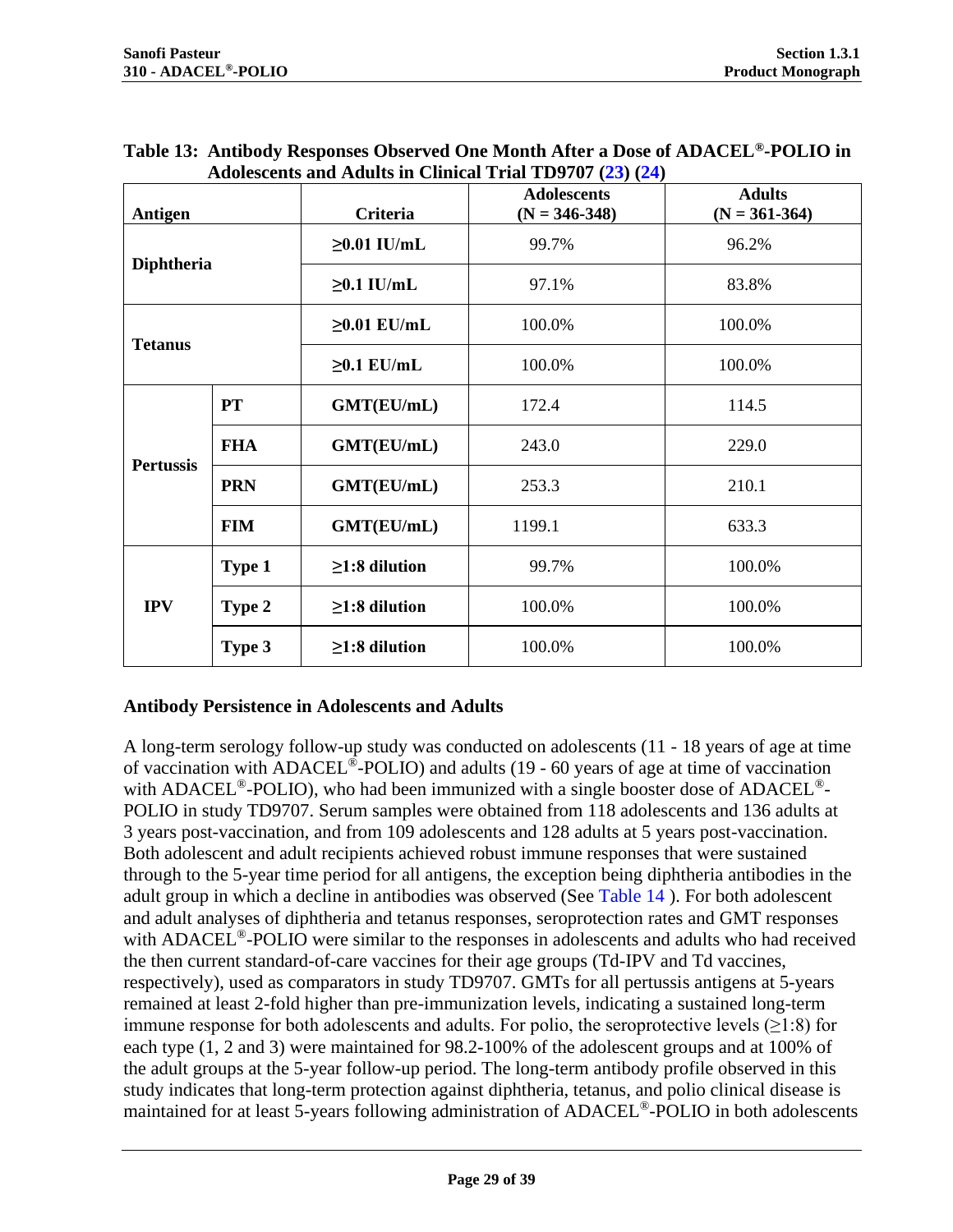and adults. The pertussis responses for both adults and adolescents were indicative of long-term persistence and suggested on-going protection against pertussis. [\(35\)](#page-34-7)

<span id="page-29-1"></span>

| Table 14: Antibody Persistence Observed 3 and 5 Years After a Dose of ADACEL <sup>®</sup> -POLIO in a |
|-------------------------------------------------------------------------------------------------------|
| Clinical Trial in Adolescents and Adults (35)                                                         |

|                   |            |                     | <b>3 Years Post-Vaccination</b>         |                                  | <b>5 Years Post-Vaccination</b>         |                                    |
|-------------------|------------|---------------------|-----------------------------------------|----------------------------------|-----------------------------------------|------------------------------------|
| Antigen           |            | Criteria            | <b>Adolescents</b><br>$(N = 115 - 118)$ | <b>Adults</b><br>$(N = 134-136)$ | <b>Adolescents</b><br>$(N = 105 - 109)$ | <b>Adults</b><br>$(N = 125 - 128)$ |
| <b>Diphtheria</b> |            | $\geq 0.01$ IU/mL   | 99.1%                                   | 91.9%                            | 96.2%                                   | 79.2%                              |
| <b>Tetanus</b>    |            | $\geq 0.01$ EU/mL   | 100.0%                                  | 100.0%                           | 100.0%                                  | 100.0%                             |
| <b>Pertussis</b>  | <b>PT</b>  | <b>GMT</b> (EU/mL)  | 56.0                                    | 40.4                             | 54.5                                    | 39.8                               |
|                   | <b>FHA</b> | <b>GMT</b> (EU/mL)  | 65.4                                    | 59.2                             | 52.6                                    | 53.4                               |
|                   | <b>PRN</b> | <b>GMT</b> (EU/mL)  | 50.3                                    | 71.9                             | 42.2                                    | 55.9                               |
|                   | <b>FIM</b> | <b>GMT</b> (EU/mL)  | 228.2                                   | 169.0                            | 208.9                                   | 142.6                              |
| <b>IPV</b>        | Type 1     | $\geq$ 1:8 dilution | 100.0%                                  | 100.0%                           | 100.0%                                  | 100.0%                             |
|                   | Type 2     | $\geq$ 1:8 dilution | 100.0%                                  | 100.0%                           | 100.0%                                  | 100.0%                             |
|                   | Type 3     | $\geq$ 1:8 dilution | 100.0%                                  | 100.0%                           | 98.2%                                   | 100.0%                             |

# <span id="page-29-0"></span>**ADDITIONAL RELEVANT INFORMATION**

Tetanus is an acute and often-fatal disease caused by an extremely potent neurotoxin produced by *Clostridium tetani*. The organism is ubiquitous and its occurrence in nature cannot be controlled. Immunization is highly effective, provides long-lasting protection and is recommended for the whole population. Only 1 to 7 cases of tetanus were reported annually in Canada during the 1990s. [\(1\)](#page-32-1)

Diphtheria is a serious communicable disease caused by toxigenic strains of *Corynebacterium diphtheriae*. The organism may be harboured in the nasopharynx, skin or other sites of asymptomatic carriers, making eradication of the disease difficult. Routine immunization against diphtheria in infancy and childhood has been widely practiced in Canada since 1930. Fewer than 2 cases are now reported annually in Canada. The case-fatality rate remains at 5 to10%, with the highest death rates in the very young and elderly. The disease occurs most frequently in unimmunized or partially immunized persons. [\(1\)](#page-32-1)

Pertussis (whooping cough) results from an acute infection of the respiratory tract by *Bordetella pertussis*. The most serious complications and deaths occur in young infants, particularly those who have not yet had the opportunity to be immunized or are not yet fully immunized (e.g., 1 or 2 doses). [\(33\)](#page-34-1) Despite widespread use in Canada of pertussis vaccines in childhood, there was resurgence in the incidence of pertussis disease in the 1990s. [\(49\)](#page-34-8) [\(50\)](#page-34-9) A pattern of steadily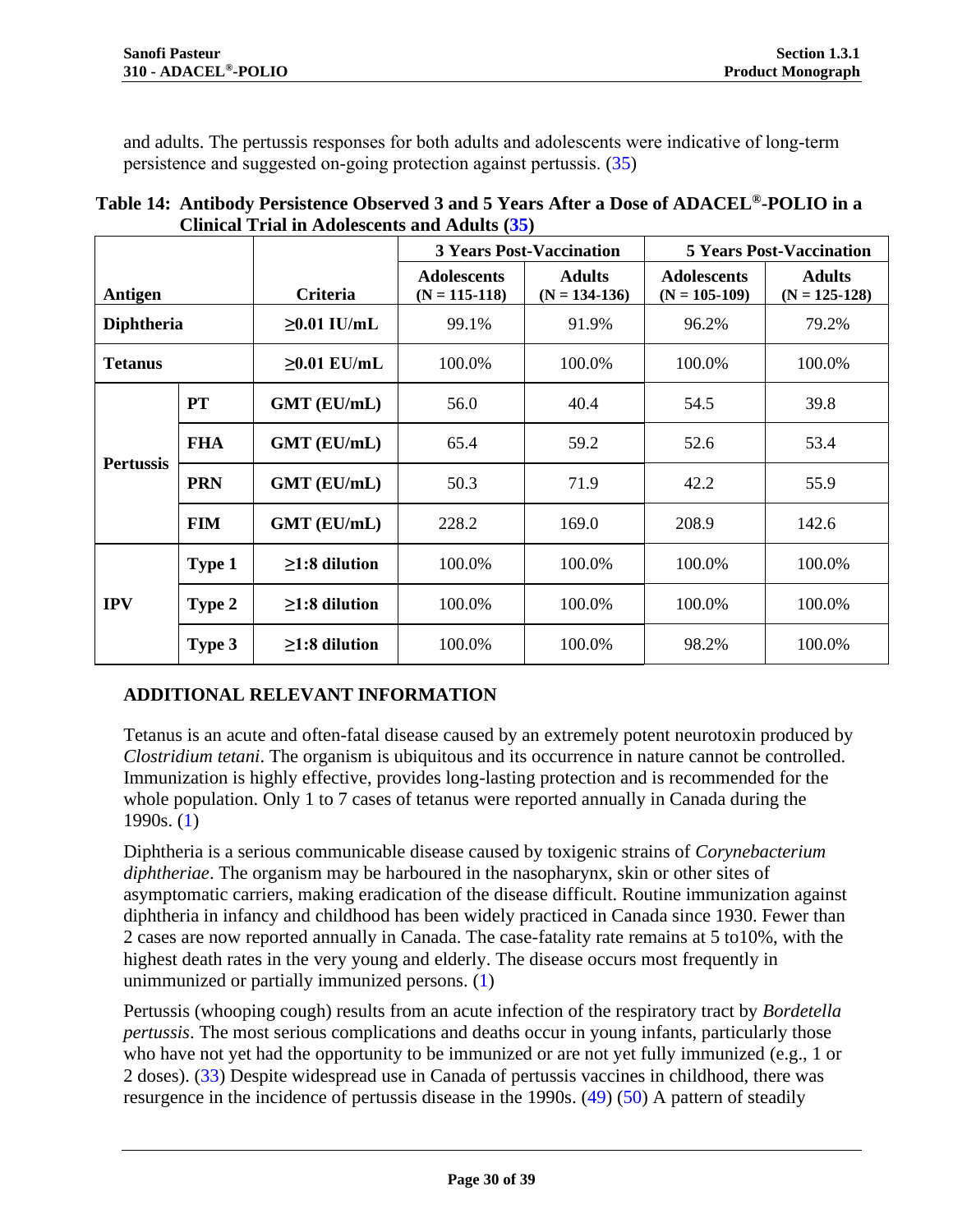increasing age of cases and higher incidence among adolescents and adults has been observed. [\(51\)](#page-34-10) However, epidemiological reviews in Newfoundland and Labrador and in the Northwest Territories demonstrated a significant reduction in cases of pertussis after introduction of pertussis booster vaccination in provincial immunization programs, particularly among children and adolescents. [\(52\)](#page-35-0) [\(53\)](#page-35-1) Because of waning immunity, many vaccinated children become susceptible to pertussis in adolescence or adulthood. Pertussis is a frequent cause of cough illness with significant morbidity in adolescents and adults  $(54)$   $(55)$   $(56)$   $(57)$ , who are a source of transmission to infants.  $(58)(59)$ 

To prevent pertussis in adolescents and adults and indirectly protect susceptible infants, the National Advisory Committee on Immunization (NACI) recommends that adolescents and adults receive a booster with an adolescent/adult acellular pertussis formulation combined with Td  $(Tdap)$ .  $(51)$ 

Poliomyelitis is caused by infection with one of the three antigenic types of poliovirus. Following introduction of poliovirus vaccine in Canada in 1955, the indigenous disease has been virtually eliminated. However, the persistence of wild virus cases in polio endemic regions of Africa and Asia [\(60\)](#page-35-8) necessitates that the highest possible level of vaccine-induced immunity be maintained in the Canadian population.

## **Duration of Effect**

Long-term follow-up of serum antibody levels in adolescents and adults who received a single dose of ADACEL<sup>®</sup>-POLIO shows that protective levels for tetanus antitoxin ( $\geq 0.01$  IU/mL) and diphtheria antitoxin ( $\geq 0.01$  IU/mL) persist in 100% and at least 79.2% of participants, respectively, after at least 5 years. Protective levels of anti-poliovirus antibodies  $(\geq 1:8)$  persist in 98.2% to 100.0% of both adolescents and adults after 5 years. While protective levels against pertussis have not yet been clearly defined, pertussis antibody levels remain several-fold higher than pre-immunization levels after 5 years. [\(35\)](#page-34-7)

Long-term follow-up of serum antibody levels in children who received a single dose of ADACEL<sup>®</sup>-POLIO at 3.5 to 5 years of age shows that protective levels for tetanus antitoxin  $(\geq 0.01 \text{ IU/mL})$  and diphtheria antitoxin ( $\geq 0.01 \text{ IU/mL}$ ) persist in 100.0% of participants, 3 years after immunization. Protective levels of anti-poliovirus antibodies ( $\geq$ 1:8) persist in 97.9 to 100.0% of participants after 3 years. While protective levels against pertussis have not yet been clearly defined, after 3 years, pertussis antibody levels remain higher than pre-immunization levels. [\(36\)](#page-34-6)

According to NACI, tetanus and diphtheria toxoid boosters are recommended every 10 years [\(1\),](#page-32-1) however, the optimal interval for administering subsequent booster doses with ADACEL®-POLIO has not been determined. Nevertheless, a clinical study conducted with ADACEL<sup>®</sup> demonstrated that the incidence and severity of adverse events reported after administration of ADACEL<sup>®</sup> as early as 2 years after the last dose of tetanus and diphtheria vaccine were similar to those observed after administration at greater time intervals, up to 10 years. [\(37\)](#page-34-11)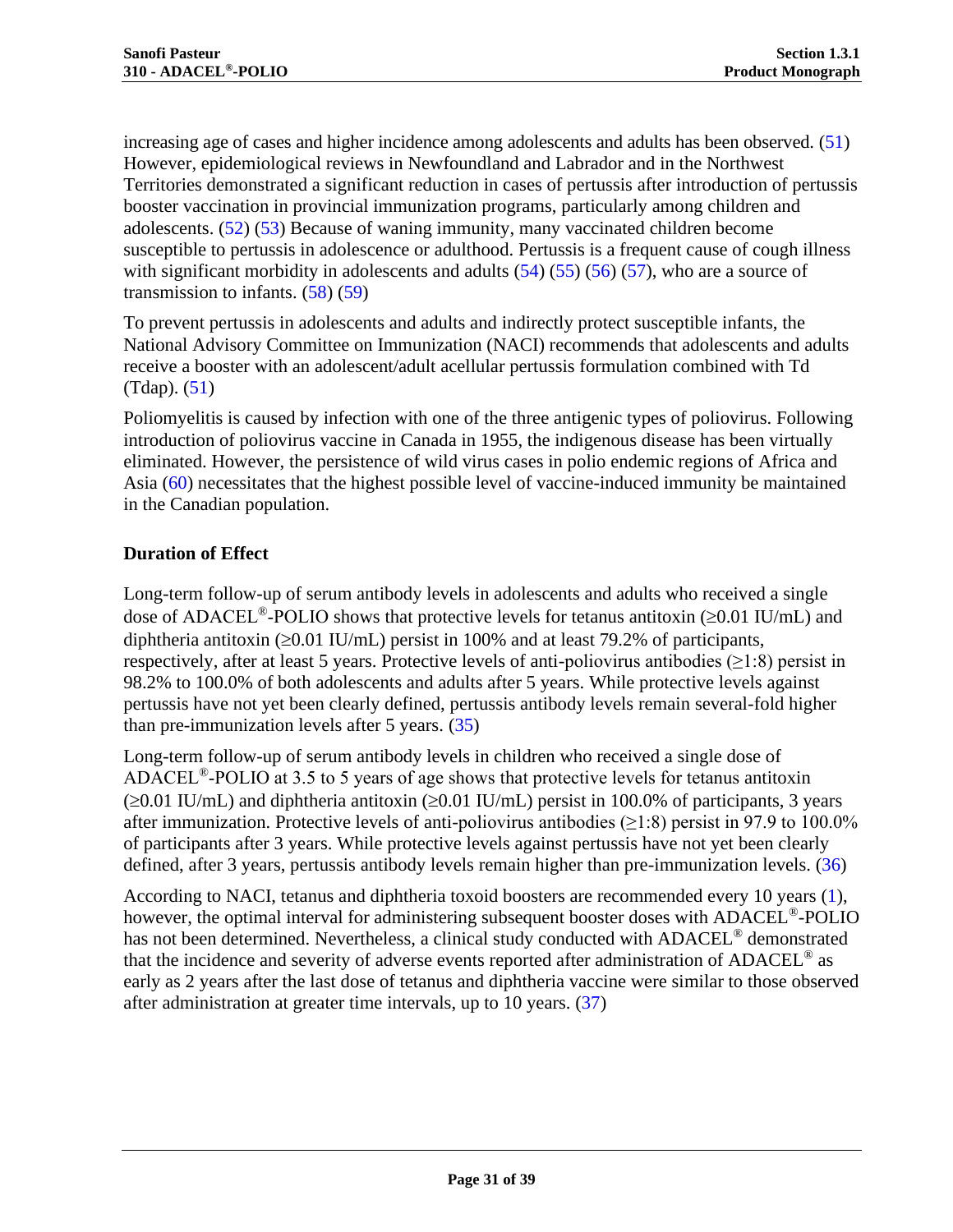# **Immunogenicity in pregnancy**

The assessment of pertussis antibody responses in pregnant women and newborn infants is based on 4 published randomized controlled studies with  $ADACEL^{\circledR}(8)$  $ADACEL^{\circledR}(8)$  [\(9\)](#page-32-9) [\(10\)](#page-32-10) [\(11\)](#page-32-11) and one observational study with ADACEL®-POLIO (41).

Maternal antibody directed against pertussis antigens persists for at least 2 months after birth and may be associated with blunting of the infant immune response to active immunization against pertussis. The clinical relevance of the blunting of the immune response is unknown.

The effectiveness of vaccine in infants whose mothers were vaccinated with ADACEL® or ADACEL®-POLIO during pregnancy was evaluated in three published observational studies in UK and US [\(43\)](#page-34-12) [\(44\)](#page-34-13) [\(45\).](#page-34-14) The vaccine was administered during the third trimester of pregnancy for passive protection against pertussis in infants below 3 months of age.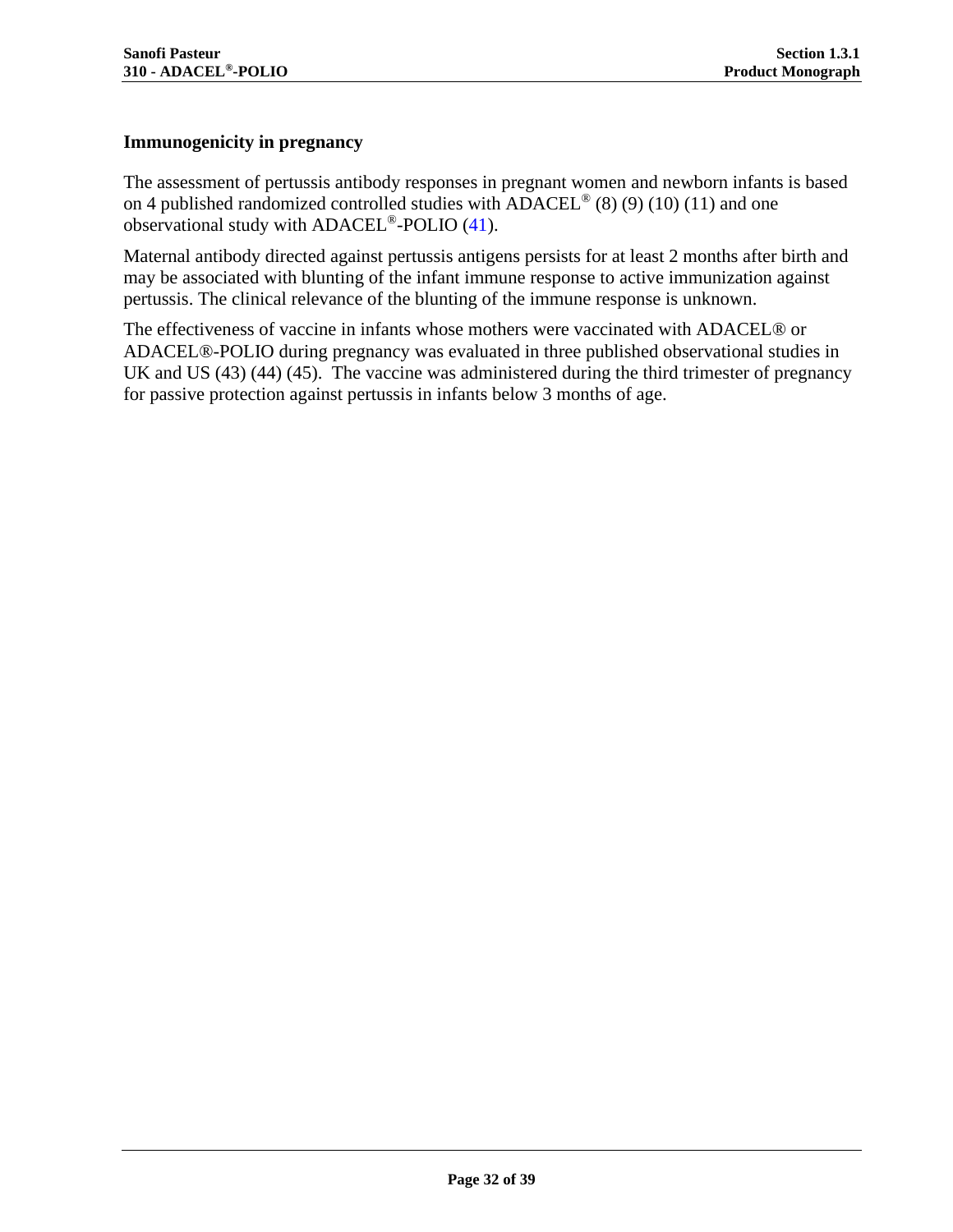# <span id="page-32-0"></span>**REFERENCES**

- <span id="page-32-1"></span>1 National Advisory Committee on Immunization (NACI): Parts 1 - 4. In: Canadian immunization guide. Public Health Agency of Canada. https://www.canada.ca/en/publichealth/services/canadian-immunization-guide.html.
- <span id="page-32-2"></span>2 Data on file at Sanofi Pasteur Limited - Clinical trial U01-Td5I-402.
- <span id="page-32-3"></span>3 Kaml M, et al. Booster vaccination in the elderly: their success depends on the vaccine type applied earlier in life as well as on pre-vaccination antibody titers. Vaccine 2006;24:6808- 11.
- <span id="page-32-4"></span>4 CDC. General recommendations on immunization: recommendations of the Advisory Committee on Immunization Practices (ACIP). MMWR 2006;55(RR-15):1-46.
- <span id="page-32-5"></span>5 CDC. Preventing tetanus, diphtheria and pertussis among adults: use of tetanus toxoid, reduced diphtheria toxoid and acellular pertussis vaccines. Recommendations of the Advisory Committee on Immunization Practices (ACIP) and Recommendation of ACIP, supported by the Healthcare Infection Control Practices Advisory Committee (HICPAC), for use of Tdap among health-care personnel. MMWR 2006;55(RR-17):1-33.
- <span id="page-32-6"></span>6 CDC. Preventing tetanus, diphtheria, and pertussis among adolescents: use of tetanus toxoid, reduced diphtheria toxoid and acellular pertussis vaccines. Recommendations of the Advisory Committee on immunization (ACIP). MMWR 2006;55(RR-03):1-34.
- <span id="page-32-7"></span>7 Stratton K, Ford A, Rusch E, et al, editors. Adverse effects of vaccines; Evidence and causality. Washington D.C.: National Academies Press; p. 557-558.
- <span id="page-32-8"></span>8 Munoz FM, Bond NH, Maccato M, et al. Safety and immunogenicity of tetanus diphtheria and acellular pertussis (Tdap) immunization during pregnancy in mothers and infants: a randomized clinical trial. JAMA 2014;311:1760-1769.
- <span id="page-32-9"></span>9 Hoang HTT, Leuridan E, et al. Pertussis vaccination during pregnancy in Vietnam : Results of a randomized controlled trial Pertussis vaccination during pregnancy. Vaccine. 2016; 34:151-159.
- <span id="page-32-10"></span>10 Villarreal Perez JZ, Ramirez Aranda JM, et al. Randomized clinical trial of the safety and immunogenicity of the Tdap vaccine in pregnant Mexican women. Human Vaccines and Immunotherapeutics. 2017; 13:1:128-135.
- <span id="page-32-11"></span>11 Halperin SA, Langley JM, Ye L. et al. A randomized, controlled trial of the safety and immunogenicity of tetanus, diphtheria, and acellular pertussis vaccine (Tdap) immunization during pregnancy and subsequent infant immune response. Clinical Infectious Diseases, 2018;67:1063-1071.
- 12 Perry J, Towers CV, Weitz B, Wolfe L. Patient reaction to Tdap vaccination in pregnancy. Vaccine. 2017; 35:3064-3066.
- <span id="page-32-12"></span>13 Donegan K, King B, Bryan P. Safety of pertussis vaccination in pregnant women in UK: observational study. BMJ 2014;349:g4219.
- <span id="page-32-13"></span>14 Kharbanda EO, Vazquez-Benitez G, Lipkind HS, et al. Evaluation of the association of maternal pertussis vaccination with obstetric events and birth outcomes. JAMA 2014;312:1897-1904.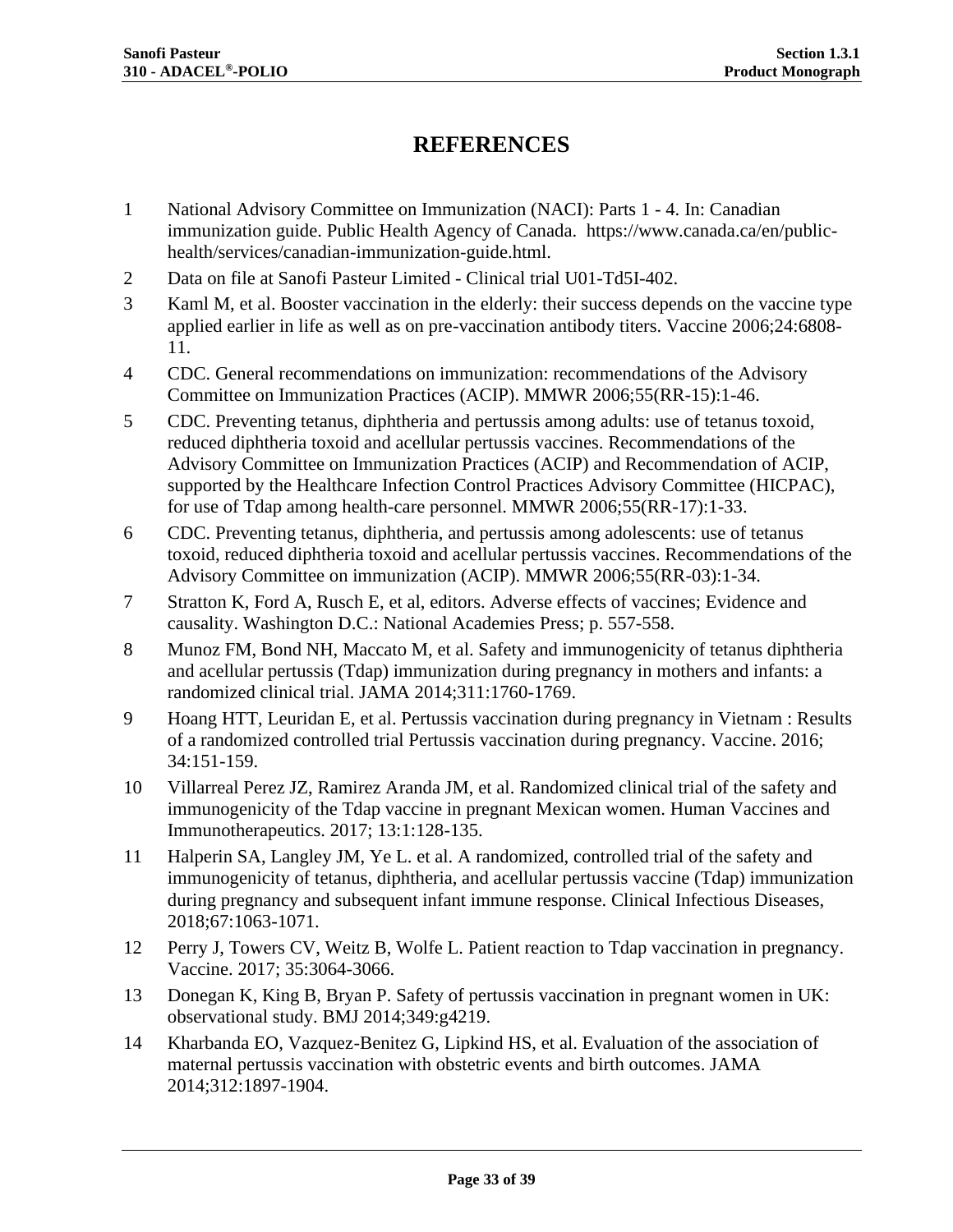- <span id="page-33-0"></span>15 Morgan JL, Baggari SR, McIntire DD, Sheffield JS Pregnancy outcomes after antepartum tetanus, diphtheria, and acellular pertussis vaccination. Obstetrics and Gynecology. 2015; 125:1433-1438.
- <span id="page-33-1"></span>16 Kharbanda EO, Vazquez-Benitez G, Lipkind HS, et al. Maternal Tdap vaccination: Coverage and acute safety outcomes in the vaccine safety datalink, 2007-2013. Vaccine 2016;34:968-973.
- <span id="page-33-2"></span>17 DeSilva M, Vazquez-Benitez G, Nordin JD et al. Maternal Tdap vaccination and risks of infant morbidity. Vaccine. 2017; 35:3655-3660.
- 18 Data on file at Sanofi Pasteur Limited Clinical trial U01-Td5I-303.
- <span id="page-33-3"></span>19 Collins CL, et al. Immunogenicity and safety of a low-dose diphtheria, tetanus and acellular pertussis combination vaccine with either inactivated or oral polio vaccine as a pre-school booster in UK children. Vaccine 2004;22:4262-9.
- <span id="page-33-4"></span>20 Data on file at Sanofi Pasteur Limited - Clinical trial U01-A5I-302.
- <span id="page-33-5"></span>21 Data on file at Sanofi Pasteur Limited - Clinical Trial Sweden Booster Study.
- <span id="page-33-6"></span>22 Diez-Domingo J, et al. Immunogenicity and reactogenicity of a combined adsorbed tetanus toxoid, low dose diphtheria toxoid, five component acellular pertussis and inactivated polio vaccine in six-year-old children. Pediatr Infect Dis J 2005;24(3):219-24.
- <span id="page-33-7"></span>23 Data on file at Sanofi Pasteur Limited - Clinical trial TD9707.
- <span id="page-33-8"></span>24 Halperin SA, et al. Adult formulation of a five component acellular pertussis vaccine combined with diphtheria and tetanus toxoids and inactivated poliovirus vaccine is safe and immunogenic in adolescents and adults. Pediatr Infect Dis J 2000;19(4):276-83.
- <span id="page-33-9"></span>25 Data on file at Sanofi Pasteur Limited - Clinical trial TD9809.
- <span id="page-33-10"></span>26 Langley JM, et al. An adolescent-adult formulation tetanus and diphtheria toxoids adsorbed combined with acellular pertussis vaccine has comparable immunogenicity but less reactogenicity in children 4-6 years of age than a pediatric formulation acellular pertussis vaccine and diphtheria and tetanus toxoids adsorbed combined with inactivated poliomyelitis vaccine. Vaccine 2007;25(6):1121-5.
- <span id="page-33-11"></span>27 Data on file at Sanofi Pasteur Limited - Clinical trial Td508.
- <span id="page-33-12"></span>28 McNeil SA, et al. Comparison of the safety and immunogenicity of concomitant and sequential administration of an adult formulation tetanus and diphtheria toxoids adsorbed combined with acellular pertussis (Tdap) vaccine and trivalent inactivated influenza vaccine in adults. Vaccine 2007;25:3464-74.
- <span id="page-33-13"></span>29 National Advisory Committee on Immunization (NACI). Update on Immunization in Pregnancy with Tetanus Toxoid, Reduced Diphtheria Toxoid and Reduced Acellular Pertussis (Tdap) Vaccine [cited 2018 Mar 1]. Public Health Agency of Canada. https://www.canada.ca/en/public-health/services/publications/healthy-living/updateimmunization-pregnancy-tdap-vaccine.html
- 30 Wassilak SGF, et al. Tetanus toxoid. In: Plotkin SA, Orenstein WA, Offit PA, editors. Vaccines. 5th ed. Philadelphia, PA: Elsevier Inc; 2008. p. 818.
- <span id="page-33-14"></span>31 Vitek CR, Wharton M. Diphtheria toxoid. In: Plotkin SA, Orenstein WA, Offit PA, editors. Vaccines. 5th ed. Philadelphia, PA: Elsevier Inc; 2008. p. 147.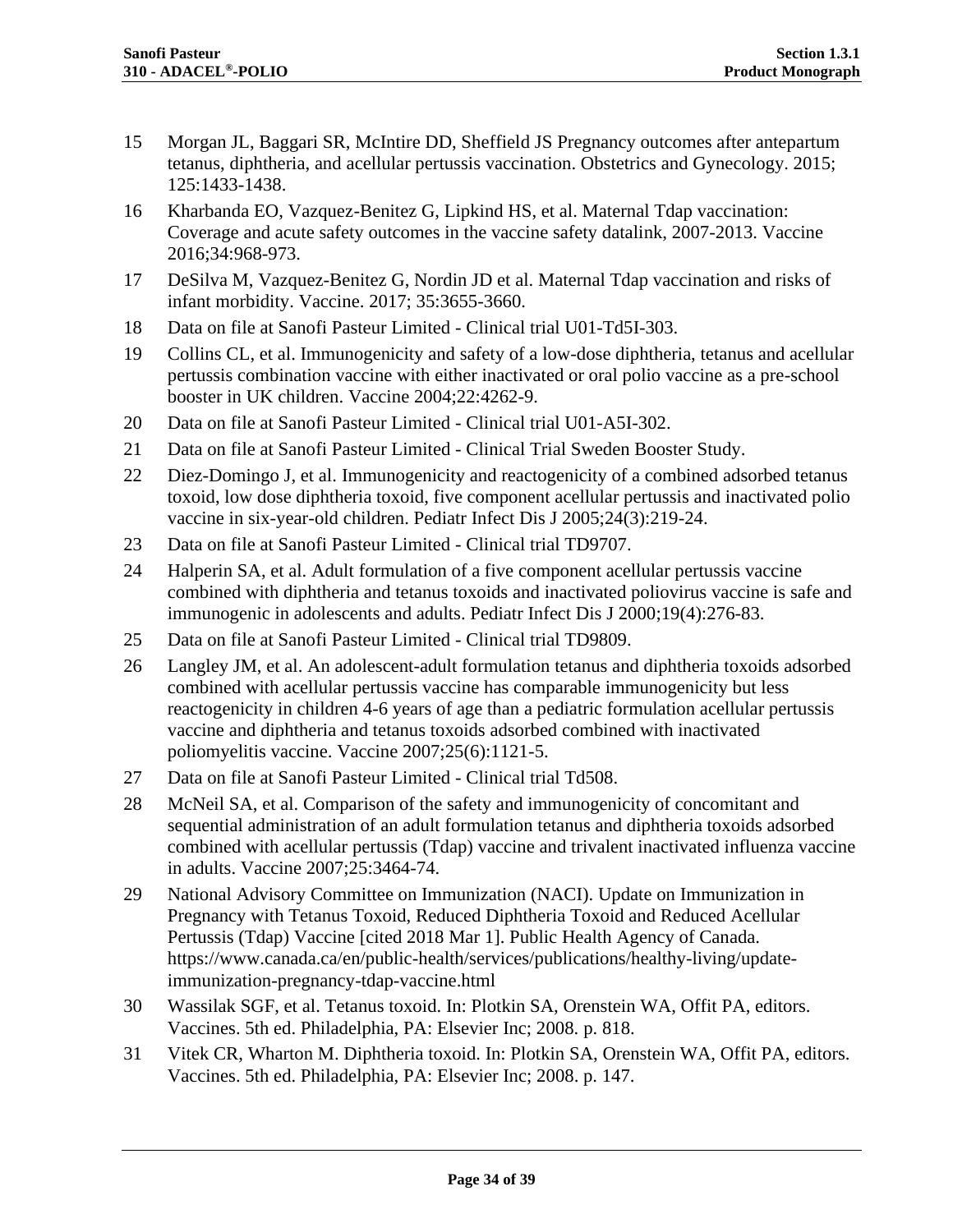- <span id="page-34-0"></span>32 Gustafsson L, et al. A controlled trial of a two-component acellular, a five-component acellular and a whole-cell pertussis vaccine. N. Engl J Med 1996;334(6):349-55
- <span id="page-34-1"></span>33 Halperin SA, et al. Epidemiological features of pertussis in hospitalized patients in Canada, 1991-1997: Report of the Immunization Monitoring Program - Active (IMPACT). Clin Infect Dis 1999;28:1238-43.
- <span id="page-34-2"></span>34 Plotkin SA. Immunologic correlates of protection induced by vaccination. Pediatr Infect Dis J 2001;20(1):63-75.
- <span id="page-34-7"></span>35 Data on file at Sanofi Pasteur Limited - Clinical trial TD9707 3 and 5 Year Serology Follow-up Report.
- <span id="page-34-6"></span>36 Data on file at Sanofi Pasteur Limited - Clinical trial U01-Td5I-303 3 Years Serology Follow-up Executive Summary
- <span id="page-34-11"></span>37 Halperin SA, et al. How soon after a prior tetanus-diphtheria vaccination can one give adult formulation tetanus-diphtheria-acellular pertussis vaccine? Pediatr Infect Dis J 2006;25(3):195-200.
- <span id="page-34-3"></span>41 Ladhani SN, Andrews NJ, et al. Antibody responses after primary immunization in infants born to women receiving a Pertussis-containing vaccine during pregnancy. Single arm observational study with a historical comparator. Clinical Infectious Diseases 2015;61:11:1637-1644.
- <span id="page-34-12"></span>43 Amirthalingam G, Campbell H, Ribeiro S, et al. Sustained effectiveness of the maternal pertussis immunization program in England 3 years following introduction. Clin Infect Dis 2016;63(S4):S236-243.
- <span id="page-34-13"></span>44 Baxter R, Bartlett J, Fireman B, Lewis E, Klein NP. Effectiveness of vaccination during pregnancy to prevent infant pertussis. Pediatrics 2017; 139:5.
- <span id="page-34-14"></span>45 Dabrera G, Amirthalingam G, Andrews N, et al. A case-control study to estimate the effectiveness of maternal pertussis vaccination in protecting newborn infants in England and Wales, 2012-2013. Clin Infect Dis 2015;60:333-337.
- 46 Stainer DW. Production of diphtheria toxin. In: Manclark CR, editor. Proceedings of an informal consultation on the World Health Organization requirements for diphtheria, tetanus, pertussis and combined vaccines. United States Public Health Service, Bethesda, MD: DHHS (FDA) no 91-1174. 1991. p. 7-11.
- <span id="page-34-4"></span>47 Mueller JH, Miller PA. Variable factors influencing the production of tetanus toxin. J Bacteriol 1954;67(3):271-7.
- <span id="page-34-5"></span>48 Stainer DW, Scholte MJ. A simple chemically defined medium for the production of phase I Bordetella pertussis. J Gen Microbiol 1971;63:211-20.
- <span id="page-34-8"></span>49 Ntezayabo B, et al. Pertussis resurgence in Canada largely caused by a cohort effect. Pediatr Infect Dis J 2003;22(1):22-7.
- <span id="page-34-9"></span>50 Skowronski DM, et al. The changing age and seasonal profile of pertussis in Canada. J Infect Dis 2002;185:1448-53.
- <span id="page-34-10"></span>51 National Advisory Committee on Immunization (NACI). Prevention of pertussis in adolescents and adults. CCDR 2003;29(ACS-5):1-9.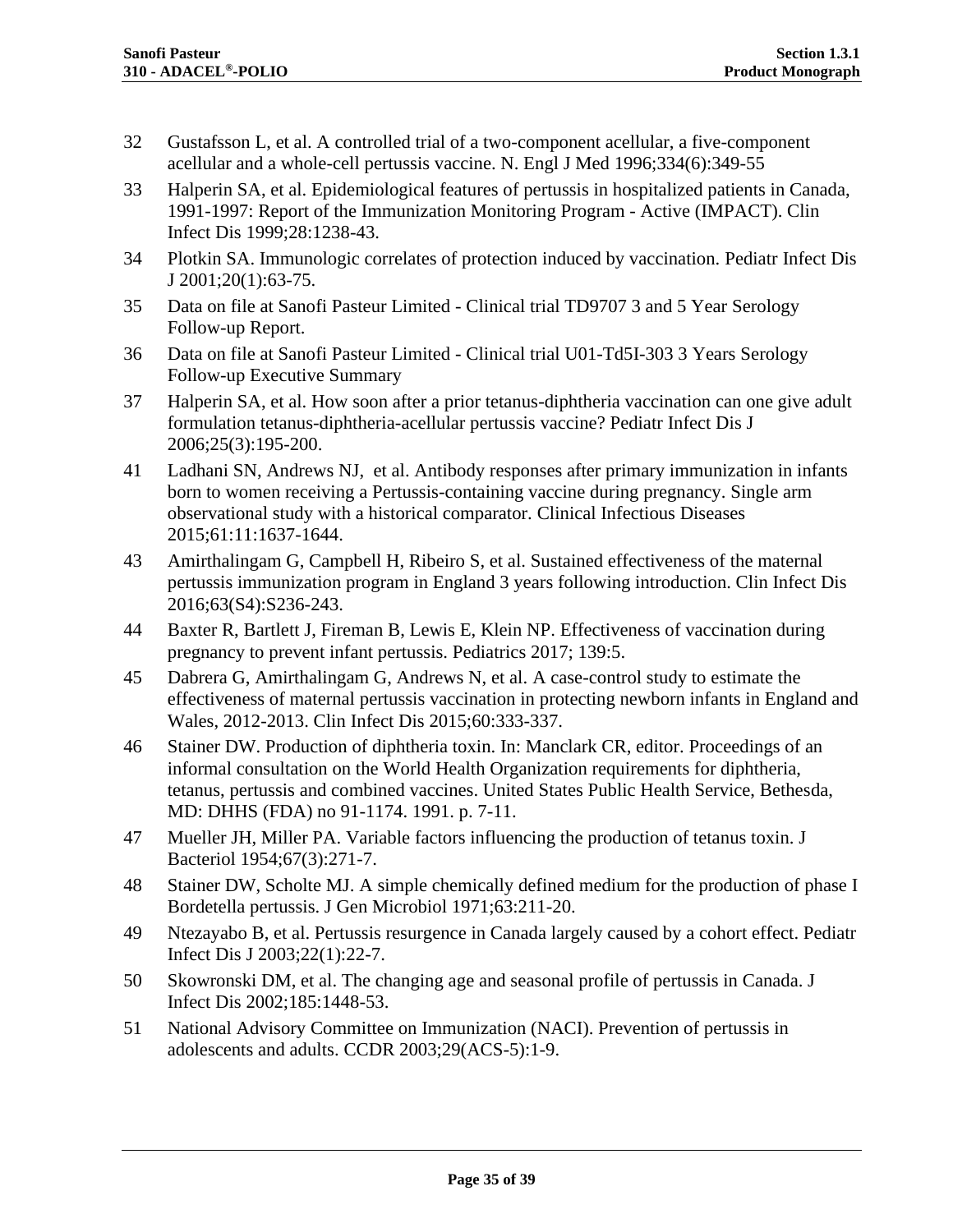- <span id="page-35-0"></span>52 Disease Control and Epidemilogy, Newfoundland and Labrador Department of Health and Community Services. Pertussis in Newfoundland and Labrador: 1991-2004. CCDR 2005;31(22):235-7.
- <span id="page-35-1"></span>53 Kandola K, et al. A comparison of pertussis rates in the Northwest Territories: pre- and postacellular pertussis vaccine introduction in children and adolescents. Can J infect Dis Med Microbiol 2005;16(5):271-4
- <span id="page-35-2"></span>54 De Serres G, et al. Morbidity of pertussis in adolescents and adults. J Infect Dis 2000;182:174-9.
- <span id="page-35-3"></span>55 Senzilet LD, et al. Pertussis is a frequent cause of prolonged cough illness in adults and adolescents. Clin Infect Dis 2001;32:1691-97.
- <span id="page-35-4"></span>56 Wirsing von Konig CH, et al. Pertussis in adults: frequency of transmission after household exposure. Lancet 1995;346:1326-29.
- <span id="page-35-5"></span>57 Deville JG, et al. Frequency of unrecognized Bordetella pertussis infections in adults. Clin Infect Dis 1995;1:639-42.
- <span id="page-35-6"></span>58 CDC. Transmission of pertussis from adult to infant - Michigan, 1993. MMWR 1995;44(4):74-6.
- <span id="page-35-7"></span>59 Bisgard KM, et al. Infant pertussis: who was the source? Pediatr Infect Dis J 2004; 23(11):985-9.
- <span id="page-35-8"></span>60 World Health Organization. Polio News. 2002;16:2.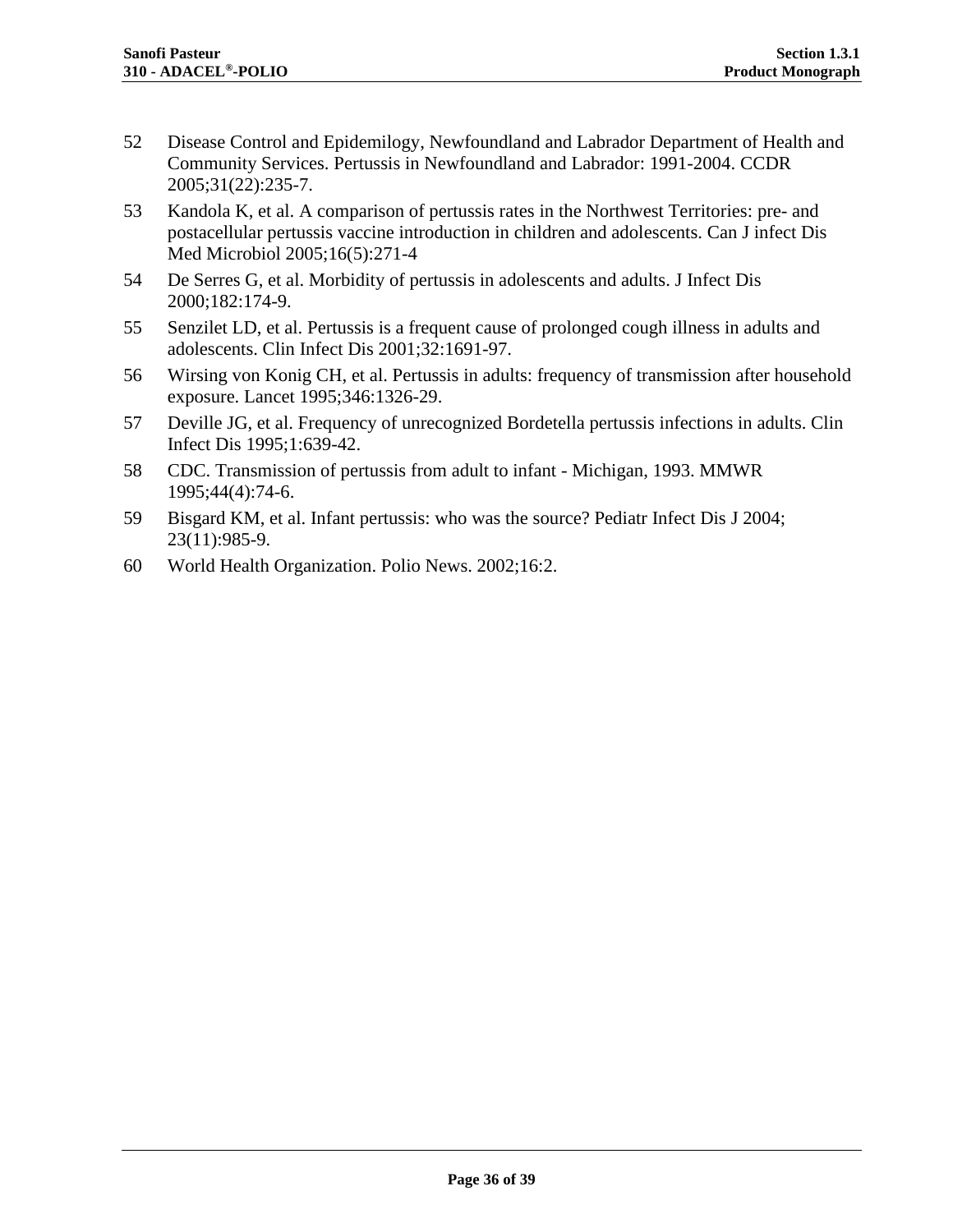Vaccine Information Service: 1-888-621-1146.

Full product monograph available on request or visit us at www.sanofi.ca

Product information as of June 2020.

Manufactured and distributed by:

**Sanofi Pasteur Limited** Toronto, Ontario, Canada

Fabricated by:

**Sanofi Pasteur SA** Lyon, France

R6-0620 Canada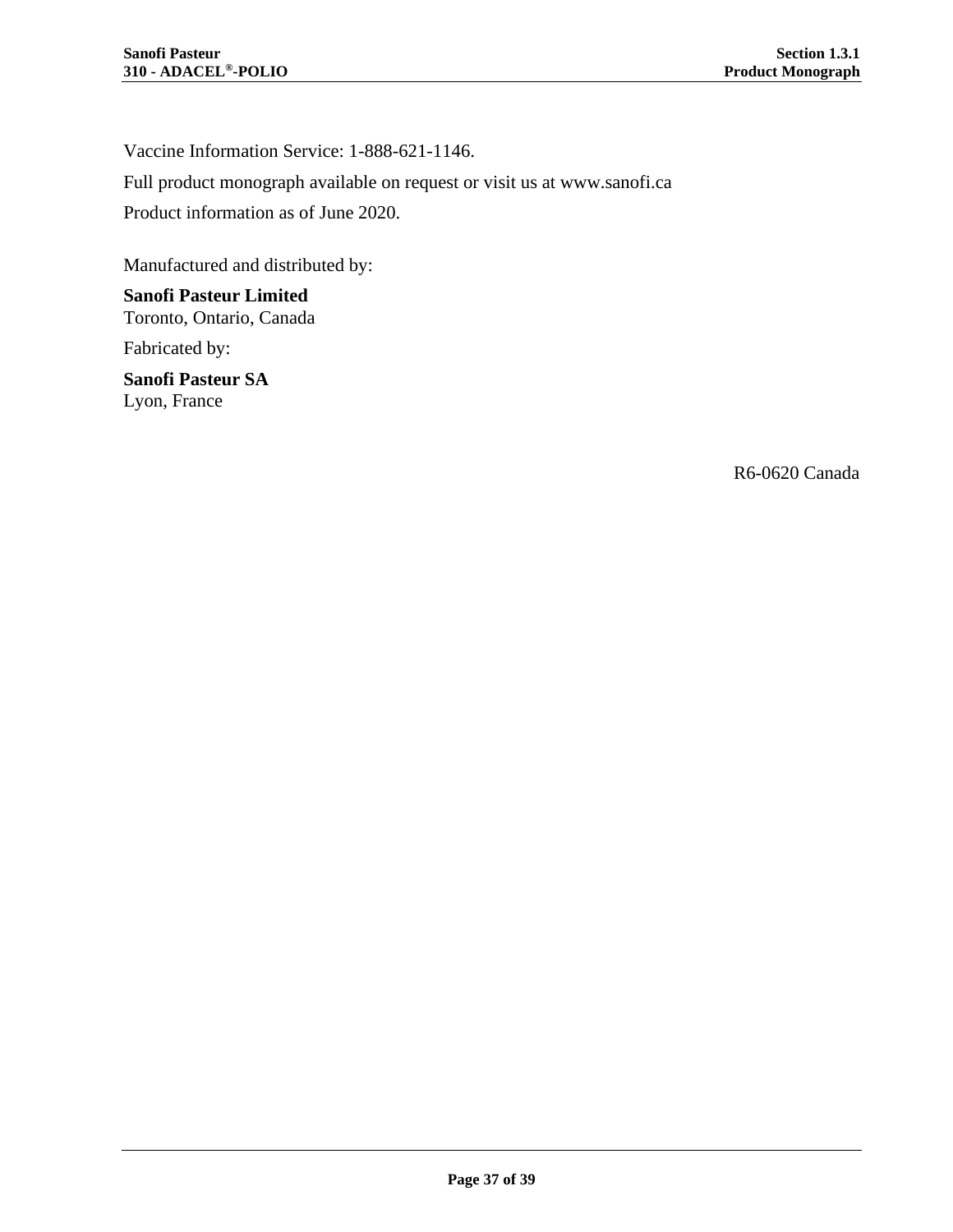#### <span id="page-37-0"></span>**PART III: CONSUMER INFORMATION**

#### **ADACEL®-POLIO**

#### **Tetanus Toxoid, Reduced Diphtheria Toxoid and Acellular Pertussis Vaccine Adsorbed Combined with Inactivated Poliomyelitis Vaccine**

This leaflet is part III of a three-part "Product Monograph" published when ADACEL®-POLIO was approved for sale in Canada and is designed specifically for Consumers. This leaflet is a summary and will not tell you everything about ADACEL®- POLIO. Contact your doctor, nurse or pharmacist if you have any questions about the drug.

#### **ABOUT THIS VACCINE**

#### **What the medication is used for:**

ADACEL®-POLIO is a vaccine that is used to boost the body's protection against tetanus, diphtheria, pertussis (whooping cough) and poliomyelitis. This vaccine may be given to children, adolescents and adults from the age of 4 and above.

The majority of people who are vaccinated with ADACEL®-POLIO will produce enough antibodies to protect them against these 4 diseases. However, as with all vaccines, 100% protection cannot be guaranteed.

ADACEL®-POLIO may be given to a pregnant woman to help protect her baby against whooping cough.

#### **What it does:**

ADACEL®-POLIO causes your body to produce its own natural protection against tetanus, diphtheria, pertussis and polio viruses. After you receive the vaccine, your body begins to make substances called antibodies. Antibodies help your body to fight disease. If a vaccinated person comes into contact with one of the germs that cause these diseases, the body is usually ready to destroy it.

#### **When it should not be used:**

Do not give ADACEL®-POLIO to:

- Persons who are known to have a severe allergy to any ingredient in the vaccine or its container, or who have had a severe allergic reaction after receiving a vaccine that contained similar ingredients.
- Persons who have had a serious nervous system disorder within 7 days after a previous pertussis vaccine.

#### **What the medicinal ingredient is:**

Each 0.5 mL dose of ADACEL®-POLIO contains: tetanus toxoid, diphtheria toxoid, pertussis toxoid, filamentous haemagglutinin, pertactin, fimbriae types 2 and 3, and killed, purified viruses from three strains of poliomyelitis viruses.

#### **What the important non-medicinal ingredients are:**

Aluminum phosphate, 2-phenoxyethanol, polysorbate 80. Formaldehyde, glutaraldehyde, calf serum protein, neomycin, polymyxin B and streptomycin are present in trace amounts.

#### **What dosage forms it comes in:**

ADACEL®-POLIO is a liquid vaccine that is injected into a muscle. A single dose is 0.5 mL.

#### **WARNINGS AND PRECAUTIONS**

If you or your child have or have had any of the following conditions, talk to your doctor, nurse or pharmacist BEFORE you or your child receive ADACEL®-POLIO:

- **A high fever or serious illness.** Delay the vaccination until the person is better.
- **An allergy to any component of the vaccine or the container.**
- **A serious nervous system adverse event (Guillain-Barré syndrome or brachial neuritis) following a previous tetanus vaccination.**
- **A progressive nervous system disorder** or uncontrolled epilepsy, vaccination may be considered only after a treatment has been established.
- **Pregnant women or nursing mothers.** It is important that you understand the risks and benefits of vaccination. Tell the person giving you the injection if you are pregnant or breastfeeding. The health care professional will recommend whether you should receive ADACEL®-POLIO.
- **A weakened immune system.** The vaccine may provide you with a lower level of protection than it does for people with healthy immune systems. If possible, try to postpone the vaccination until after you have completed the treatment that affects your immune system.
- **A bleeding disorders or taking blood-thinning medications.** Tell the person giving you the injection about your condition. The injection must be done carefully to prevent excessive bleeding.